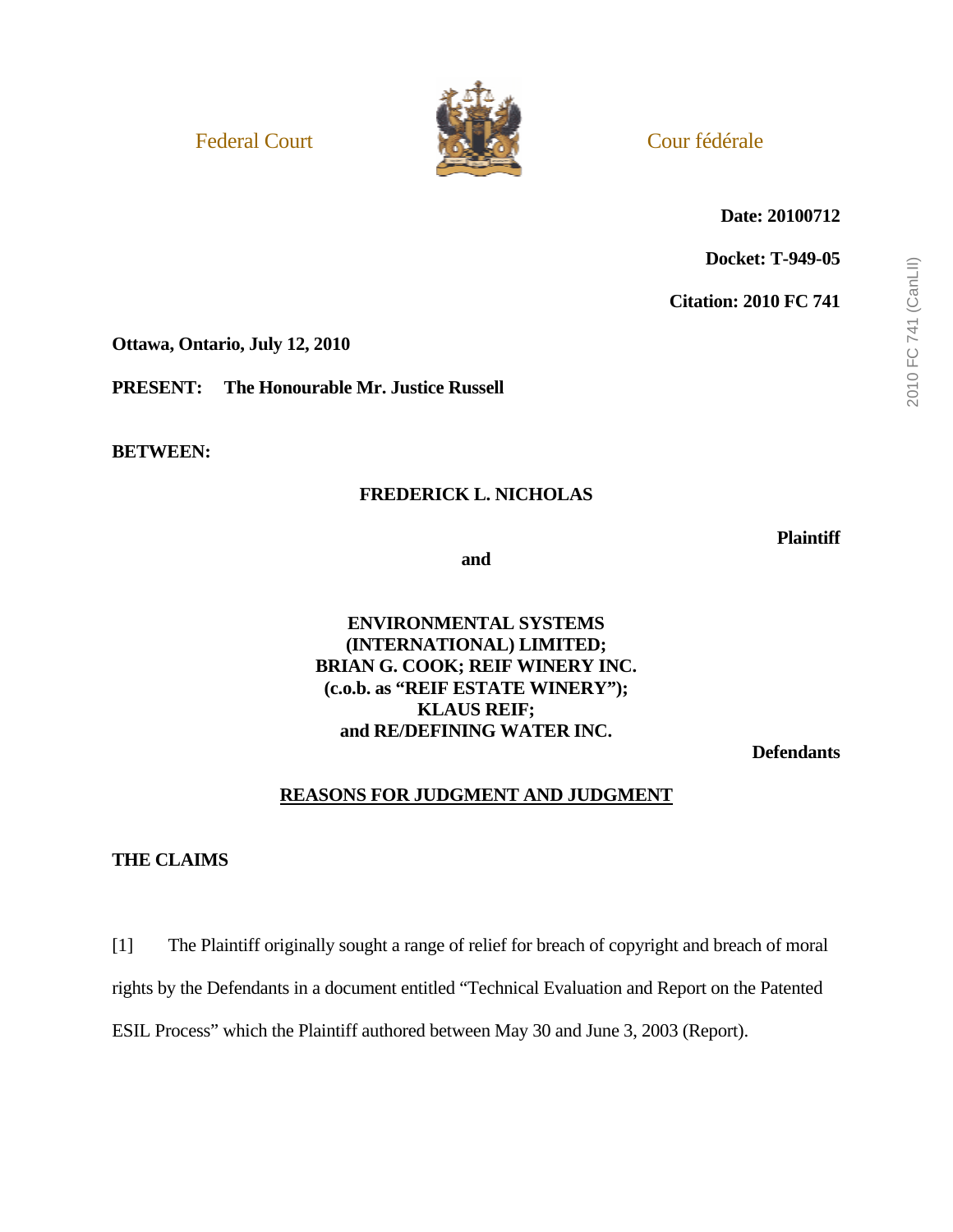[2] The Report is an evaluation of the patented water purification technology of the Defendant Environmental Systems (International) Limited (ESIL) and was prepared by the Plaintiff for Mr. Charles Vollmer and VII Inc., neither of whom is a party to this action.

[3] The Plaintiff says that the Defendants ESIL and/or Cook have copied, published and distributed the original and/or modified versions of the Report as part of information packages sent to prospective investors and licensees of ESIL's water purification technology.

[4] The Plaintiff also initially alleged that Defendants Cook and/or ESIL have modified the original Report by changing the Plaintiff's personal opinions, making some minor changes to the text, and substituting non-standard and unknown chemical terminology for standard chemical nomenclature. He says that because he has continued to be identified as the author of the Report and the modified versions of it, these changes have caused, or will cause, knowledgeable readers to question his technical competence to the prejudice of his honour and reputation. At trial, however, the Plaintiff acknowledged that there was no evidence to support this aspect of his claim.

[5] The Plaintiff also says that the Defendants Reif and the Braun Group (The Braun Group being Defendants Reif, Reif Estate, Sabine Reif, Braun Estate Winery and Alfred Braun of Germany) have reproduced and distributed original and modified versions of the Report.

[6] As regards Defendant Re-defining Water Inc. (Re-defining Water), the Plaintiff says it has been publishing and making available on its website the original Report to support its sales of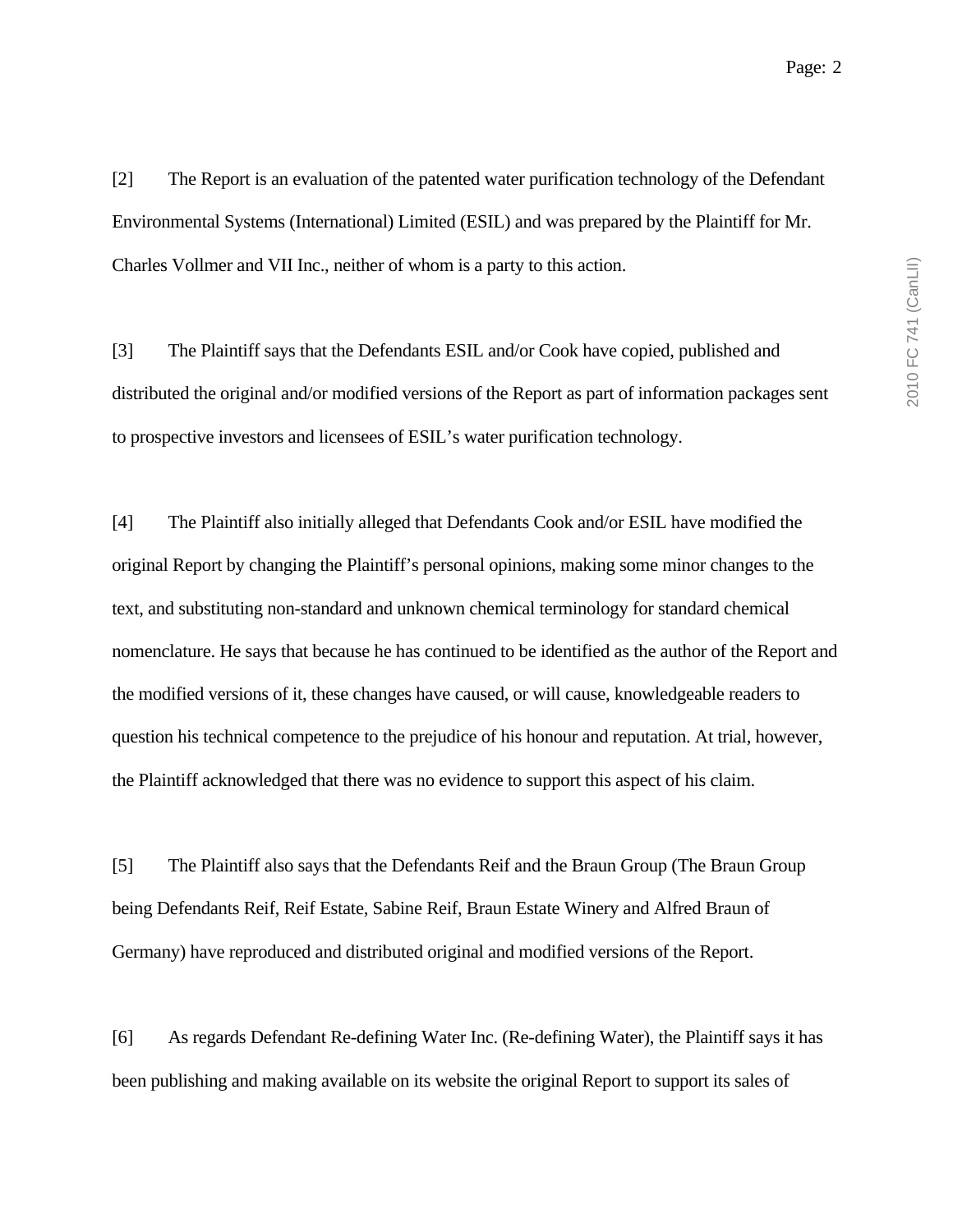technology sub-licences as well as sales of bottled water that is treated, bottled and distributed at its place of business in St. Catherines, Ontario.

[7] Finally, the Plaintiff says that all of the Defendants have illegally used his Report, as well as modifications, to successfully sell their licensed patented water purification systems and related technology to buyers for sums in excess of \$23,000,000.00 (USD), or the Canadian equivalent of \$27,000,000.00.

[8] As a result of the alleged infringing activity by the Defendants, the Plaintiff began by seeking the following relief:

- i. Permanent injunctions restraining the Defendants, their employees, agents, officers, directors or assigns, as the case may be, by themselves or in combination with any other person, from directly or indirectly:
	- i. infringing copyright in the Report; and
	- ii. producing, reproducing, publishing, communicating to the public by telecommunication, using or distributing the Report, or any substantial part thereof, in any material form whatsoever, or authorizing any other person to do so;
- ii. A declaration that copyright subsists in the Report and that the Plaintiff is the owner thereof;
- iii. A declaration that by copying, reproducing, distributing, distorting, and modifying the Report, without the permission, consent, or license of the Plaintiff, the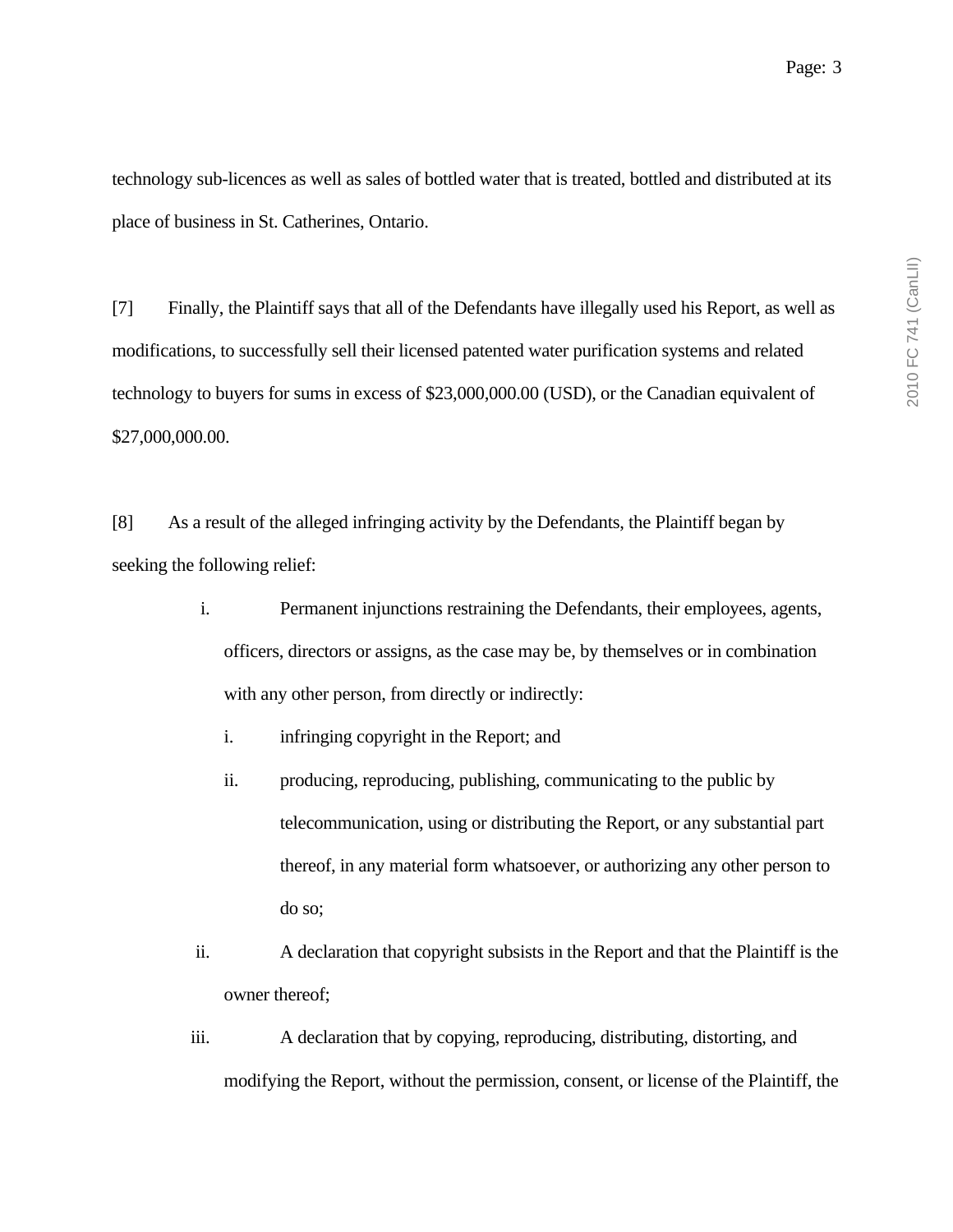Defendants Cook and ESIL have infringed the Plaintiff's copyright and moral rights in the Report;

- iv. A declaration that in reproducing and distributing the Report or any modified versions of the Report without leave or license and in association with the Plaintiff's name, Defendant Reif Estate and Defendant Reif have infringed the Plaintiff's copyright and moral rights in the Report;
- v. A declaration that by reproducing, distributing, making available, and communicating to the public by telecommunication the Report in association with the Plaintiff's name, the Defendant Re/defining Water Inc. has infringed the Plaintiff's copyright and moral rights in the Report;
- vi. Damages for copyright infringement and moral rights infringement;

vii. An accounting of the Defendant's profits;

- viii. Delivery up to the Plaintiff of all copies of the Report and any modified versions;
- ix. Statutory damages pursuant to the *Copyright Act* at the election of the Plaintiff;
- x. Punitive, aggravated and exemplary damages;
- xi. Pre and post-judgment interest;
- xii. Goods and services tax on monetary awards as appropriate;
- xiii. Costs of this action; and
- xiv. Such further and other relief as this Court may deem just.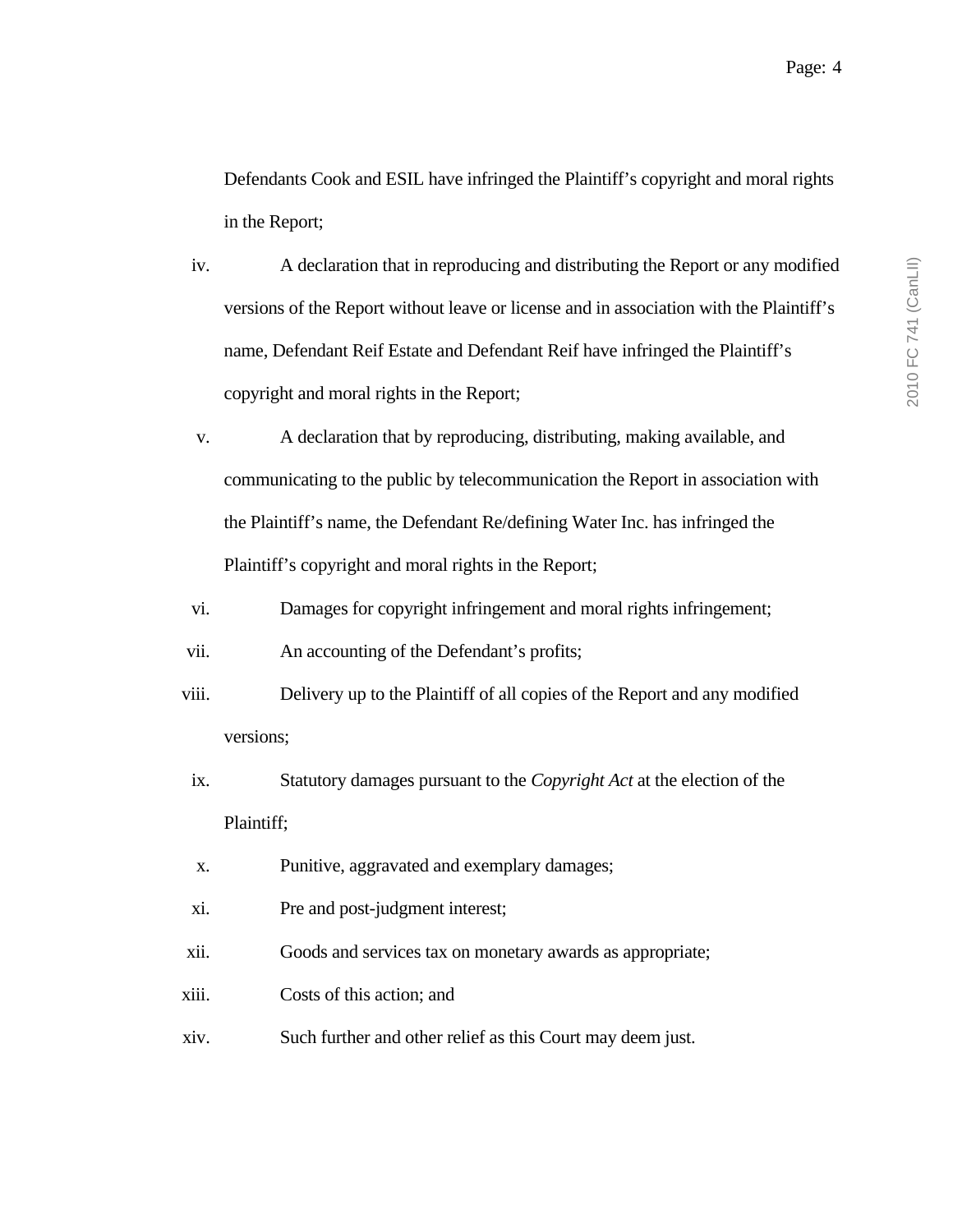[9] During the course of the trial, however, the Plaintiff elected to claim statutory damages under section 38.1 of the *Copyright Act* in lieu of damages and profits which he could not prove. In addition, instead of claiming damages for breach of moral rights, the Plaintiff asked the Court to take into account the modifications to the Report made by the Defendants when assessing punitive damages.

### **CONCESSIONS AND ELECTIONS**

- [10] For the purposes of this action, the Defendants have conceded that:
	- a. The Report attracts copyright protection;
	- b. The Plaintiff is the owner of the copyright in the Report; and
	- c. Insofar as moral rights adhere to the Report, the Plaintiff is the owner of those moral rights.

[11] During the course of the trial the Plaintiff conceded that, as far as moral rights were concerned, he could not adduce evidence to show that any reputation he might enjoy as a consultant has been damaged or prejudiced by the modifications made to the Report by any of the Defendants. Consequently, he withdrew his claim for damages for breach of moral rights but asked the Court to take into account the conduct of the Defendants in modifying the Report when assessing any punitive damages to which he might be entitled.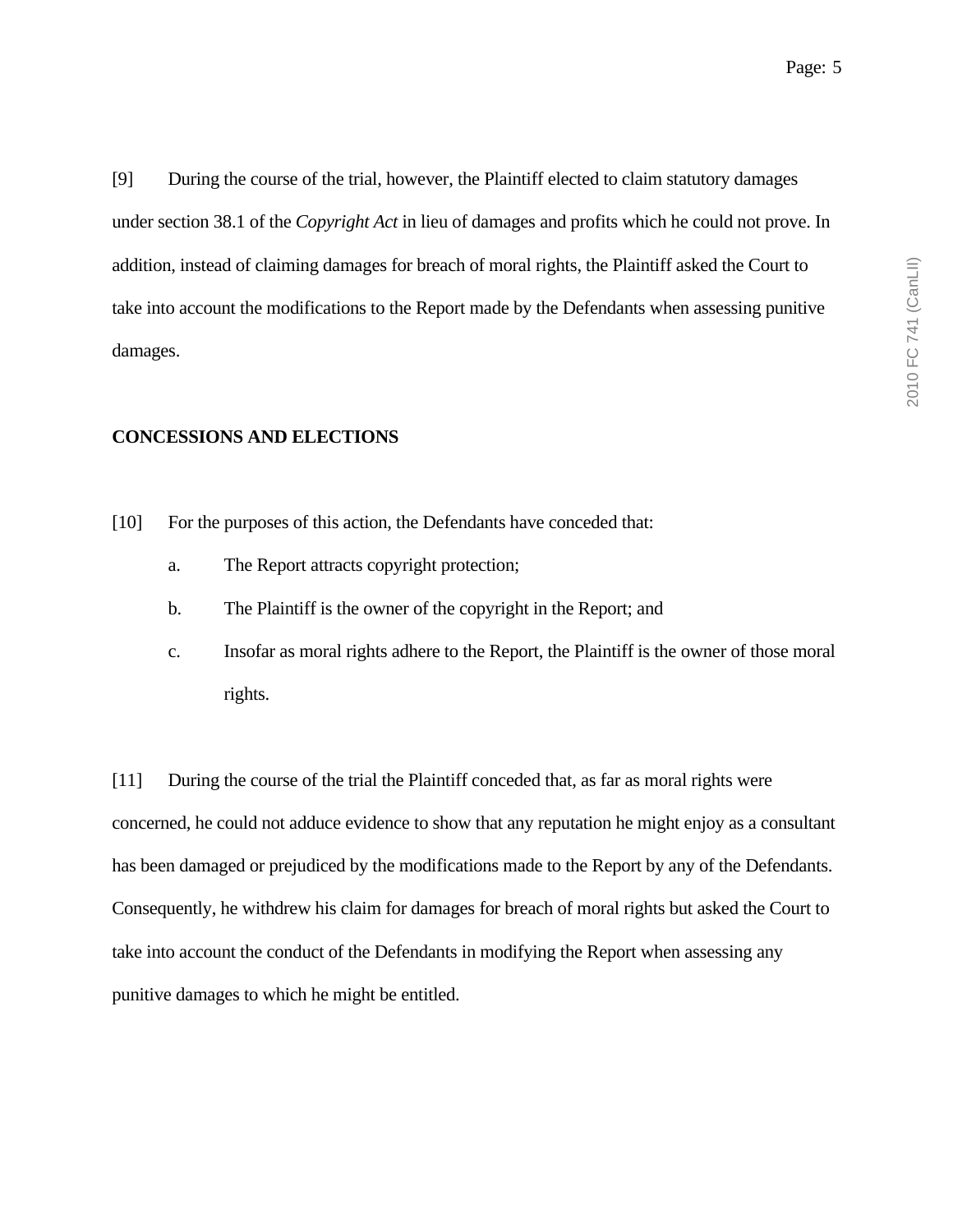[12] The Plaintiff also failed to adduce evidence at trial to show that he had suffered any damage as a result of breach of copyright, or that any profits had been earned by the Defendants as a result of any breach of the copyright in the Report. Consequently, the Plaintiff elected to pursue statutory damages under section 38.1 of the *Copyright Act*.

### **EVIDENCE OF INFRINGEMENT OF COPYRIGHT**

[13] Generally speaking, the evidence adduced concerning infringement of copyright suggests that the Plaintiff's claims are disproportionate and opportunistic.

[14] Based upon modifications made to the Report by Mr. Cook and ESIL, the Plaintiff initially alleged a breach of his moral rights but was unable to demonstrate or prove how any reputation he might enjoy as a consultant has been, or could be, prejudiced by those modifications. He merely asserted that any technically competent person reading the modified Report would question his technical competence. However, the evidence is clear that the version of the Report that went on Re-defining Water's website was the original, so that there could be no prejudice to the Plaintiff's reputation as a result of anyone seeing the original Report, unless that damage was caused by what the Plaintiff had himself put in the original Report. As regards any modified version of the Report, the evidence from the Plaintiff himself is that no one has contacted him to question his technical competence and he was at a loss to show the Court how his reputation has been prejudiced or affected in any way. This is hardly surprising, given the evidence of an extremely restricted distribution of any modified version of the Report.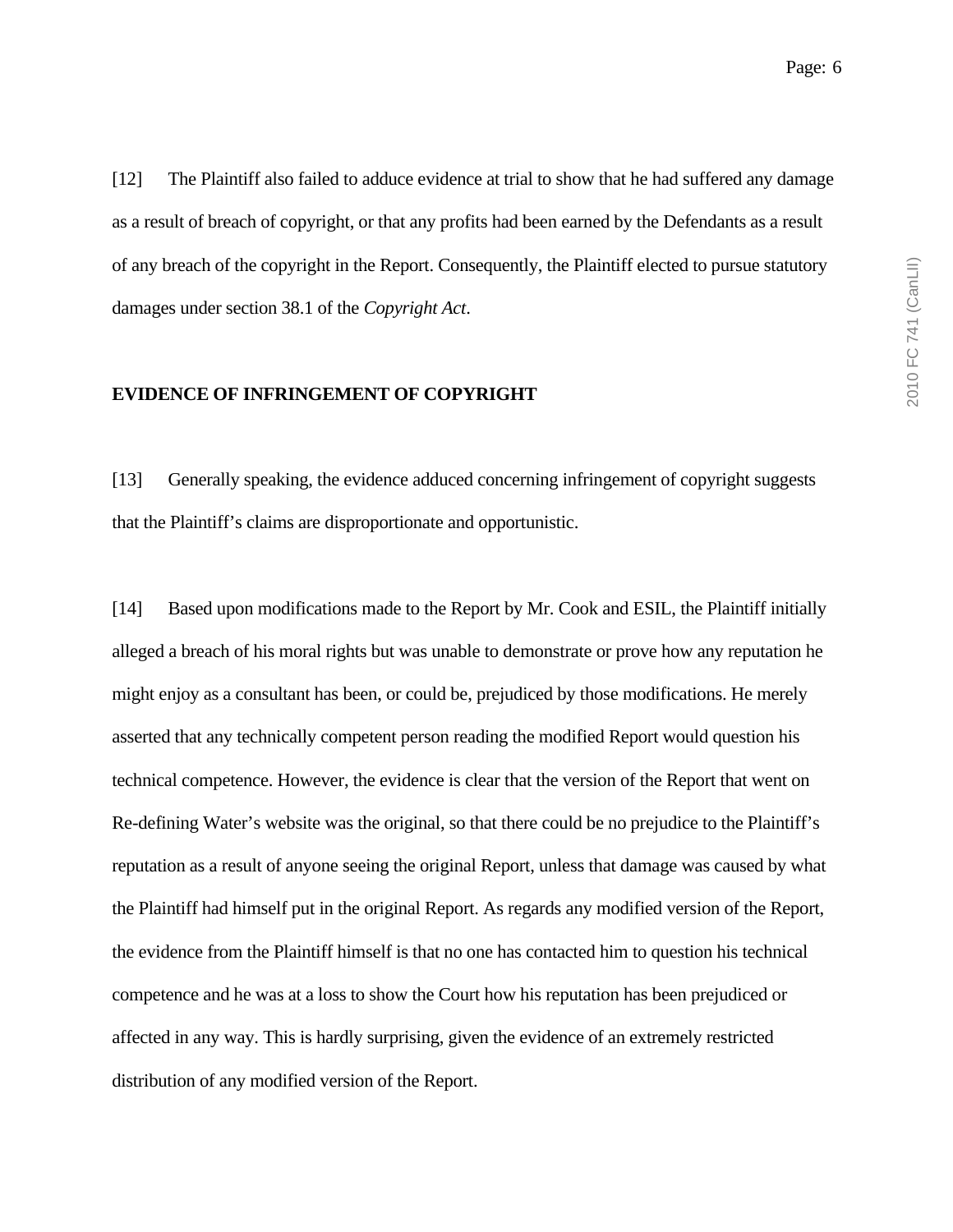[15] In relation to breach of copyright, the Plaintiff entered the trial seeking \$27,000,000.00 (CD) as compensation for acts that, even if proved, would be fairly contained and/or inconsequential forms of infringement. He says that the Defendants have used his Report without his consent to raise significant sales and investment receipts but, once again, he has failed to adduce evidence to show how, even if his allegations of infringement are accepted, the Defendants have caused him any damage or have made a profit from the unauthorized exploitation of his copyright in the Report. As with his allegations of breach of moral rights, the Plaintiff has not placed his assertions in their full context or provided the Court with the evidence it needs to fully assess the compensation and other relief he seeks. As a consequence, the Plaintiff modified this aspect of his claim at the trial to a claim for statutory damages under section 38.1 of the *Copyright Act* in the amount of \$20,000, which he then sought to supplement by an inflated and unsubstantiated claim for \$750,000 by way of punitive damages to punish conduct on the part of the Defendants that has, by and large, been a fairly conventional response to the Plaintiff's opportunistic demands for large and disproportionate sums of money.

[16] Behind the claims, there are suggestions in the evidence of a former business and personal relationship between the Plaintiff and Mr. Cook that has gone sour. Mr. Cook was the person who secured for the Plaintiff the opportunity to produce the Report and to form a contact with Mr. Vollmer of VII Inc. In order to secure Mr. Vollmer's assistance in raising investment dollars for ESLIN, Mr. Cook recommended that Mr. Vollmer use the Plaintiff to produce the Report that dealt with ESLIN's water purification technology. But the relationship between the Plaintiff and Mr.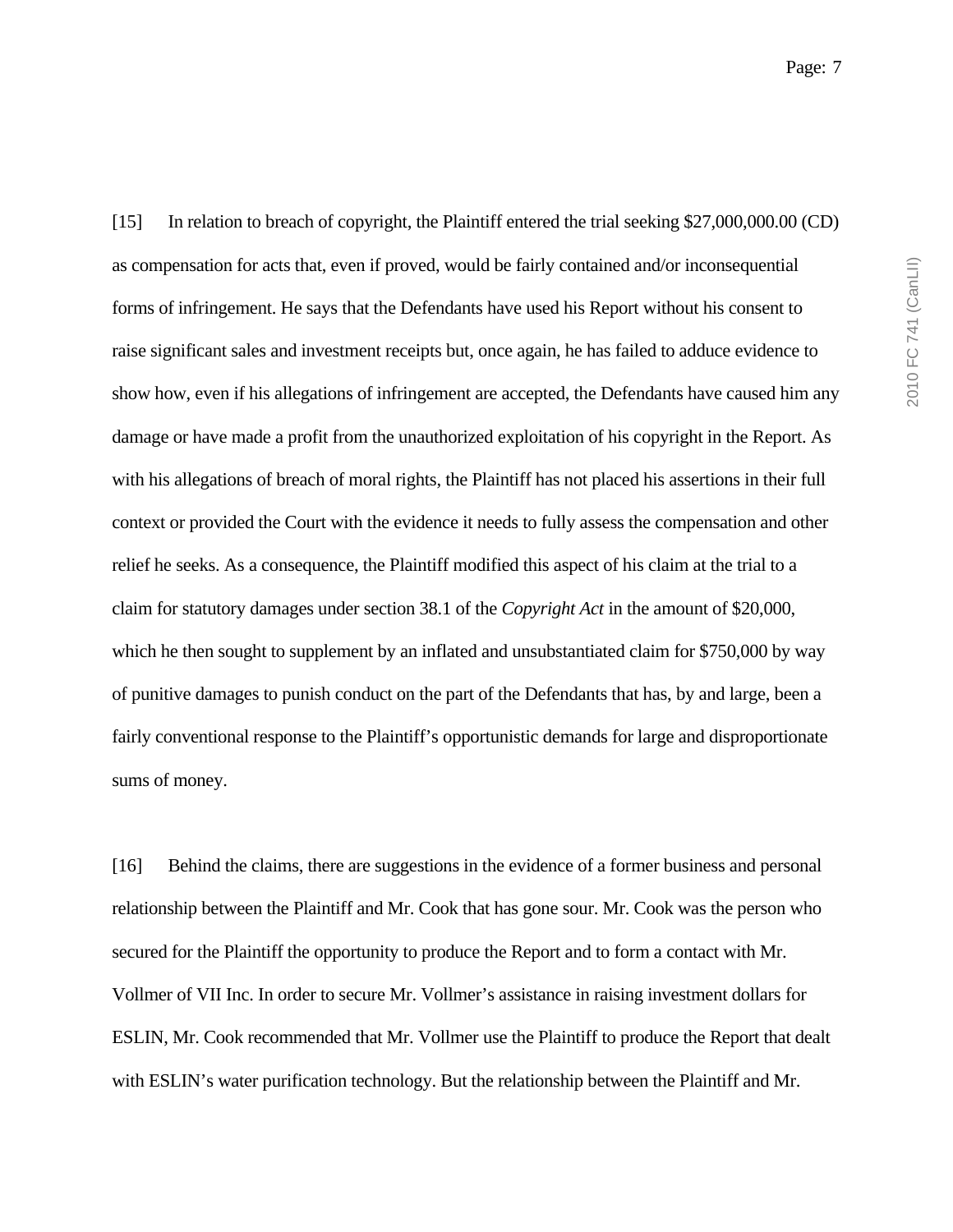Cook turned confrontational and, by the time of the trial, it was apparent that the breach of copyright and breach of moral rights allegations were symptomatic of a deeper frustration and disappointment that goes well beyond the facts and legal concepts invoked by the Plaintiff. The other Defendants have been caught in the fallout from a failed relationship that has not yielded the rewards to which the Plaintiff believes he is entitled. The Plaintiff may or may not have good grounds for his complaints about Mr. Cook, but breach of moral rights and breach of copyright in the Report cannot be exaggerated in order to cover the Plaintiff's general grievances, whatever they may be. This is why, at the trial, the Plaintiff was reduced to asking the Court to punish the Defendants for conduct towards him that he perceives as high-handed and unconscionable but which, in reality, is little more than an attempt by the Defendants to resist and defend themselves against the excessive nature of the Plaintiff's claims.

[17] My review of the evidence suggests the following limited dealings with the Report by the Defendants:

- a. The Plaintiff provided a copy of the Report to ESIL/Mr. Cook upon its completion in June, 2003;
- b. In February 2004, Mr. Cook contacted the Plaintiff to advise that he needed another copy of the Report and the Plaintiff obliged by sending Mr. Cook an electronic copy by e-mail;
- c. Mr. Cook made modifications to the text of the Report he received from the Plaintiff in February 2004;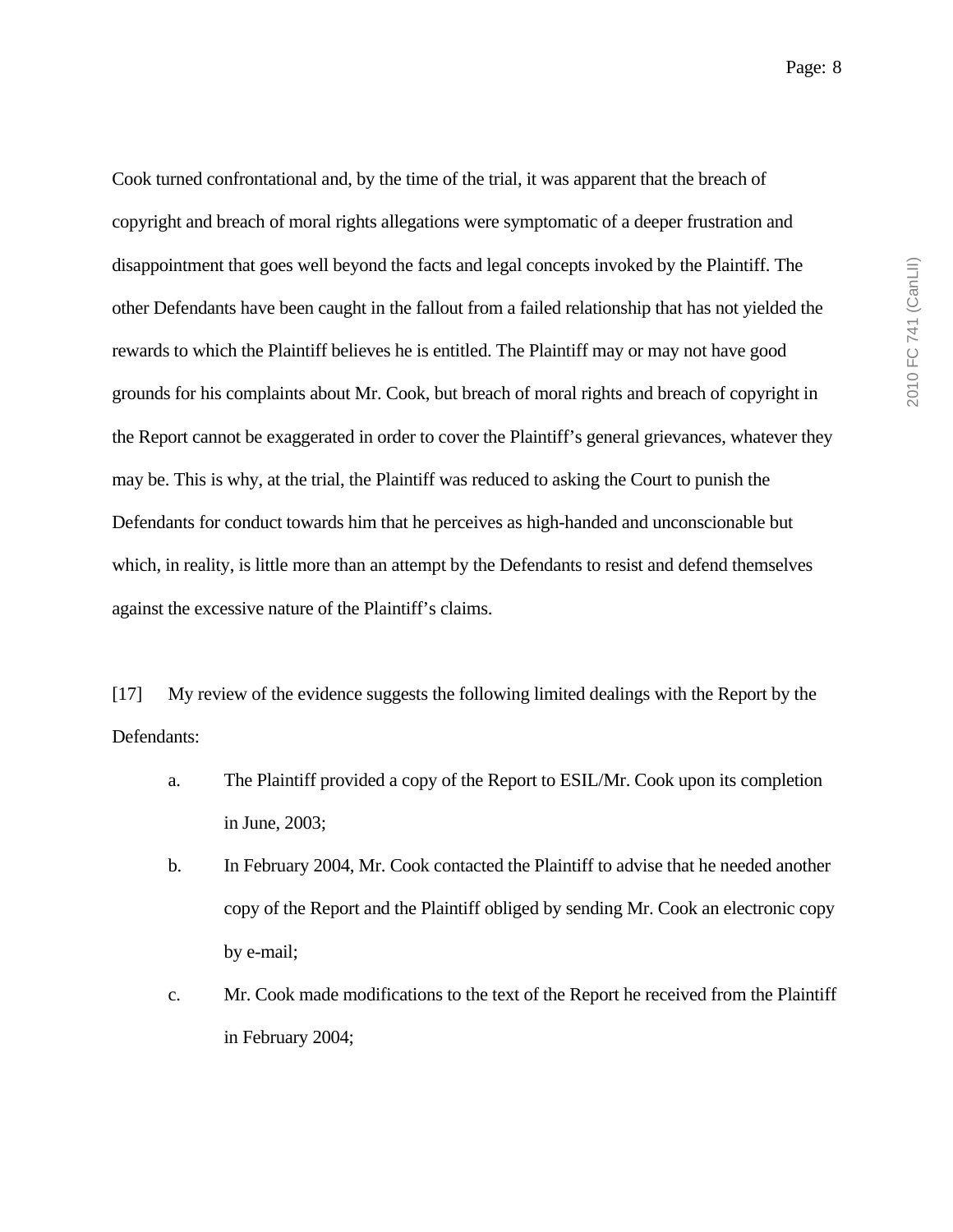- d. Shortly after making modifications to the Report in February 2004, Mr. Cook provided a modified copy of the Report to Mr. Klaus Reif, one of the Defendants who, at the time, was an existing investor in ESIL and who was considering an additional investment in ESIL that did not occur. Mr. Cook originally thought that Mr. Reif forwarded this copy of the Report to Germany, but Mr. Reif clarified that he had not done this;
- e. Mr. Reif made one copy of the modified Report and provided it to his friend and business contact, Mr. Wayne Cardiff, another investor in ESIL who wished to identify possible additional investors. There is no evidence that Mr. Cardiff made any copies of the Report and it seems clear that the copy provided to Mr. Cardiff was returned to Mr. Reif within a very short space of time and was eventually returned to the Plaintiff. Mr. Reif says he also downloaded on June 3, 2005 a copy of the Report from the Re-defining Water website after the litigation started. He says he did not use this copy and retained it to show, after the law suit began, that the Report was "in public domain";
- f. In 2004, Re-defining Water, one of the Defendants and a company that licences ESIL technology to produce and distribute bottled water products, posted the original Report (without modifications) on its Internet website where it remained until it was removed upon commencement of this litigation. There is no evidence that the Report on Re-defining's website was ever downloaded by anyone or was even viewed during the time it remained on the website, except by Mr. Reif.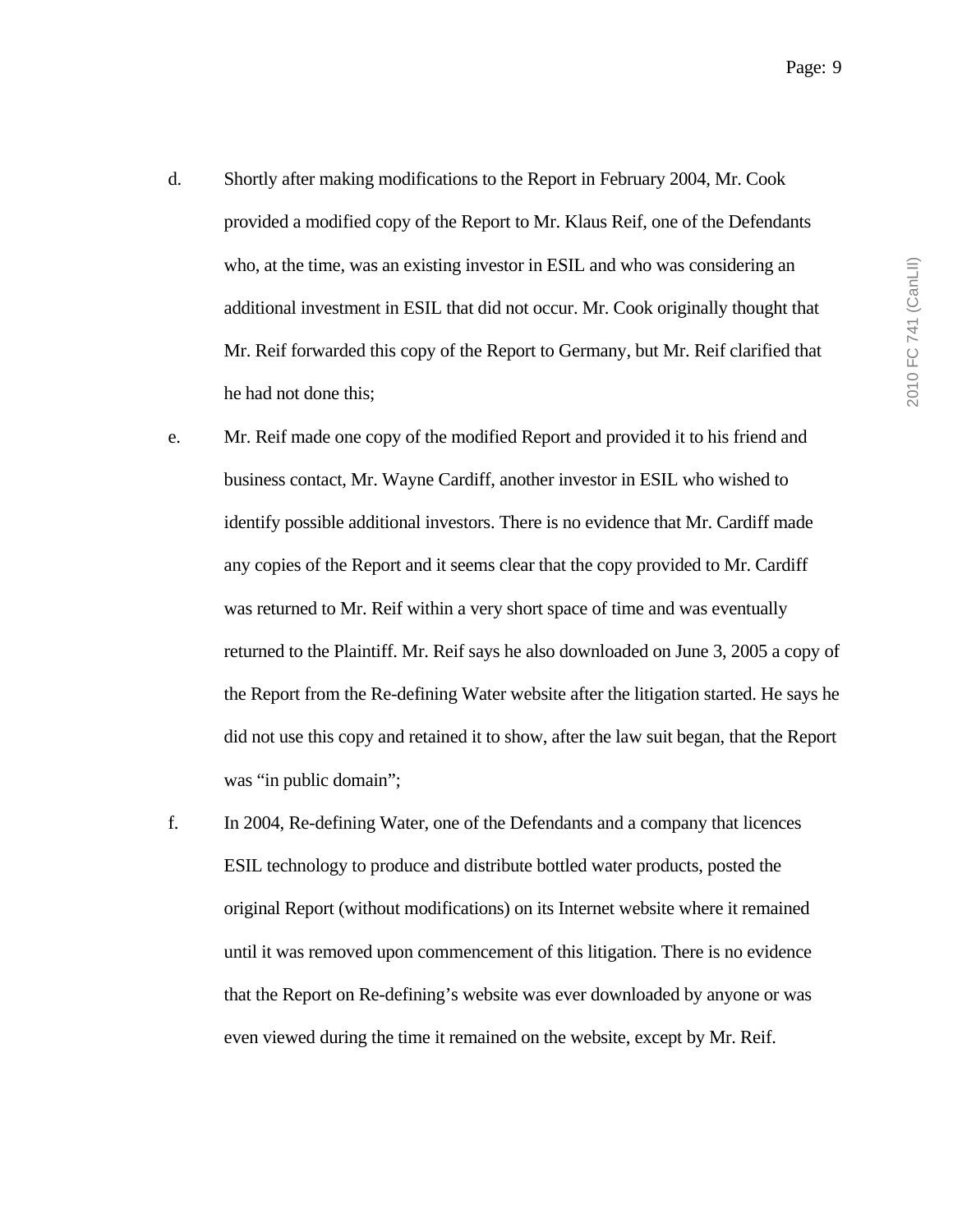[18] The Plaintiff speculates that further use was made of the Report but there is no evidence before me to support anything more than the limited uses outlined above. For example, I can find no evidence to suggest that Reif Winery Inc. (c.o.b. Reif Estate Winery) did anything with the Report that could be construed as an infringing act.

[19] Also, I can find no evidence that multiple copies of the Report were made and disseminated. Those that were made were either returned to Plaintiff by Mr. Reif when the Plaintiff demanded (except for the copy that Mr. Reif downloaded for purpose of the lawsuit) or were produced as part of the discovery process. The Plaintiff has pointed to and read into evidence a portion of Mr. Cook's examination for discovery where Mr. Cook says that "ESIL or I made, about four, five something like that," but it is clear to me that, when these remarks are read in full context, Mr. Cook is here referring to "modifications to one report," not multiple reports.

[20] The only action that could have resulted in broader dissemmation occurred when Redefining Water placed the original version of the Report on its website, but there is no evidence before me, apart from Mr. Reif's downloading of a single copy for purposes of this lawsuit, that anyone either viewed the Report on the website or downloaded it.

[21] I can find no evidence that any of the Defendants made any money, or gained any other advantage, from either copying or using the Report or any modified version of the Report, or that they have deprived, or could deprive, the Plaintiff of any profits that the Plaintiff might earn from the Report. In fact, the Plaintiff does not even allege that the Defendants sold copies of the Report or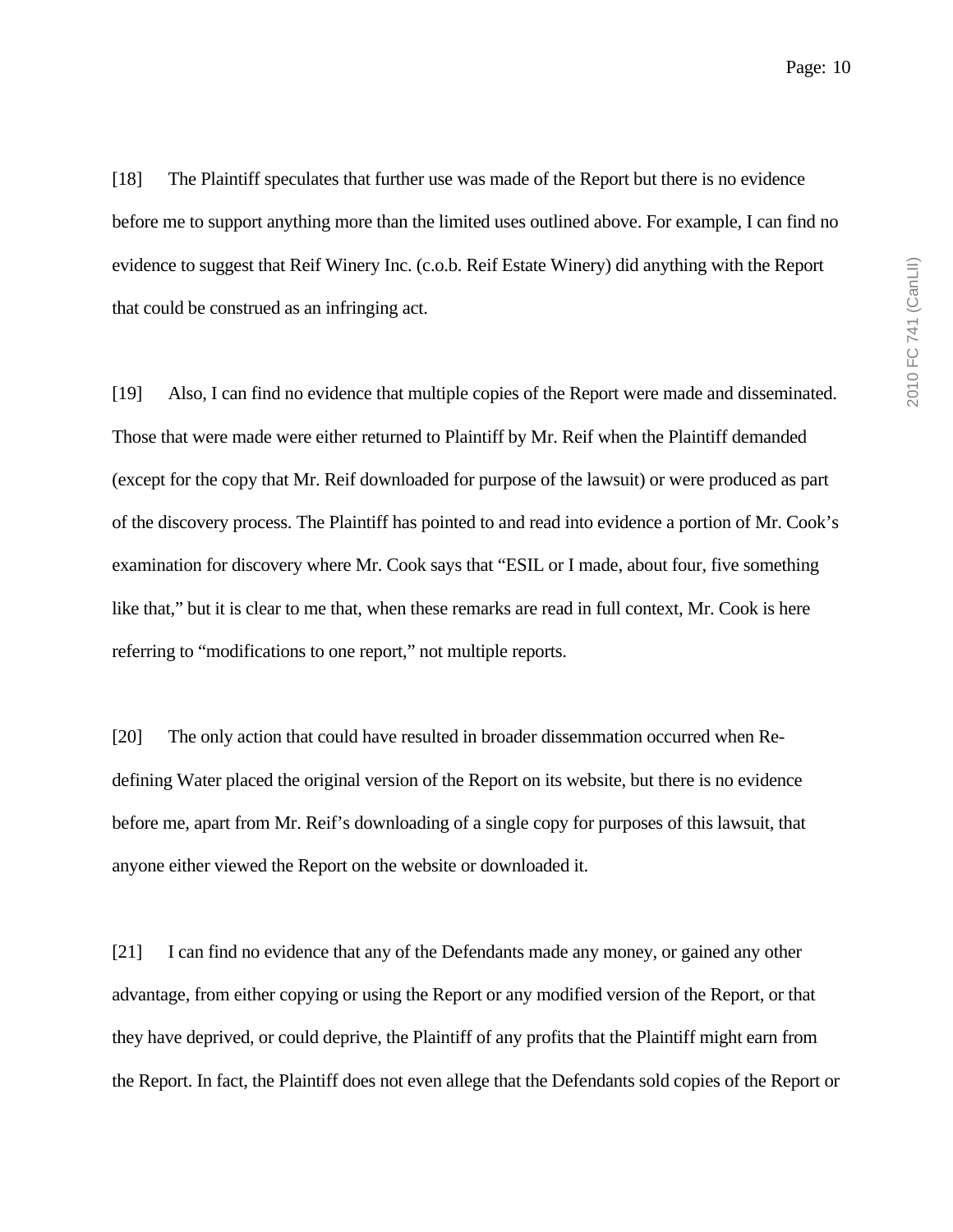that the conduct of the Defendants prevented him from selling or otherwise exploiting the Report with someone else, and it is difficult to see how the Plaintiff might make money from any such activities given the limited purpose of the Report and the context in which it was produced.

[22] There is no evidence to demonstrate that either ESIL or Mr. Cook were able to use the Report to sell licences in the ESIL technology or to sell the ESIL patent portfolio. The negotiations with the Braun Group, for instance, did not result in a sale of the portfolio.

[23] Re-defining Water posted the original Report on its website but there is no evidence before the Court that anyone reviewed the Report or made decisions to invest in, or otherwise deal with Re-defining Water and/or ESIL, in reliance on the Report, or that Re-defining Water and/or ESIL or Mr. Cook earned any revenues or sold rights in the ESIL technology in connection with the Report. The Plaintiff speculated at trial that Re-defining Water had been able to secure investments and loans as a result of posting the Report on its website, but no evidence was offered to show that anyone reviewed the Report on the Re-defining Water website or made investment decisions in reliance on the Report, or that Re-defining Water earned any revenue or profits as a result of anyone reviewing and/or relying upon the Report.

[24] From the foregoing, it appears to me, with breaches of moral rights no longer in the picture, that the possible infringing acts proved that fall within the scope of the claims are as follows::

- a. Re-defining Water's posting of the Report on its website;
- b. Mr. Cook's giving a modified version of the Report to Mr. Reif;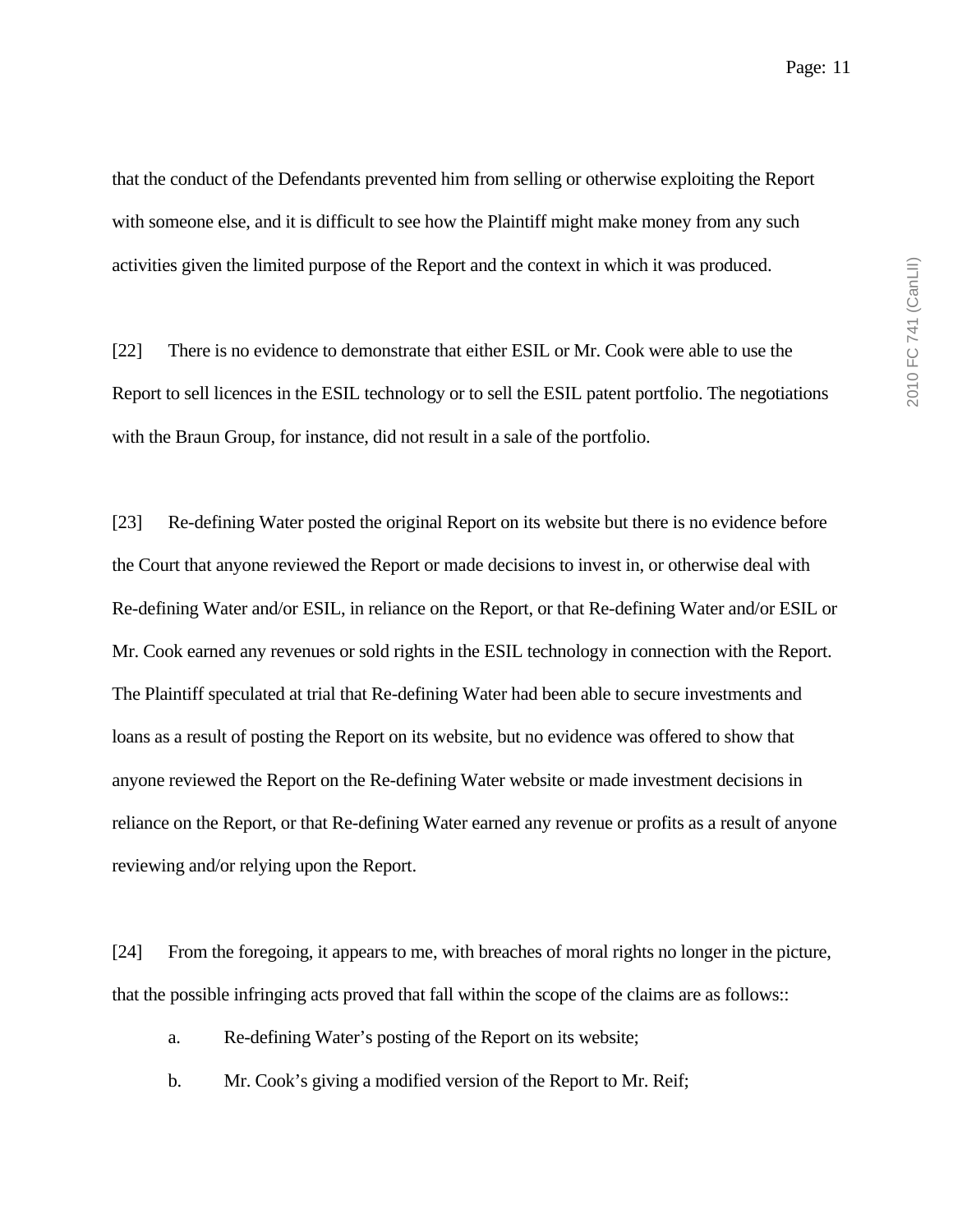c. Mr. Reif's making of one copy of the Report to give to Mr. Cardiff.

[25] Mr. Reif eventually returned the modified version of the Report he had provided to Mr. Cardiff to the Plaintiff.

[26] Restricted as these uses of the Report are, the Plaintiff still alleges infringement of his copyright. In order to succeed in this regard, it is necessary for him to show that the copying of the Report by Mr. Cook and Mr. Reif, as well as the posting of the Report by Re-defining Water on its website, occurred without the Plaintiff's consent. The Defendants say that both the copying of the Report and the website posting were done with the Plaintiff's consent. The Plaintiff denies this.

### **CONSENT**

#### **Mr. Cook and Mr. Reif**

[27] The issue of consent is complicated in this case by the indirect way in which the Report was produced originally for Mr. Vollmer and VII Inc. and by the fact that, in the contemporaneous documentation, the Plaintiff did not assert or make clear any restrictions he wished to place upon the use of the Report. He says that his intentions in this regard were "understood," but an examination of the documentation and the full context suggests otherwise. As the lawsuit has preceded both sides have staked out their positions on this issue. However, the Court has paid close attention to the contemporaneous documentation and the context within which the Report was created and made available to both Mr. Vollmer and Mr. Cook by the Plaintiff.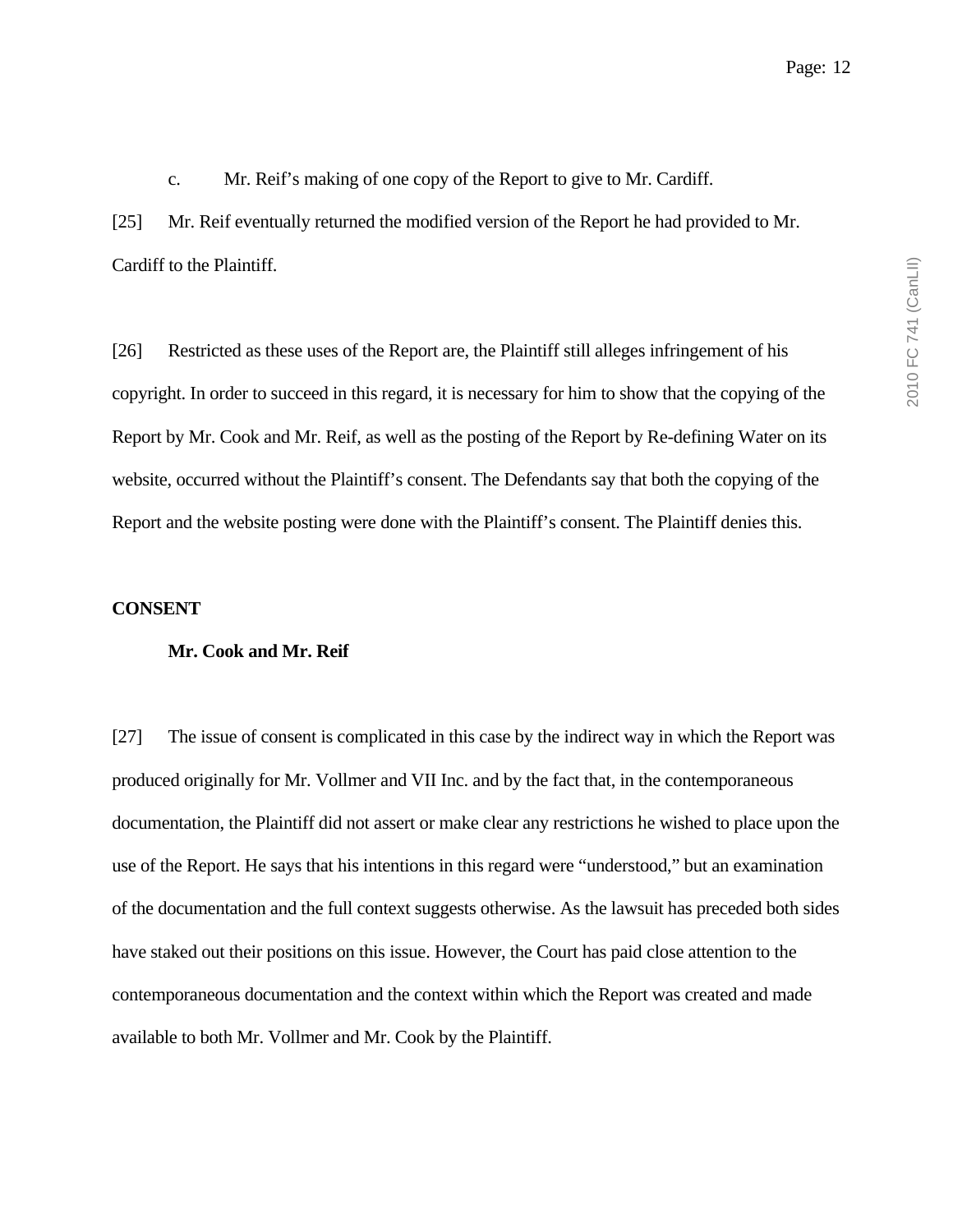[28] The Plaintiff initially produced the Report for Mr. Charles Vollmer of VII Inc. Mr. Vollmer lives in Virginia, U.S. VII Inc. is Mr. Vollmer's consulting firm and some time in 2003 he became interested in ESIL's water purification technology.

[29] Mr. Vollmer's evidence is that he decided to work with Mr. Cook "to find out if the U.S. Government would be interested in this technology." Mr. Vollmer "also had some contacts in the Middle East that were in desperate need of water … purification, and this might be a possibility for them as well."

[30] Mr. Vollmer says he needed the Report for fairly obvious reasons:

I was preparing a package to go to potential clients, both investors, U.S. Government, and – and overseas. And I needed to have a – an engineering analysis that verified that this – this technology was what it was, and from an engineering viewpoint then it was what it said it advertised to be and it was in fact as unique as Mr. Cook had represented it to be.

[31] Mr. Cook referred Mr. Vollmer to the Plaintiff, who was then engaged by Mr. Vollmer and/or VII Inc. to provide the Report for \$500. Mr. Vollmer never met the Plaintiff but they spoke once or twice on the phone and communicated through e-mail.

[32] The Plaintiff says he produced the Report for Mr. Vollmer and VII Inc. for the sole purpose of facilitating Mr. Vollmer's possible investment in ESIL. Mr. Vollmer's evidence is that this is not so: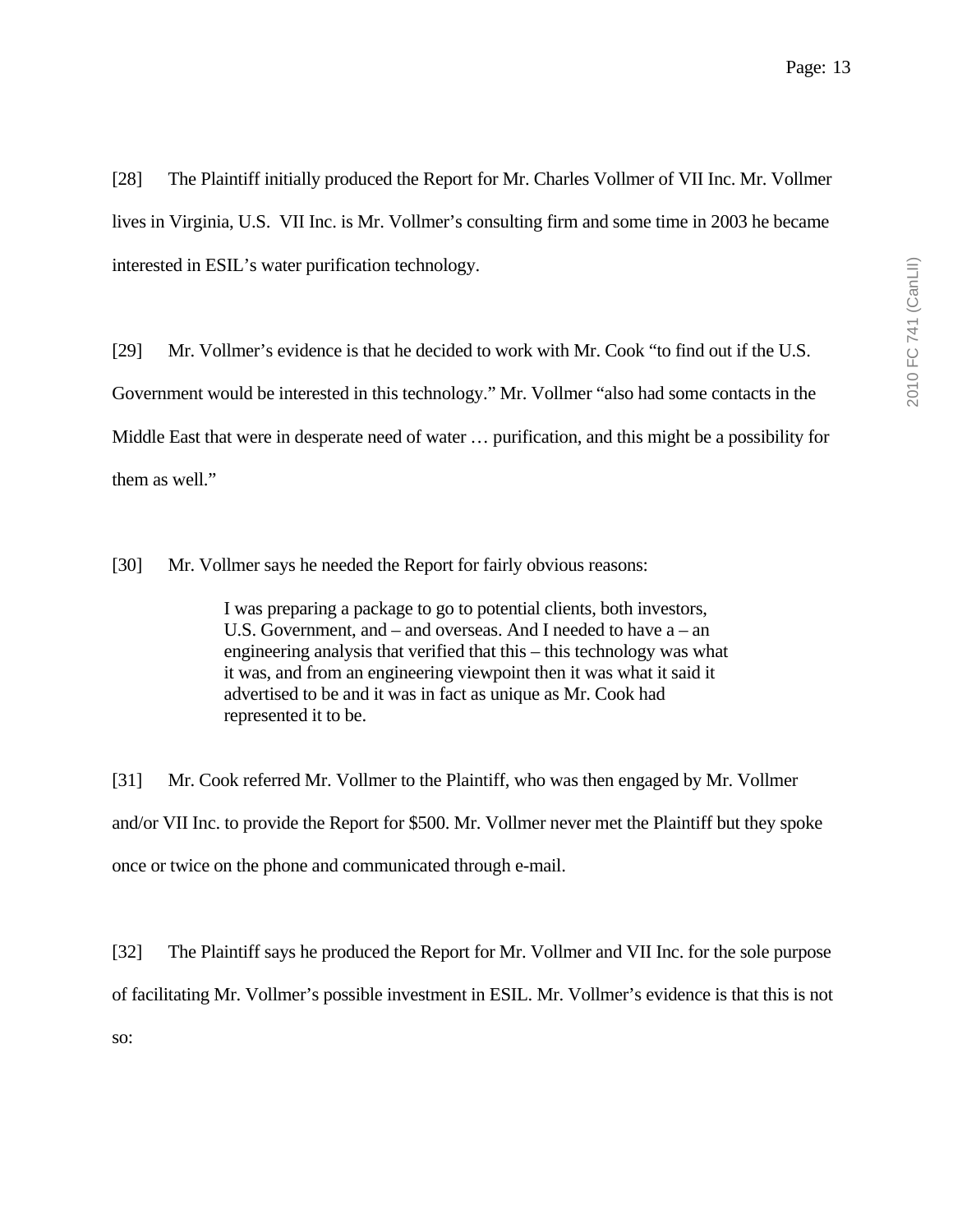a. [Mr. Vollmer] Well, he had sent me the statement of work electronically that I – that is one that is a faxed copy of it, and then he sent it to me on the e-mail. I responded, I said: Please go ahead and start with this effort. As we discussed, I'm looking for a compelling story to tell my investors why ESIL is unique, you know, is good and why isn't it in the field already and mobile applications, and then I'd like to have this document in a – week or two and – because I was scheduled to tell my story to investors.

And when I say investors, I also mean the U.S. Government. We were looking to invest in the program as well, you know, from a bargaining point of view.

- Q. In -- in addition to private companies.
- A. Uh-huh.
- Q. Okay.
- A. But this this thing is it was telling him that I needed I'm going to I'm going to shop this information around. I'm going to give it around to a lot of people.
- Q. And in your discussions with him did you ever discuss what you were going to do with the Report?
- A. It was on the e-mail that I was going to use it to it was a due diligence and I was going to use this to – with investors and different groups to see if I could raise funding for – for this – for this technology.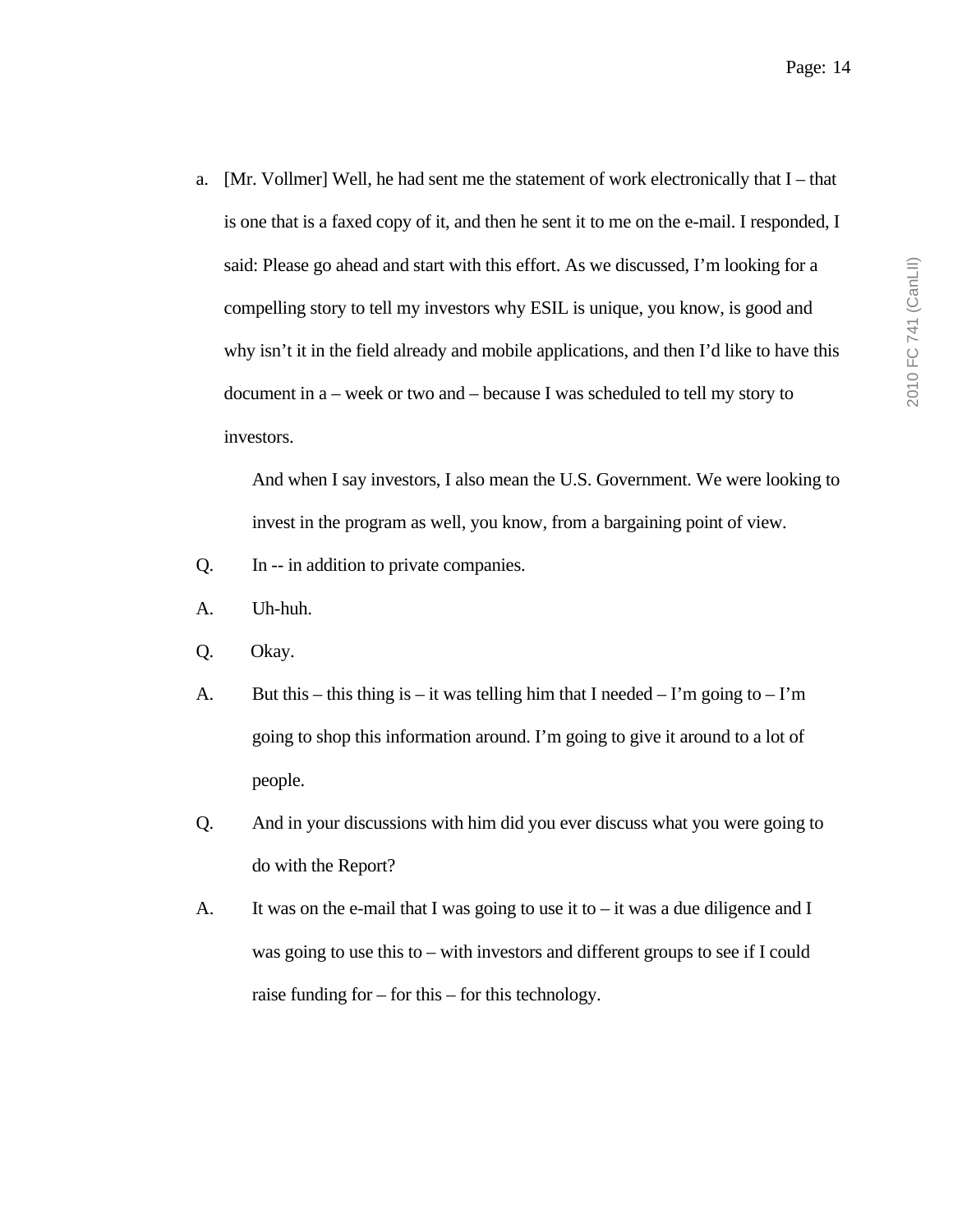[33] Mr. Vollmer used the Report, along with other information about ESIL from other sources, as part of his power-point briefing to potential investors who might be interested in the ESIL water purification technology and/or investing in ESIL.

[34] The Plaintiff now says that he made it clear to Mr. Vollmer that he was not to show the Report to anyone else. Mr. Vollmer is clear that this was not the case:

- Q. And did Mr. Nicholas ever tell you that you could not show the report to anyone else?
- a. Absolutely not. I mean, he when he sent me the report it came with no proprietary, no confidentiality, no copyright markings. It was explicitly said by me in the thing that I needed this to give out to people as  $a - a$  document, you know, verifying the integrity of  $-$  of the system and  $-$  and a little technical description of what it really  $$ what does electrolysis really mean.
- Q. No restrictions in terms of of making copies?
- A. Of copies or or any restrictions whatsoever.
- Q. Okay.

----------------------------------

A. He provided me the – the thing in the Word document, and the indication about him providing that thing is that I was free to – to do what  $-$  I mean, I said in my statement of work that I would distribute this to many people, and – but I never edited any of his – other than deleting those seven paragraphs. It – it went as – as he – as we agree.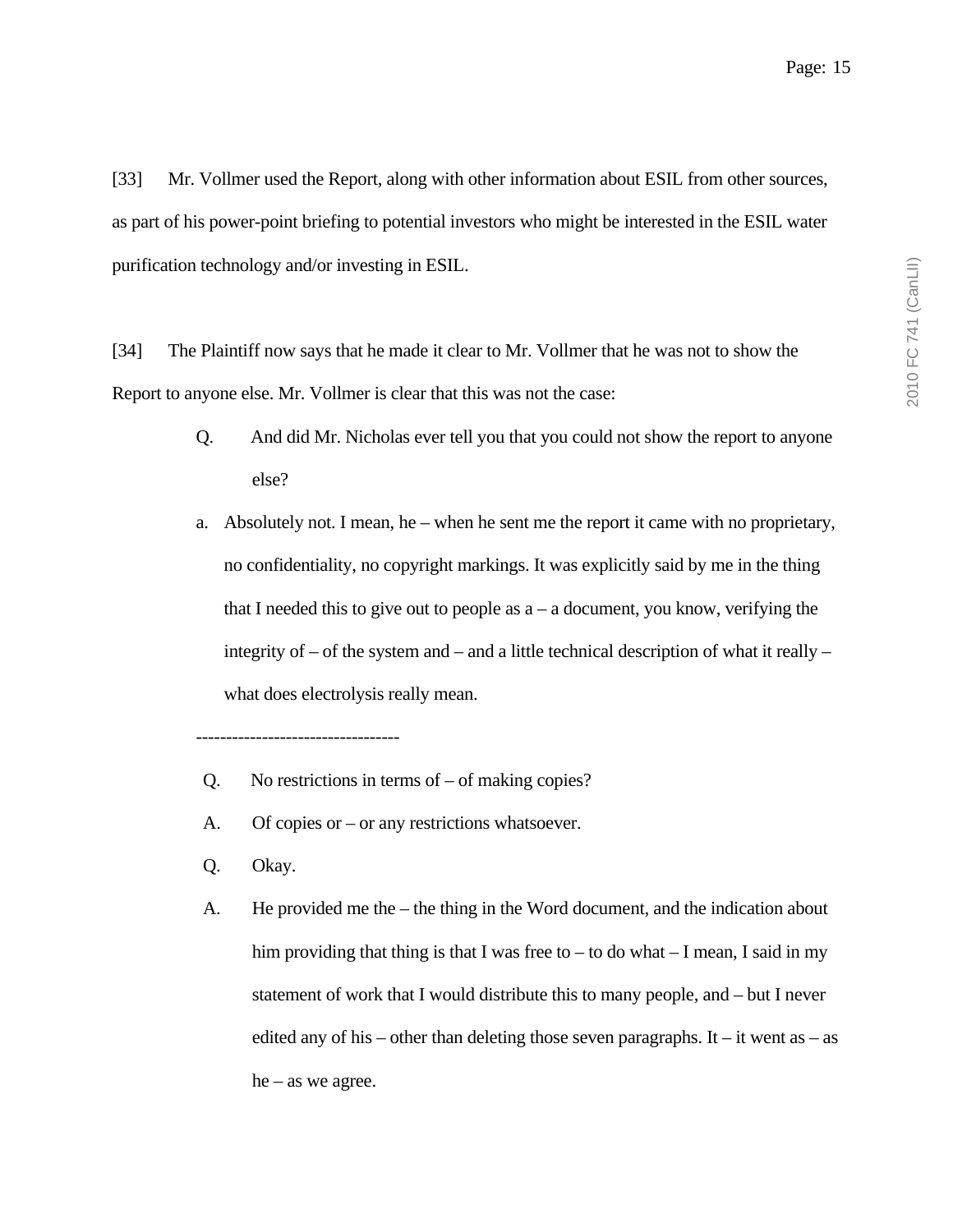[35] Although the Plaintiff now says otherwise, the Court accepts Mr. Vollmer's account of the arrangements for various reasons:

- a. He is not a party to this lawsuit and there is no suggested reason why he would not be truthful;
- b. There is no contemporaneous documentation that supports the Plaintiff's position. Mr. Vollmer is correct in stating that there were no copyright, confidential, proprietary or other restrictions evidenced in the written exchanges with the Plaintiff. The Plaintiff now says that his copyright in the Report is a "cherished asset," but he failed at the material time to take even the most basic precautions of claiming copyright, confidentiality and restricted use in writing;
- c. The whole context renders it highly implausible that Mr. Vollmer was expected not to use the Report in his package to shop around to investors. Investors require information from independent sources;
- d. If the Plaintiff's account were correct, then Mr. Vollmer would be in breach of both copyright and contract and, although the Plaintiff threatened to sue him, he has not done so;
- e. The Plaintiff declined to attend Mr. Vollmer's commission evidence examination to test the truthfulness or accuracy of Mr. Vollmer's evidence. The Plaintiff has consistently declined to meet with Mr. Vollmer face to face.

[36] Mr. Vollmer did not succeed in selling any licences for ESIL technology and did not invest in ESIL. Nor is there any indication that anyone else did as a result of his efforts.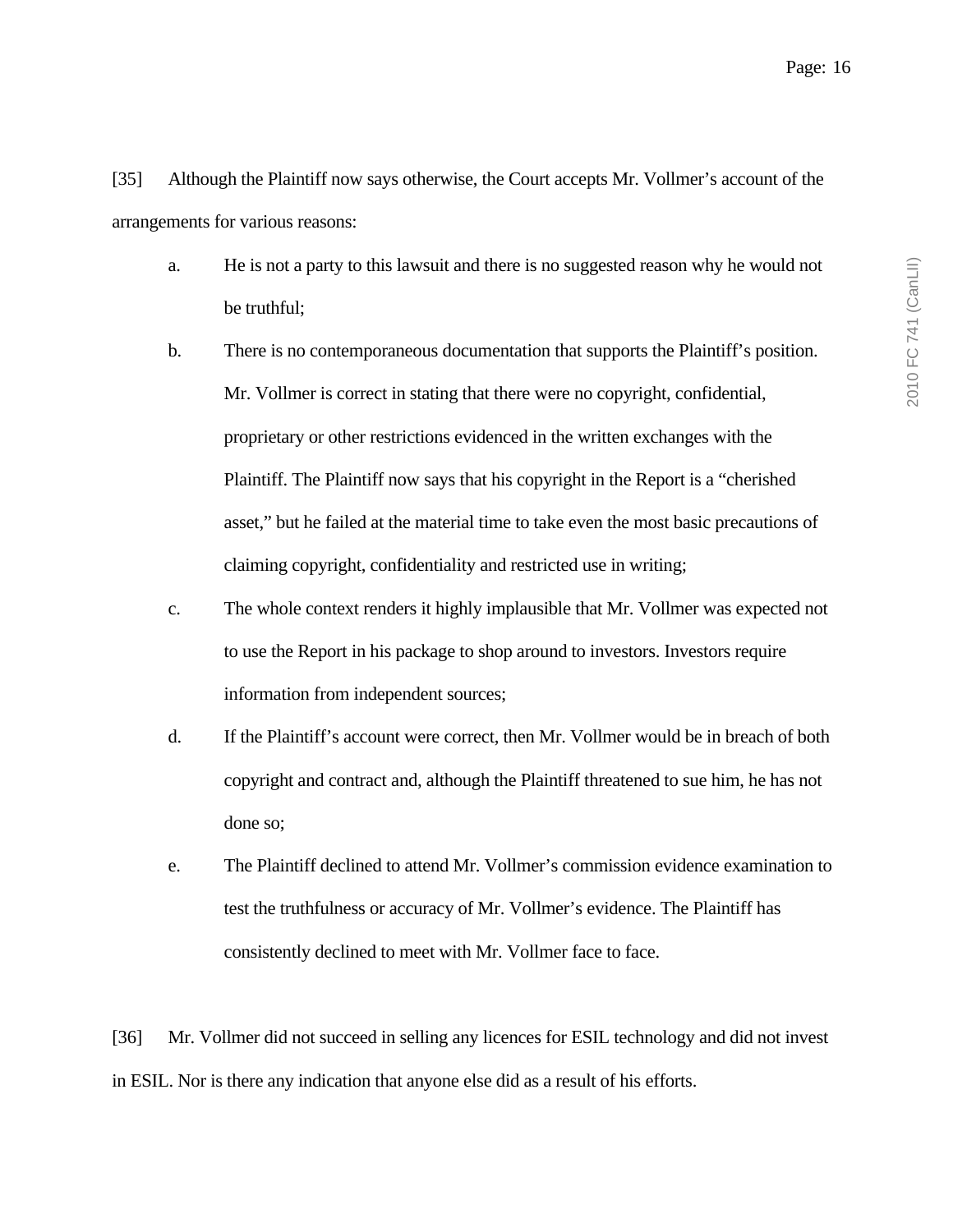[37] Although Mr. Vollmer is not a party to this lawsuit and although the Report was initially produced for him and VII Inc., for the reasons given his testimony has a significant bearing upon the way the Report was used by Mr. Cook, ESIL and Re-defining Water.

[38] Although moral rights are no longer an issue, except in so far as they might have a bearing upon the Plaintiff's claim for punitive damages, Mr. Vollmer makes it clear in his evidence that the Plaintiff authorized him to make modifications to the Report and sent the Report to him electronically in Word so that this could be done.

[39] It is also clear from Mr. Vollmer's testimony that the Plaintiff's assertions of copyright, confidentiality and other restrictions were only made after-the-fact and were not part of the contractual arrangements.

[40] In addition, after the Plaintiff had voluntarily provided Mr. Cook with a copy of the Report in February 2004 and had later threatened Mr. Cook and ESIL with a lawsuit over their use of the Report, Mr. Cook contacted Mr. Vollmer to ascertain whether Mr. Cook had misused the Report. Here is what Mr. Vollmer says he advised Mr. Cook:

- Q. I'm going to show you [Mr. Vollmer] a copy of what looks to be an e-mail from you to Klaus Reif at Reif Winery, Inc. Have you seen this before?
- a. Yes.
- Q. And what is this document?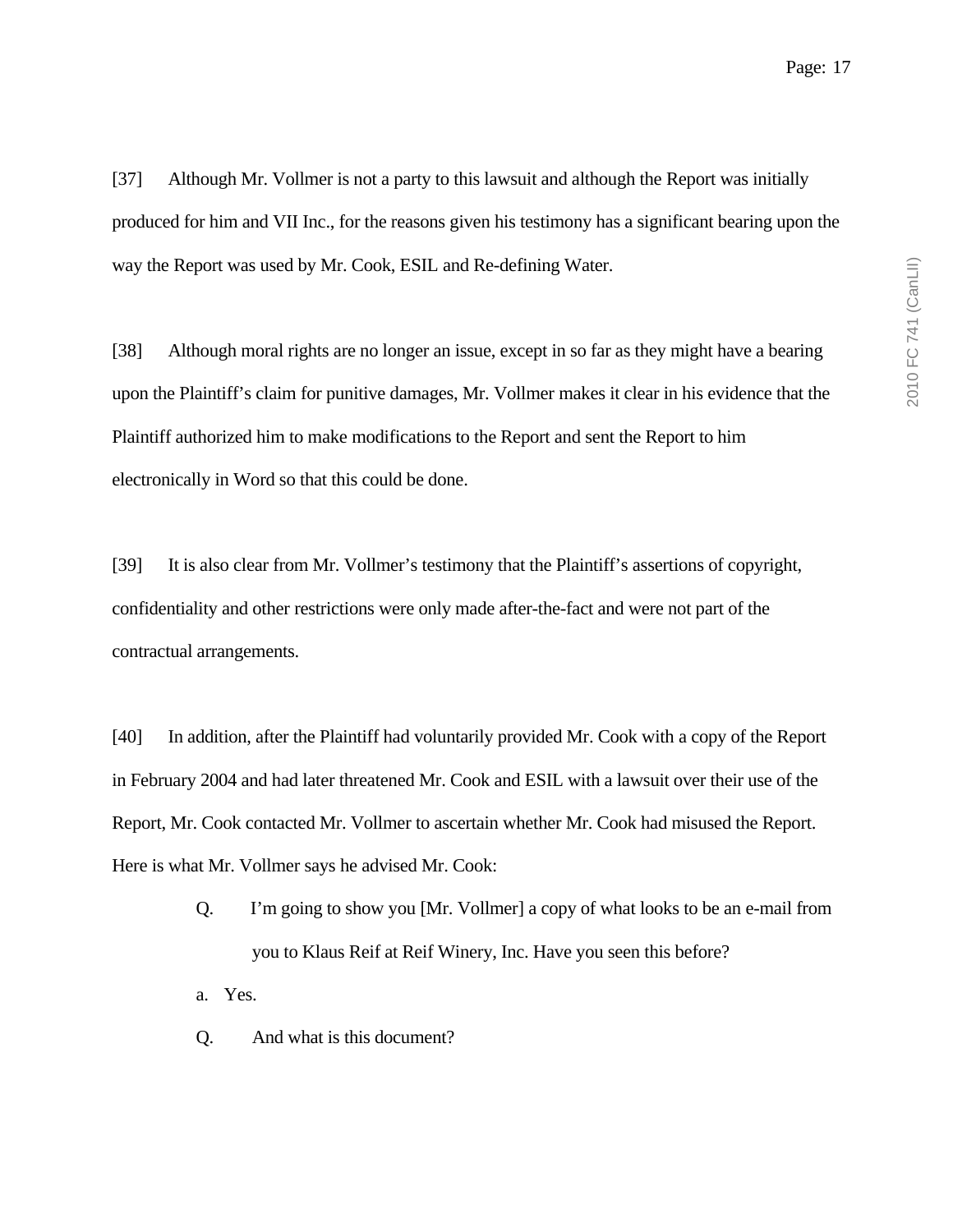A. After some period of time that – that I got a call from Brian Cook, said that Fred Nicholas was going to sue him and – and he asked me if I had given him permission to use this package of stuff including this. So I said yes. I gave it to – I gave it to investors. I gave it to you. And he said would you send an e-mail to Klaus, who I have not met, saying that  $-$  that I authorized using  $-$  the electro capital that I – that I either both developed or bought.

[41] The e-mail from Mr. Vollmer to Mr. Reif (D-10) is dated March 15, 2004 and reads as follows:

> Brian Cook asked me to send you this e-mail. You are free to use all or in part the report written by Fred Nichols [in his evidence he says he meant Nicholas] under contract to VII Inc.

[42] It is clear from Mr. Vollmer's evidence that he was of the view that his contractual arrangements with the Plaintiff gave him full scope to use the Report to raise money from investors who might be interested in ESIL and its technology and to authorize Mr. Cook and Mr. Reif to use it for the same purpose.

[43] For reasons already given, other than the Plaintiff's assertions to the contrary after the fact, there is nothing to suggest that Mr. Vollmer's understanding of the arrangements and the permissible uses of the Report was not correct. At the very least, then, this accounts for Mr. Cook's and Mr. Reif's understanding that Mr. Vollmer did have the right to authorize their use of the Report with potential investors and that the Plaintiff had no proprietary or contractual rights that stood in the way of their doing this.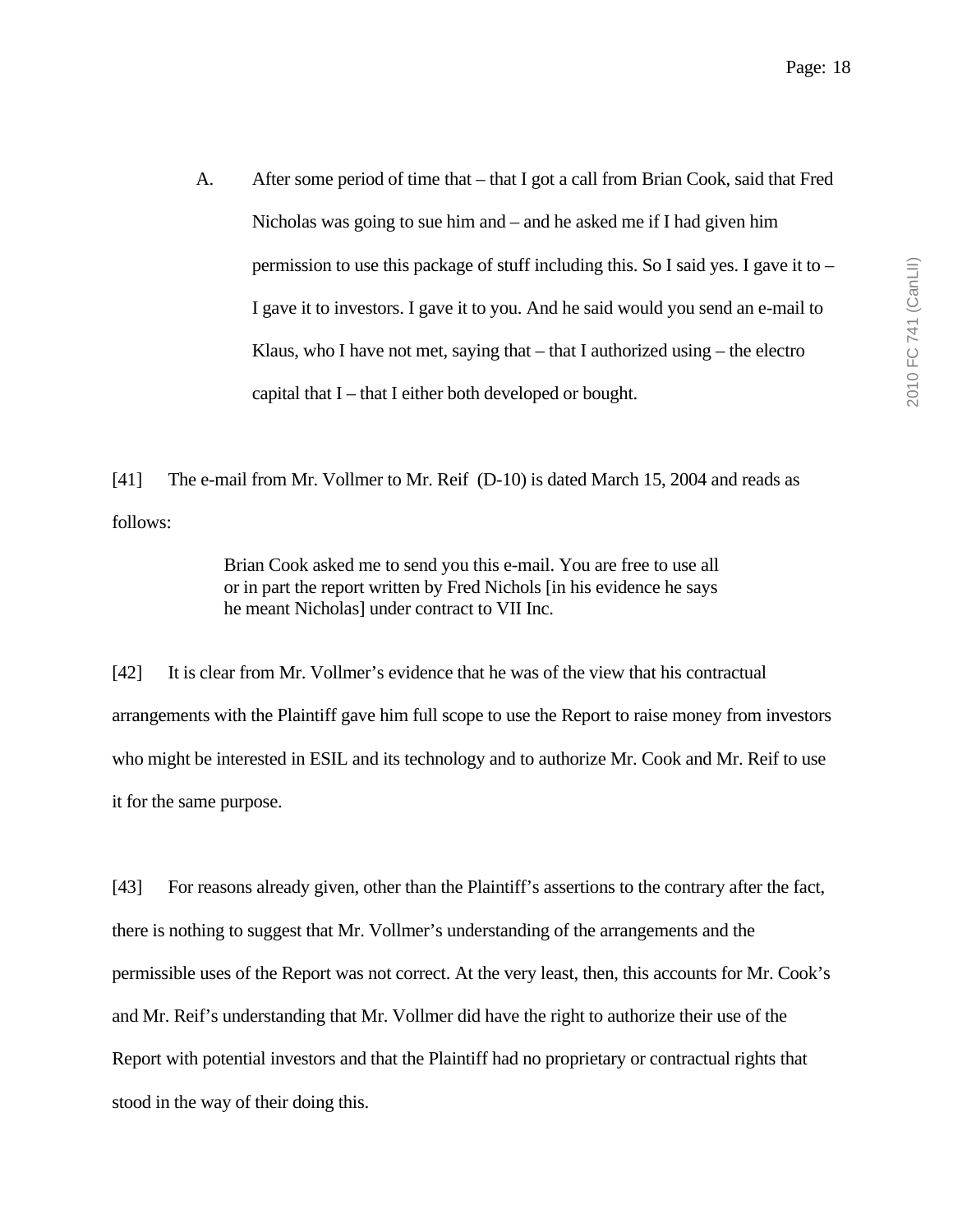### [44] Mr. Vollmer reiterates in his evidence what he told Mr. Cook:

When Mr. Cook queried me about – about my understanding of the restrictions on this document, he asked for information I sent and said here's the invoice that I just – we just talked about that I sent to him, and I told him that I told Mr. Nicholas specifically that I wanted to use the technology for – to market the system to a number of my clients and that it was not marked proprietary or any terms or conditions restricted or mentioned on its uses. There was no markings on the report of any kind of restrictions, and it – and I intended to use it marketing without conditions or restrictions.

[45] Mr. Vollmer's evidence, which the Plaintiff declined to cross-examine him on, suggests the following conclusions:

- a. That the Plaintiff was fully aware that in producing the Report for Mr. Vollmer and/or VII Inc. it would be used widely and shown to potential investors to try and raise money for investment in ESIL and/or the ESIL technology;
- b. That the Plaintiff placed no restrictions on its use for this purpose;
- c. That Mr. Vollmer was of the view that he could authorize Mr. Cook and Mr. Reif to use the Report for the same purpose and that he did so;
- d. That once the Plaintiff threatened to sue Mr. Cook, Mr. Cook took the precaution of checking with Mr. Vollmer to ensure that his and Mr. Reif's use of the Report in relation to ESIL and the ESIL technology was contemplated by the arrangements that Mr. Vollmer had entered into with the Plaintiff at the time when the Report was produced.

[46] On September 18, 2006, the Plaintiff sent an e-mail to Mr. Vollmer in which he asked Mr. Vollmer to sign a document which, in part, read as follows: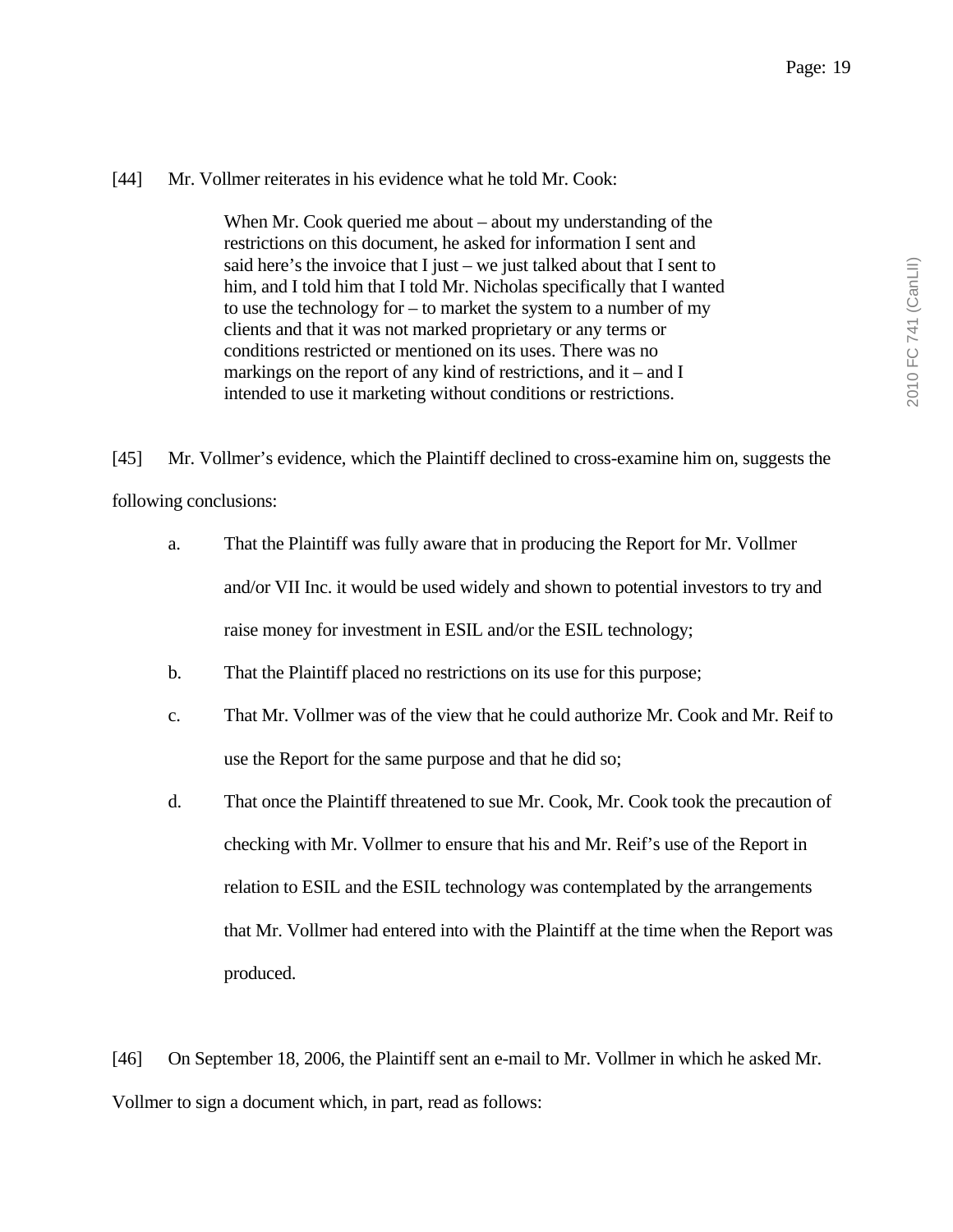Mr. Nicholas did not signed (*sic*) over his copyright to the above referenced report through any written agreement of contract for services. In fact, a signed written agreement between Mr. Nicholas and myself for services does not exist.

I did not provide Brian G. Cook, or any of the defendant named in Mr. Nicholas's copyright infringement action (Federal Court of Canada, File No.: T-949-05), with a copy of the above referenced report.

[47] Mr. Vollmer refused to sign this document. In retrospect, its contents are non-controversial.

The Defendants now agree that the Plaintiff does own the copyright in the Report and the Plaintiff

himself provided Mr. Cook with a copy of the Report. But this does not qualify Mr. Vollmer's

evidence that the Plaintiff was fully aware of the way the Report was to be used and that Mr.

Vollmer authorized Mr. Cook and Mr. Reif to use the Report in ways that were consistent with that

use.

[48] In return for the confirmation that the Plaintiff asked from Mr. Vollmer (and which Mr.

Vollmer refused to give), the Plaintiff threatened as follows:

In return for receipt of the above letter, I will provide you with a letter releasing you from any civil or criminal liability with respect to this report.

In the absence of the above letter, I will have no choice but to act on my attorney's advice and amend the claim to include VII Inc. and yourself as defendants in the above named Federal Court of Canada copyright infringement action. Of course, you aware (*sic*) based on our previous discussions that my intention was/is not to involve you.

[49] Mr. Vollmer did not provide the letter requested by the Plaintiff, and the Plaintiff did not follow through on this threat. In this regard the Plaintiff has revealed that he is quite capable of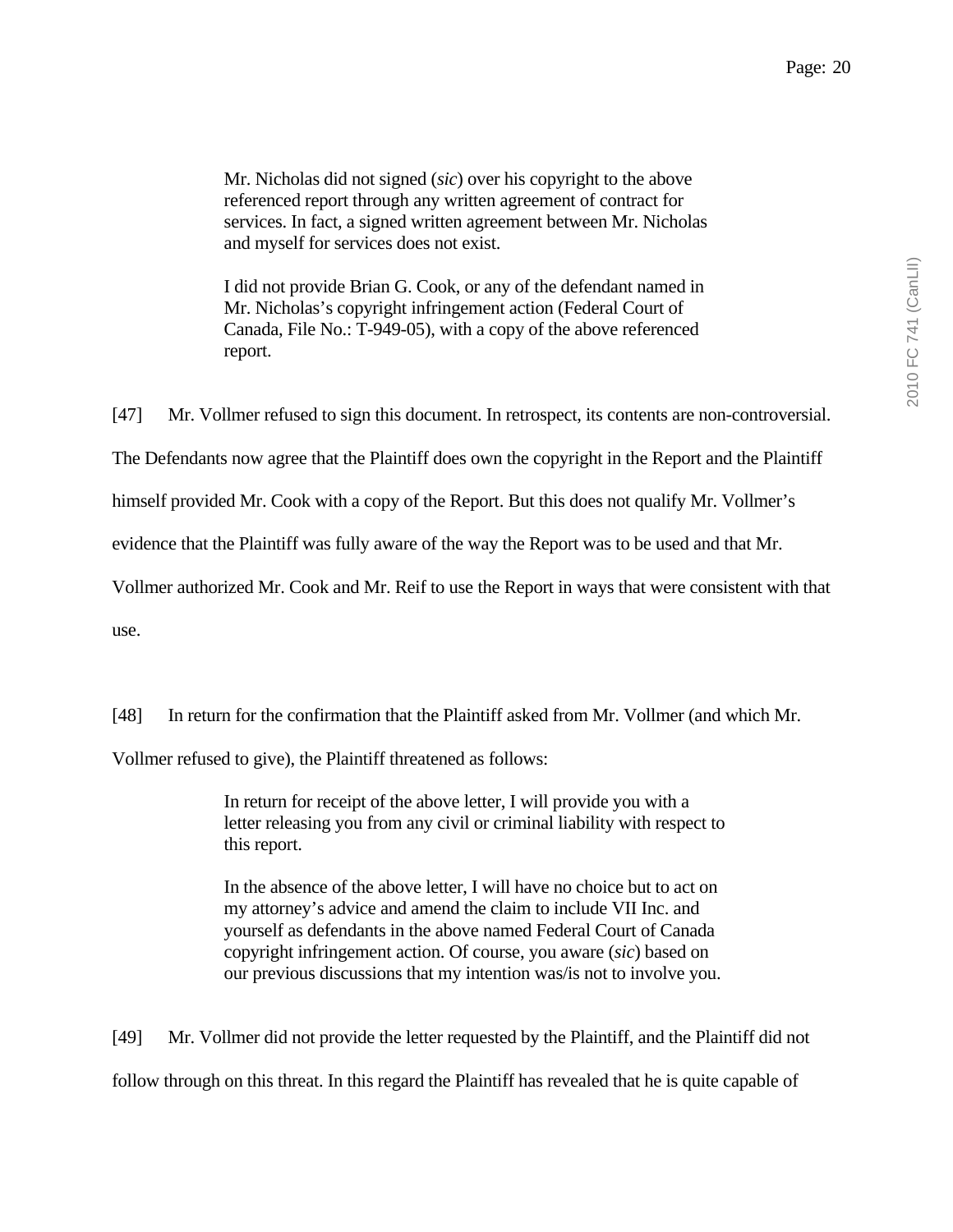taking up legal positions as a matter of expediency in order to try and secure a particular result. As I shall point out, this is also revealed at other places in the evidence. Mr. Vollmer and VII Inc. were not joined as defendants in this lawsuit. If what the Plaintiff alleges about the limitations he placed upon the use of the Report is true, then there is no satisfactory reason why Mr. Vollmer and VII Inc. are not also defendants in this claim or in some claim made in the U.S.. In fact, when Mr. Vollmer was examined for commission evidence the Plaintiff declined to attend to cross-examine him. The Plaintiff has still never met Mr. Vollmer. The Plaintiff's conduct shows a marked reluctance to follow through on his threats or to confront and challenge Mr. Vollmer to his face about Mr. Vollmer's account of their arrangements and his understanding of how the Report would be used. The Plaintiff has simply denied in Court that he consented to any such use. The Court cannot accept the Plaintiff as credible on this issue. Mr. Vollmer's account of the arrangements and his understanding of how the parties contemplated that the Report would be used are to be preferred. This suggests that any use Mr. Cook and Mr. Reif made of the Report to raise investment monies was within the contemplation of the Plaintiff and Mr. Vollmer when the Report was produced and the Plaintiff was paid \$500 for his work. The Plaintiff did not assign his copyright in the Report but he cannot now say he did not consent to the uses of the Report made by Mr. Cook and Mr. Reif in their dealings to find investors and/or arrive at a deal for the ESIL patent portfolio. And even if the Plaintiff did not consent to the use of the Report by Mr. Cook and Mr. Reif, Mr. Vollmer's evidence makes it clear that there was no high-handed or unconscionable use of the Report by Mr. Cook or Mr. Reif that would justify a significant award of statutory damages in accordance with the criteria laid down in subsection 38.1(5) of the *Copyright Act*, or an award of punitive damages.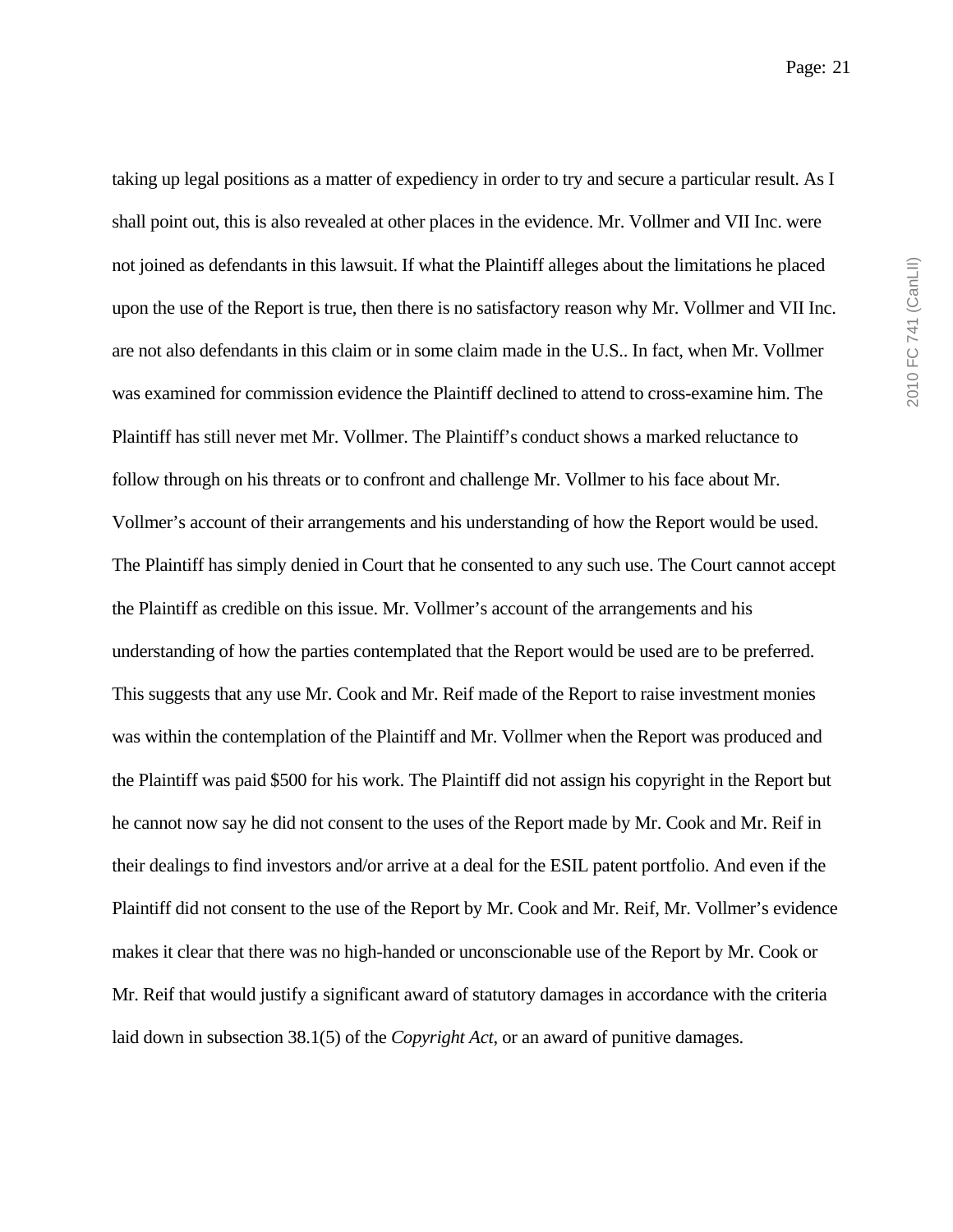[50] The Plaintiff says that Mr. Vollmer's and Mr. Cook's version of how the Report was to be used is belied by the fact that, on February 27, 2004, Mr. Cook revealed that ESIL was negotiating to sell its patent portfolio to "the Braun Group of Germany" and offered to pay the Plaintiff a significant sum of money if the sale went through (P-9). Mr. Cook wrote to the Plaintiff as follows:

> Although the documents are not signed yet, they are well into the due diligence phase which includes a "slightly" modified version of your June 3, 2003 independent report on the ESIL Technology.

Fred, you and I have been friends for a long time and you of all people know that I have tried my best to bring this technology to the world. I am out of money, health and everything else it takes.

If and when this patent sale happens, I will pay to you the sum of \$225,000.00 U.S.D. plus the \$25,000.00 U.S.D. that I feel I owe you, for a total of \$250,000.00.

I was going to do this anyway, but this letter makes it official.

[51] In discovery, which the Plaintiff read into evidence, Mr. Cook explained that he made this offer for purposes of "goodwill" and "for the purpose of bringing to an end, the Plaintiff's interference with the potential deal."

[52] So the offer to pay the Plaintiff money at this time is not an acknowledgment that Mr. Cook's use of the Report in relation to the Braun Group or other investors was outside of what was contemplated when the Report was produced. The Plaintiff became assertive about his copyright upon learning that Mr. Cook was negotiating with the Braun Group to sell the ESIL patent portfolio for a significant sum of money. Mr. Cook's offer to buy the Plaintiff off "[i]f and when this patent sale happens" makes sense for someone in his position. \$25,000.00 of the offer related to some old debt and the \$225,000.00 is an obvious attempt to placate someone who could interfere with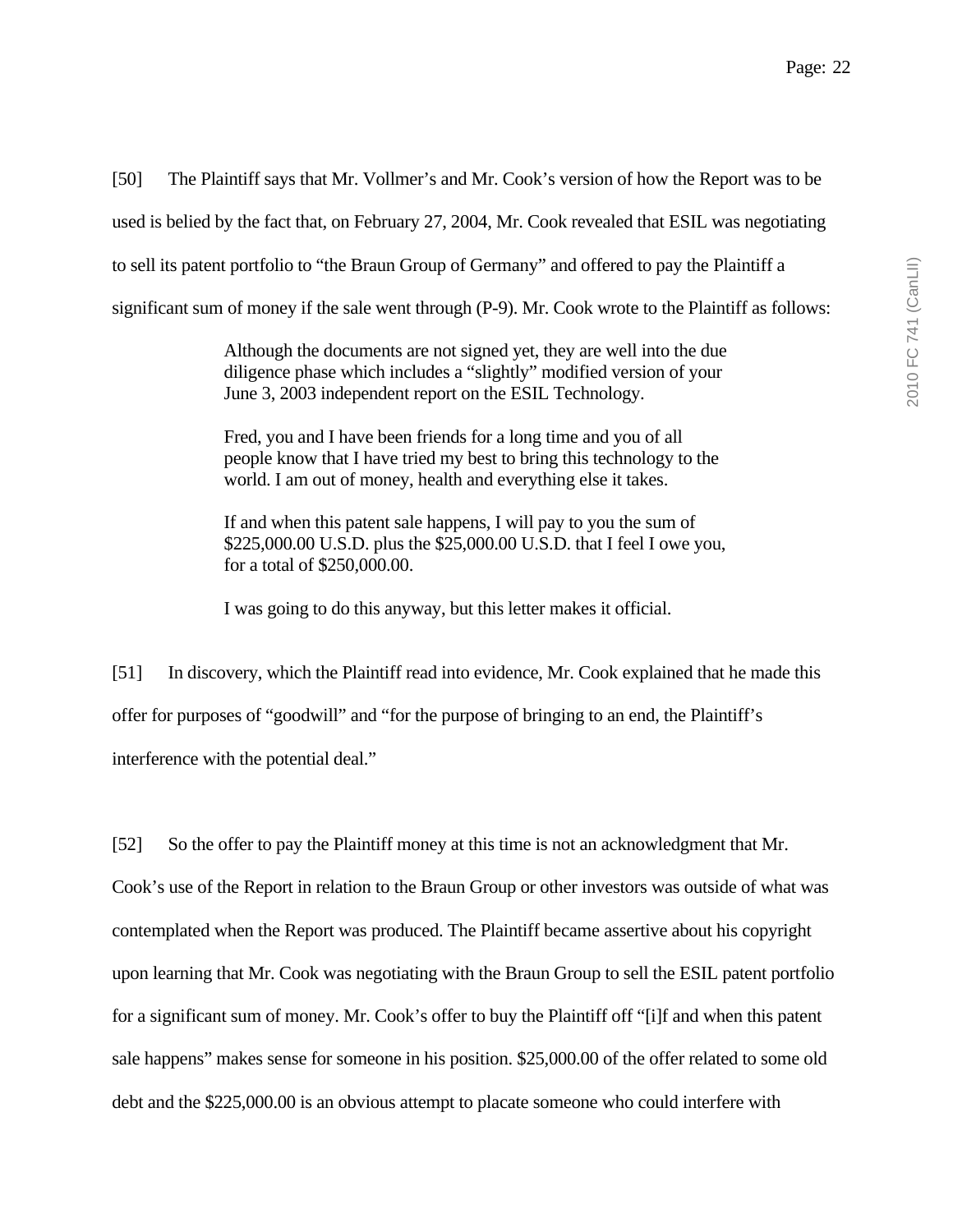negotiations at a crucial stage. This can hardly be seen as an acknowledgment by Mr. Cook that he knew he was not legitimately using the Report or that Mr. Vollmer's account of his arrangements with the Plaintiff is either untrue or incorrect.

[53] The Plaintiff's own re-draft of Mr. Cook's offer and his attempt to secure better terms for himself (P-11) make this clear:

> If and when this patent sale happens, (or the patent sale to any of the party occurs) immediately upon receipt of the funds form the buyer I will pay you the sum of \$225,000.00 (United States Dollars) for technical services, expertise and advice provided by you over the past ten years or so plus the \$25,000.00 (United States Dollars) for payment of the outstanding note that I owe you for a total lump sum payment of \$250,000.00 (Two Hundred and Fifty Thousand United States Dollars) payable by bank draft, certified check or cashiers check. The transaction of funds shall occur in a Caribbean country of your choice.

[54] Mr. Cook did not accept this counter-offer and withdrew his original offer. However, the Plaintiff's re-drafting of the original offer makes it clear that he was fully aware that the monies offered by Mr. Cook were "for technical services, expertise and advice provided…over the past ten years or so … ." The Report is not even mentioned and the Plaintiff reveals that, at this time, with Mr. Cook trying to find a buyer for the ESIL technology, his focus is not upon copyright in the Report, but in securing compensation for services rendered over 10 years. All of this supports the Defendants' contention that the copyright and moral rights issues surrounding the Report were only raised by the Plaintiff as a pretext for leveraging monies out of Mr. Cook or ESIL from any deal they struck to sell the ESIL technology.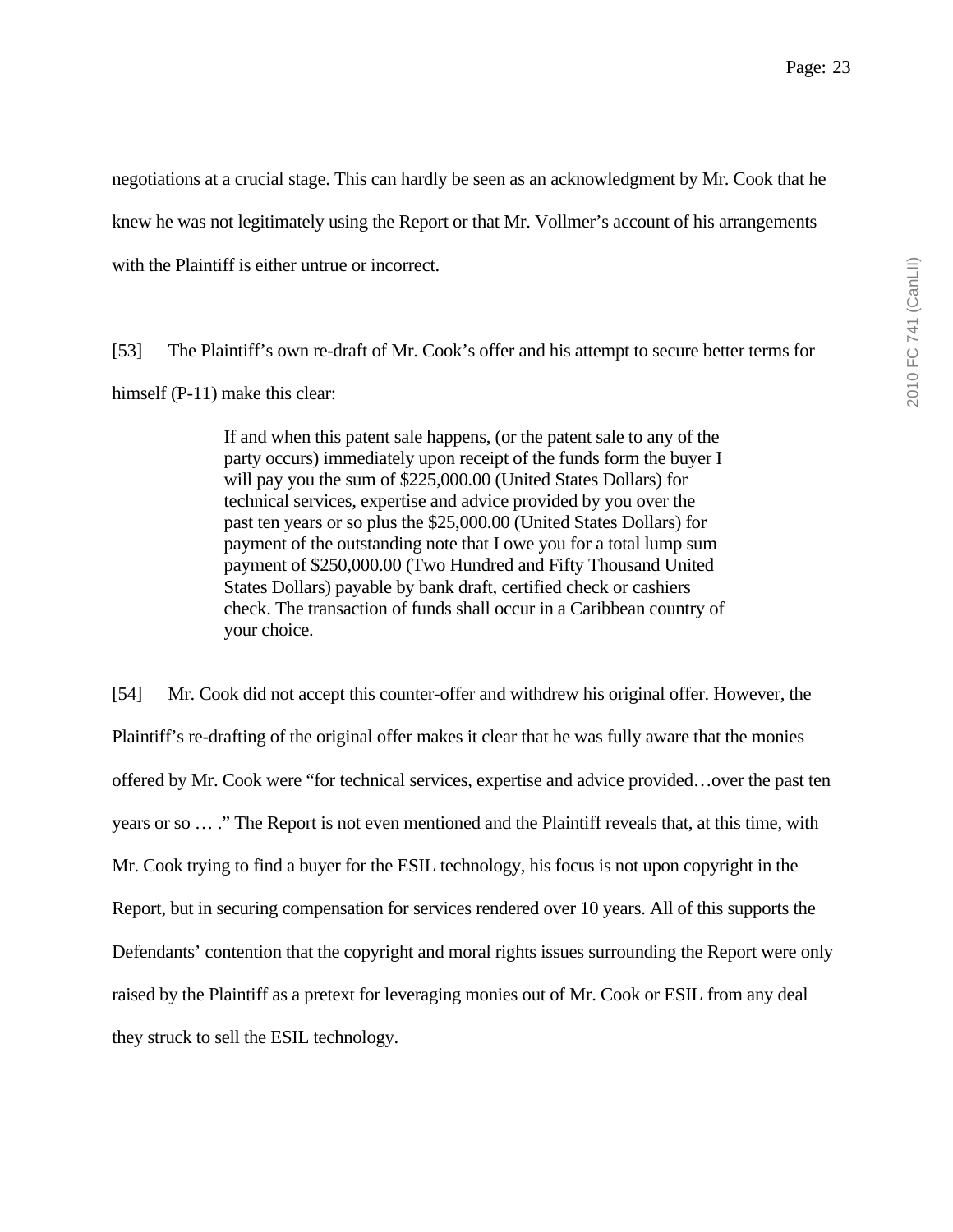[55] Mr. Cook was not called to testify at the trial but the Plaintiff chose to read-in as part of the Plaintiff's own evidence a portion of Mr. Cook's examination for discovery in which Mr. Cook says clearly that the Plaintiff authorized him to make any changes he wanted to the original report that the Plaintiff had prepared for Mr. Vollmer and VII Inc. The Plaintiff's position is that he gave no such authorization and merely forwarded copies of the Report to Mr. Cook in 2003 and 2004 for use by Mr. Cook and ESIL in their negotiations with Mr. Vollmer and VII Inc. The Plaintiff was closely cross-examined on this issue.

[56] It is clear from the Plaintiff's own testimony that at the times when he provided original copies of the Report to Mr. Vollmer and to Mr. Cook he did not impose any restrictions in writing on the use of the Report. There were no copyright notices on the Report, no confidentiality requirement was asserted, and there were no written limitations regarding its use. The Plaintiff simply asserts that all such restrictions and limitations were understood and that it is the ownership of copyright in the Report that grants him complete control over its uses:

- Q. You believe copyright prevents somebody from showing a document that you created to someone else?
- A. It depends on the purpose of it, of showing that.
- Q. It is not the copyright law *per se*, it is the other aspects of the agreement that you might have with somebody?
- A. No, it is the copyright, and I don't know what you mean by the other aspects of the agreement.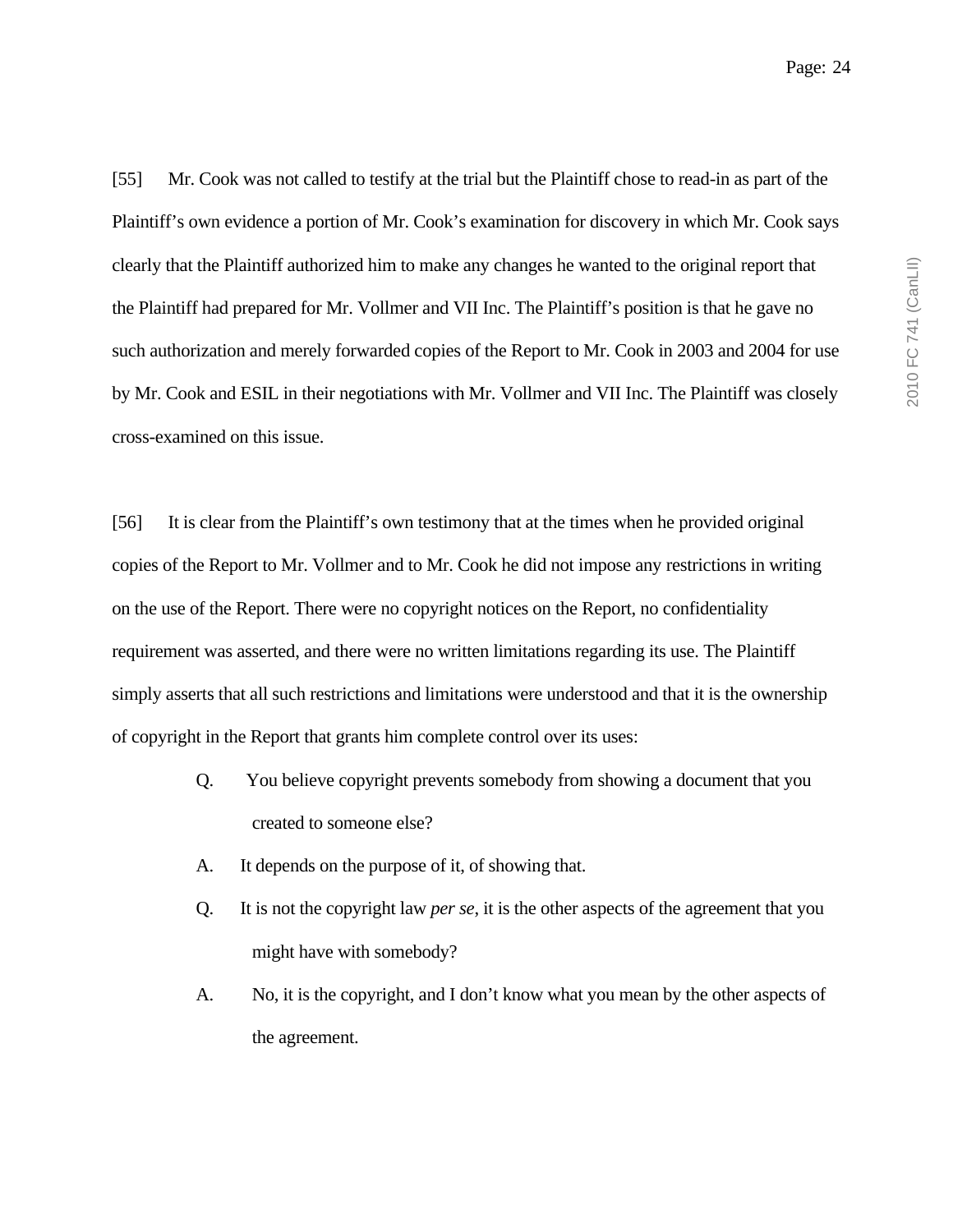Page: 25

[57] So the Plaintiff appears not to fully understand that if he wanted to impose confidentiality restrictions and/or limit the people to whom Mr. Vollmer and Mr. Cook might show the Report he needed to do so at the time when he provided them with copies of the Report. His position now is that he did not do this at the time because confidentiality and use restrictions were understood and/or are an inherent part of his copyright in the Report. This is a significant problem for the Plaintiff in this lawsuit because neither Mr. Vollmer nor Mr. Cook (at least by the time of the trial) now dispute the Plaintiff's copyright in the Report, but they say that when they were provided with copies of the Report it was clear then, both as a result of what the Plaintiff said and the necessary inferences demanded by the whole context and the purpose for which the Report was produced and copies provided to Mr. Vollmer and Mr. Cook, that they were free to use the Report in the way they used it.

[58] The Plaintiff says that the actual exchanges and the context make it clear that the Report provided to VII Inc. could only be used by VII Inc. to do due diligence prior to a possible investment in ESIL. As far as other investors are concerned, the Plaintiff says that Mr. Vollmer could only use the Report to "tell a compelling story," by which he seems to mean that Mr. Vollmer could not show other people the Report, or any extract from the Report, but was limited to giving investors his own story about ESIL and its technology. Mr. Vollmer says otherwise and I have already given reasons why the Court prefers Mr. Vollmer's account concerning the authorization of changes to the Report and the understanding that he would shop the Report around to possible investors.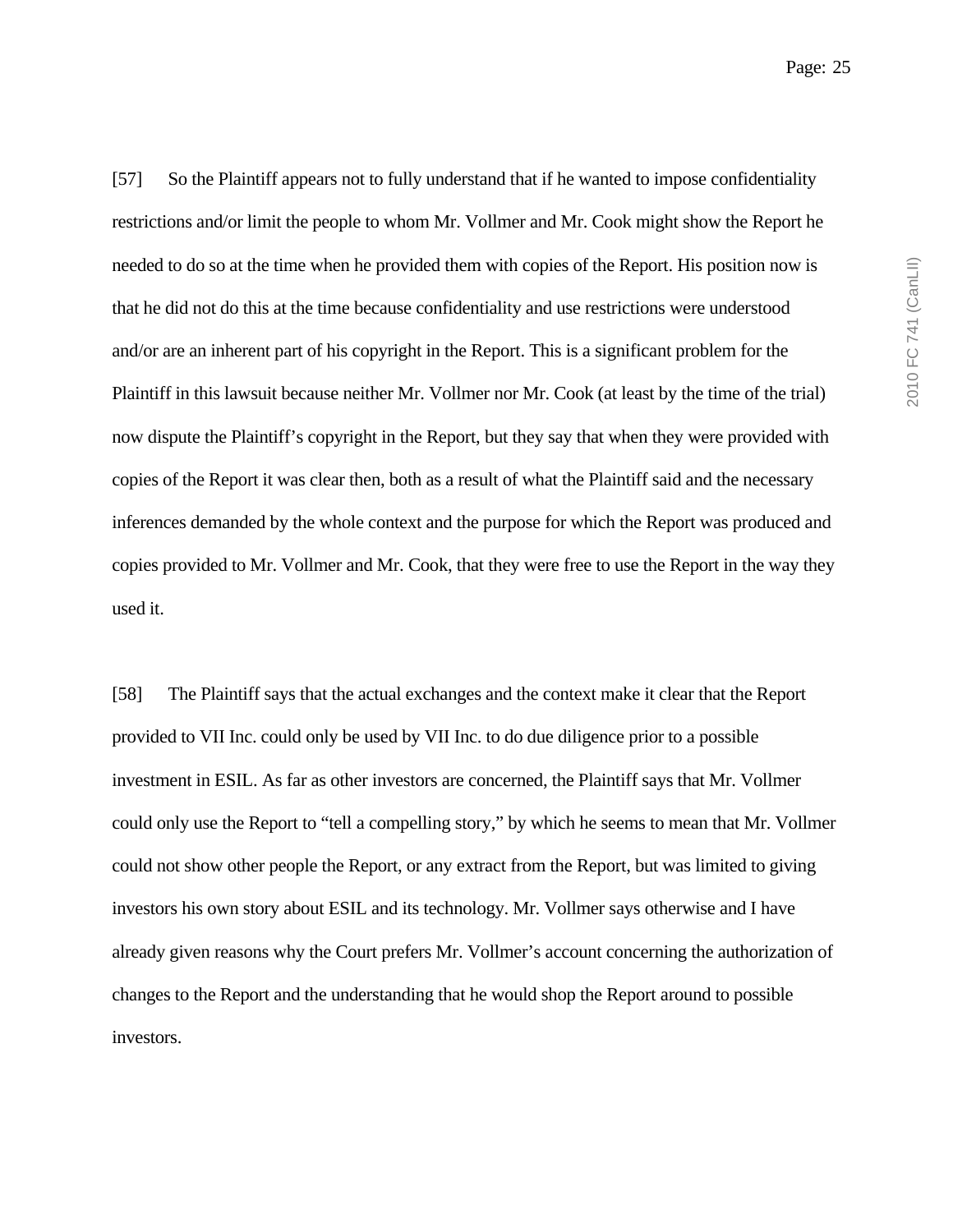[59] Mr. Cook's position (from the evidence read in by the Plaintiff) appears to be the same as that of Mr. Vollmer. He says the Plaintiff authorized him to make modifications to the Report and to use it, not only in negotiations with VII Inc., but as a general tool to find investors in ESIL or purchasers of ESIL technology.

[60] It is clear from the record that, as with Mr. Vollmer, the Plaintiff did not clearly claim copyright, or impose a confidentiality or limited use requirement when he provided Mr. Cook with copies of the Report.

[61] In cross-examination, the Plaintiff asserted the following:

- a. That on or about June 6, 2003 the Plaintiff sent Mr. Cook and ESIL a corrected version of the Report;
- b. That prior to sending the Report on June 6, 2003 he "probably" had a discussion with Mr. Cook about the Report on June 3, 2003;
- c. The only thing he recalls about the conversation was that "It was probably about design parameters and that type of thing";
- d. He discussed with Mr. Cook the fact that he was preparing the Report;
- e. He made it clear to Mr. Cook that he could only use a copy of the Report in discussions with VII Inc.

[62] The Plaintiff says that he did not know that Mr. Cook, apart from his dealings with Mr. Vollmer, was out shopping licences around to other people: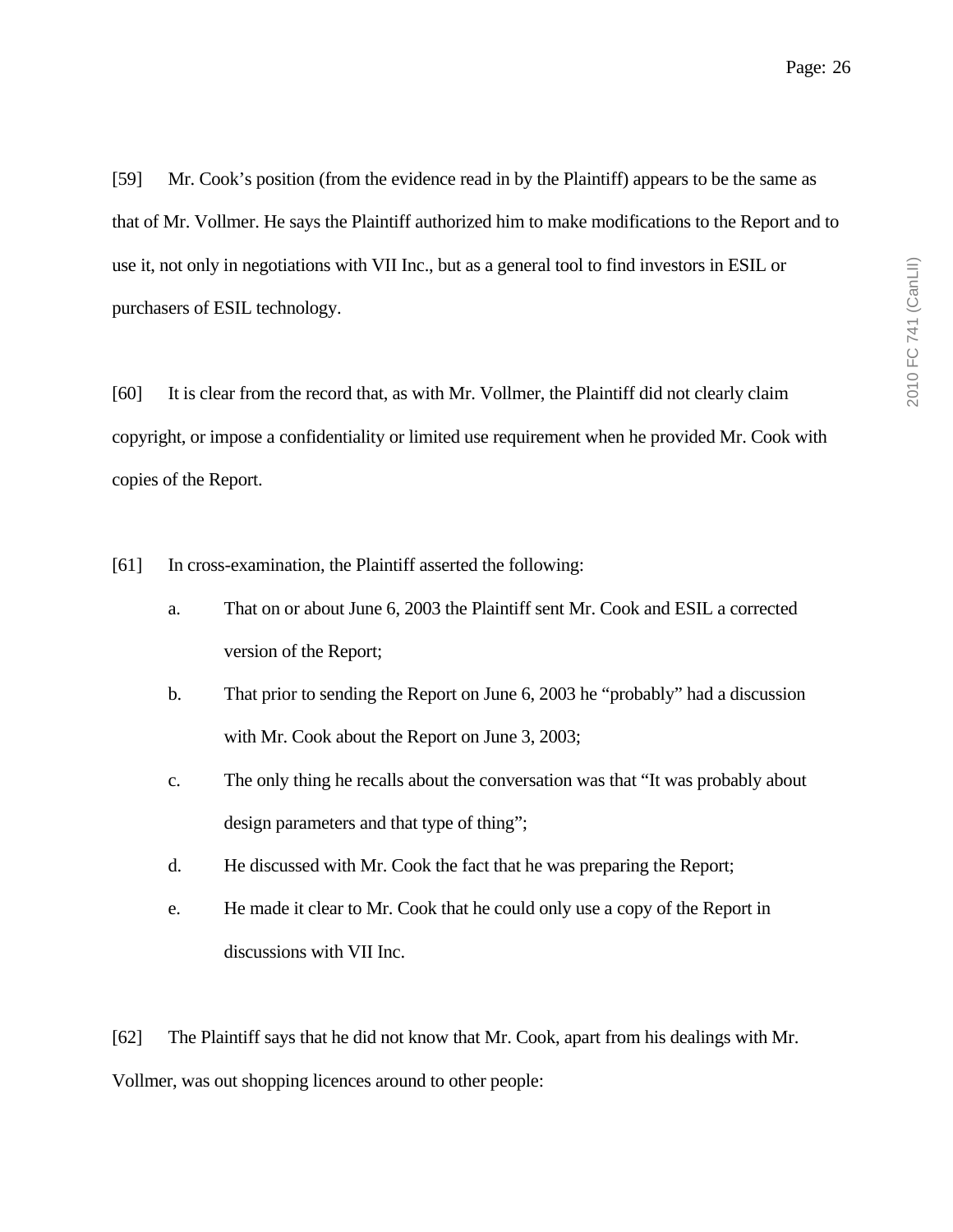- Q. You didn't think he was out shopping licences around to other people?
- A. No.
- Q. You had no idea that he was trying to sell licences to various individuals and companies?
- A. No, no. I knew just about VII Inc. I live in Texas, Mr. Wilcox; I don't live in St. Catherine.

[63] In order to sustain this position, the Plaintiff attempted at trial to minimize the extent of his dealings with Mr. Cook and his knowledge of what Mr. Cook was trying to do with ESIL and its technology. But his position became increasingly disingenuous:

- Q. You were aware that Mr. Cook was talking to a lot of people about his technology in order to try to promote the technology, correct?
- A. Yes, and so  $-$
- Q. I mean, that is why he has the intellectual property. The purpose of that was to try and get people interested in the technology so that they could buy a licence, correct?
- A. You would have to ask Mr. Cook that.
- Q. You don't have any understanding of why he was talking to people about his technology?
- A. No. My understanding was - well, let's just leave that.
- Q. You have no idea of why he would be talking to people about his technology?
- A. No, I don't, not at this point.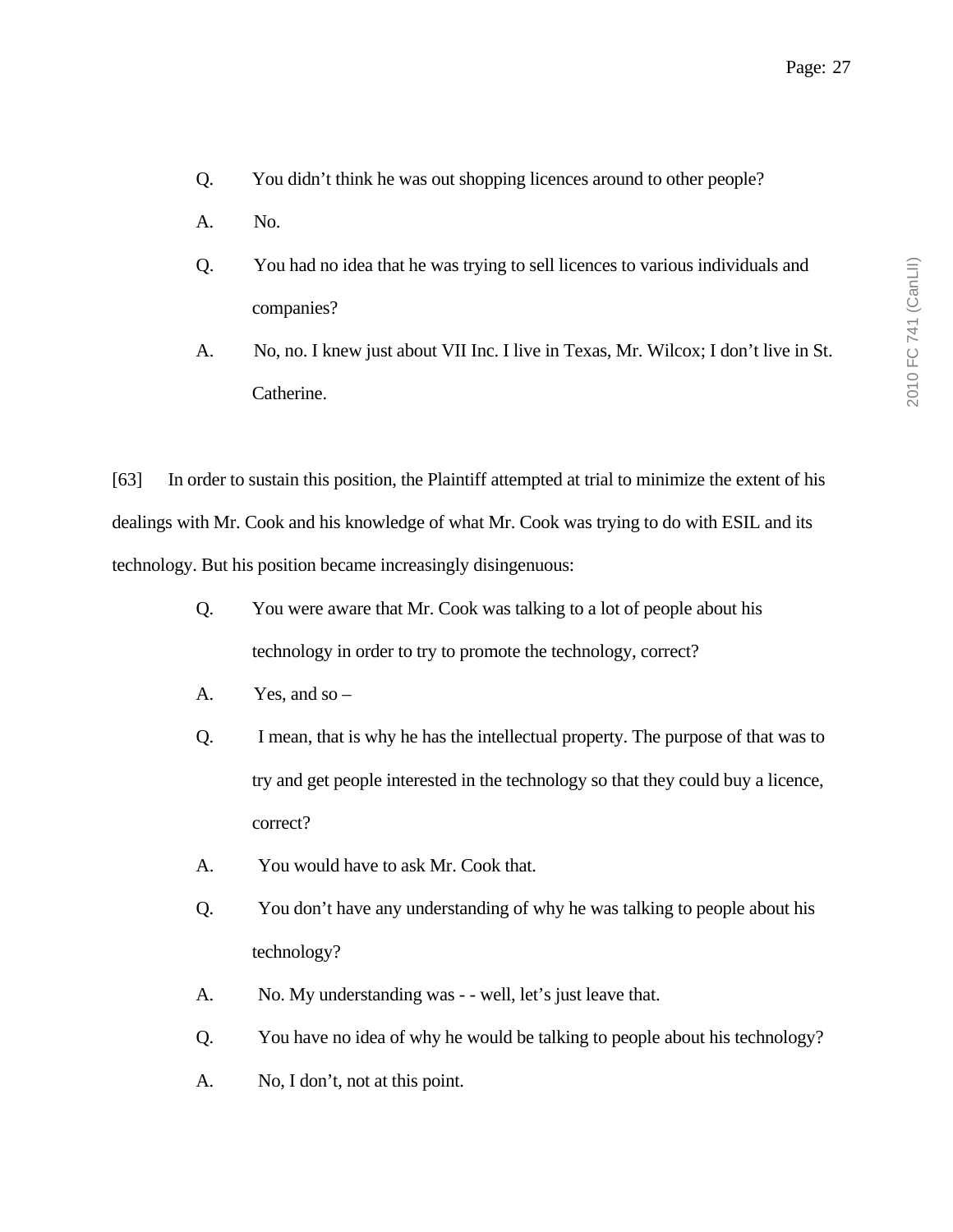[64] It does not follow, of course, that because the Plaintiff knew that Mr. Cook was attempting to licence and otherwise exploit the ESIL technology he consented to Mr. Cook using his Report to do so outside of the contemplated VII Inc. negotiations. But it seems highly implausible and disingenuous for the Plaintiff to say that he has known for 20 years that Mr. Cook has been promoting the ESIL technology but he has no idea why Mr. Cook was talking to people about the same technology.

[65] The same sense of implausibility and disingenuousness creeps in when the Plaintiff's attention is drawn to what he himself wrote in the Report (P-5) and what this shows about his knowledge of Mr. Cook's efforts to exploit the ESIL technology:

- Q. All right. At the time you wrote this, you believed that Mr. Cook and ESIL were out there trying to make a deal, and make some money off of this technology, correct?
- A. With Mr. Vollmer. That is all the knowledge I had.

[66] The contents of the Report, the evidence of Mr. Vollmer, and the Plaintiff's previous association and dealings with Mr. Cook all suggest otherwise. The Plaintiff could have said that he was aware of Mr. Cook's efforts to exploit the ESIL technology, but he still did not authorize the use of his Report for that purpose outside of the VII Inc. negotiations. But he does not say this. He argues, in effect, that he could not have consented to Mr. Cook's use of his Report to exploit the ESIL technology because he did not know what Mr. Cook was trying to do with that technology apart from the negotiations with VII Inc. In the full context of the Record, this is just not believable,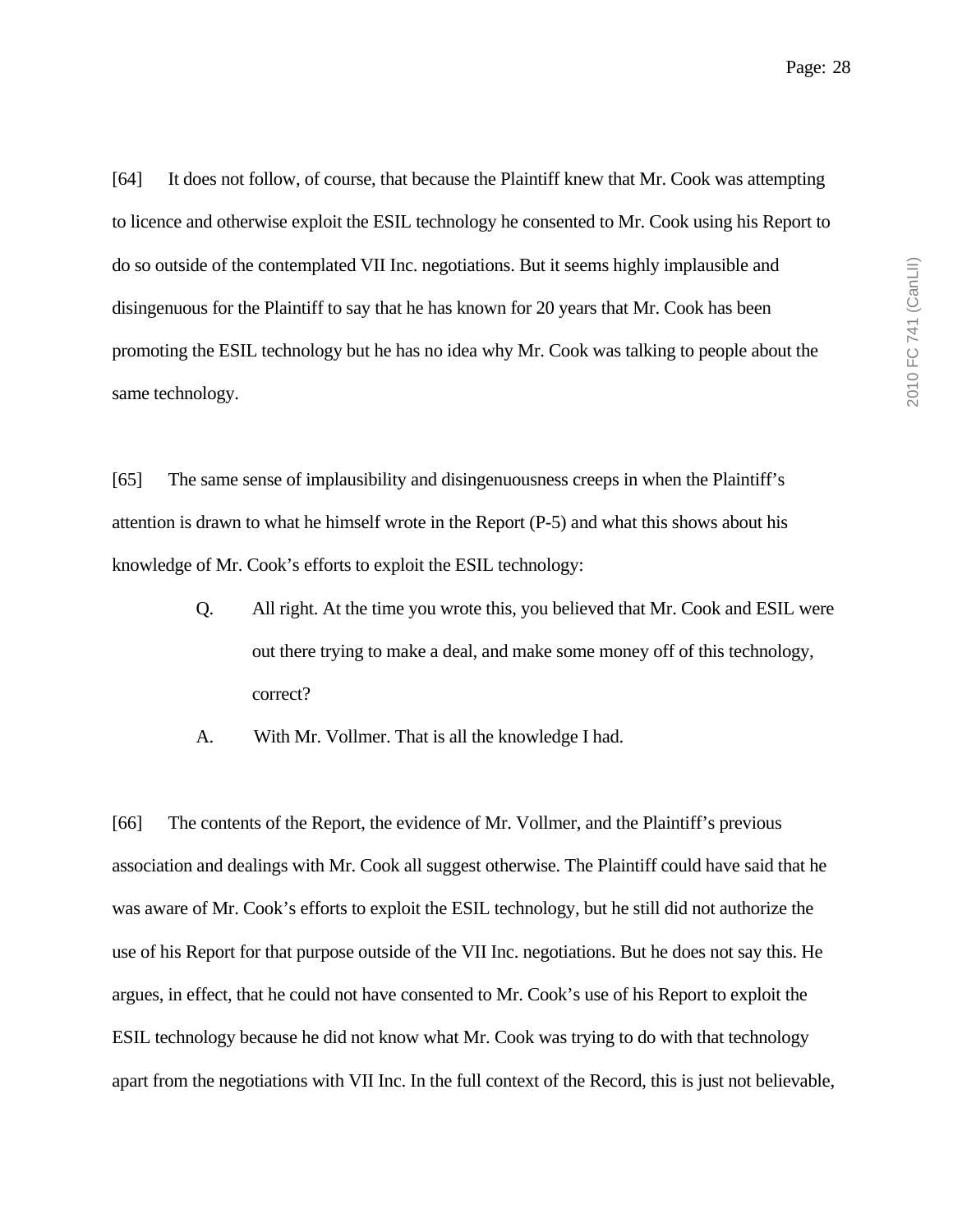and it raises a general concern of the extent to which the Plaintiff has trimmed his evidence to suit the particular stand he has taken in this lawsuit: that he only provided the Report to Mr. Vollmer so that Mr. Vollmer could use it as part of his due diligence for a possible investment in ESIL and could not show the Report, or any excerpt from it, to other investors, and that he only provided a copy of the Report to Mr. Cook to be used in conjunction with the VII Inc. deal. After all, why would Mr. Cook need a copy of the Report for this purpose? He already knew about the ESIL technology. As the Plaintiff himself agreed, he knew that Mr. Cook had been "talking to a lot of people about his technology in order to try to promote the technology … ."

[67] In the Report itself the Plaintiff wrote that "He [Mr. Cook] has been offered numerous deals from the Middle East and large engineering firms, but indicates he will not sell the technology out from under him." This does not suggest that the Plaintiff's knowledge of Mr. Cook's attempts to exploit the ESIL technology is as narrow as the Plaintiff now claims.

[68] The same note of implausibility and disingenuousness recurs throughout the Plaintiff's answers in cross-examination:

- Q. It doesn't say "Confidential" on there, does it?
- A. No.
- Q. It doesn't say "Private, for your use only," does it?
- A. No.
- Q. It doesn't say, "Don't distribute the report"?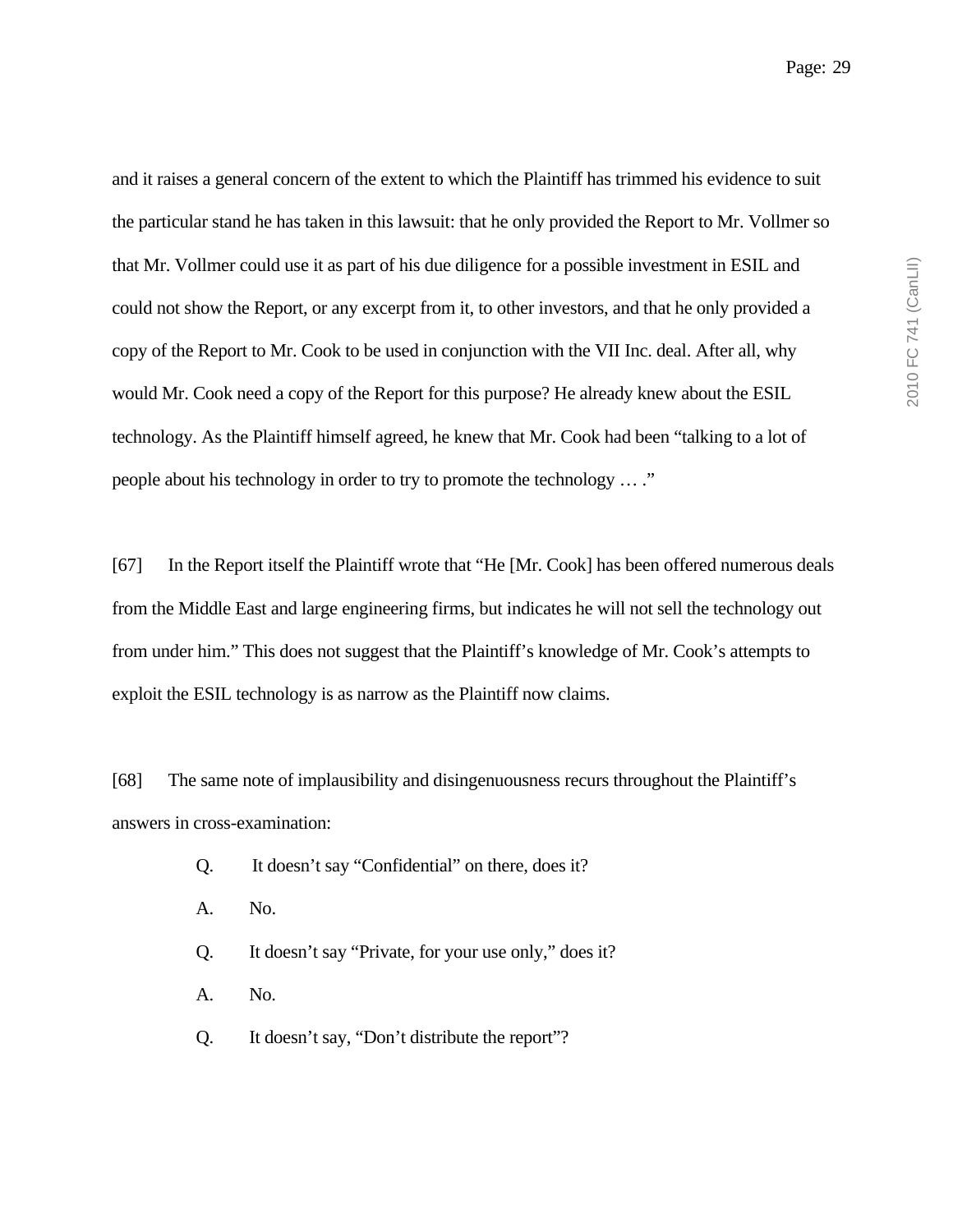- A. No, because there was already the understanding, based on the discussions, that it was used only to facilitate discussions with VII Inc., as pleaded by the defendants.
- Q. You didn't write it here that this is strictly for the purposes of discussions with Vollmer, did you?
- A. I didn't have to. It was agreed during discussions.

[69] The Plaintiff is exceptionally vague about what was said during his conversation with Mr. Cook on June 3, 2003 prior to his providing a copy of the Report to Mr. Cook on June 6, 2003, and yet at this point in his evidence he asserts that there was a definite agreement arrived at "during discussions" that the Report could only be used for discussions with Mr. Vollmer.

[70] So the Plaintiff's answers shift from there being an understanding (based upon his copyright) to there being an agreement: "I didn't have to. It was agreed during discussions."

[71] His answers to other questions raise similar concerns:

Q. If you were so concerned, though, about the confidentiality, wouldn't it make sense for you to put a confidentiality notice on the report?

A. Mr. Wilcox, general industry and business practices, there is supposed to be honesty.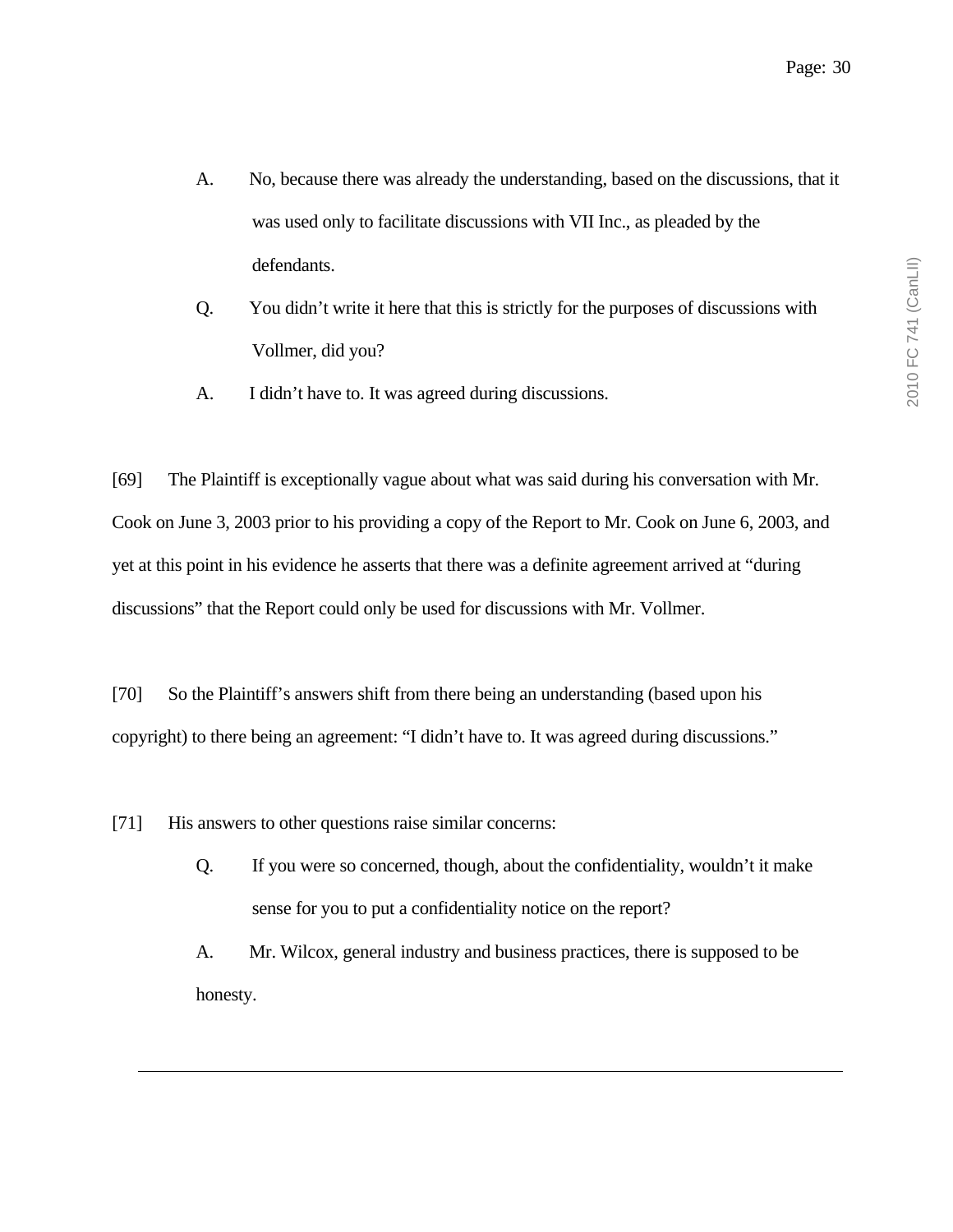- Q. You have nothing in your communications with either Mr. Vollmer or Mr. Cook that have any indication that there were any restrictions whatsoever, even though you were writing to both of them, correct?
- A. It wasn't necessary.
- Q. You believe that there is actually an agreement between you and Mr. Cook that Mr. Cook would not disclose the contents of your report to anyone other than Chuck Vollmer, is that your testimony?
- A. I know there was.
- Q. Have you sued him for breach of confidence?
- A. No.

[72] It is also noteworthy that the Plaintiff has taken no legal action against Mr. Vollmer and/or VII Inc. for disclosing the Report to potential investors and/or for using the Report outside of the confines of the ESIL due diligence that VII Inc. undertook, and/or for authorizing Mr. Cook and Mr. Reif to use the Report for investment purposes.

[73] The Plaintiff eventually had to admit that he did not place written restrictions upon the use of the Report:

- Q. I am asking you about the words on the page.
- A. That is correct, yes.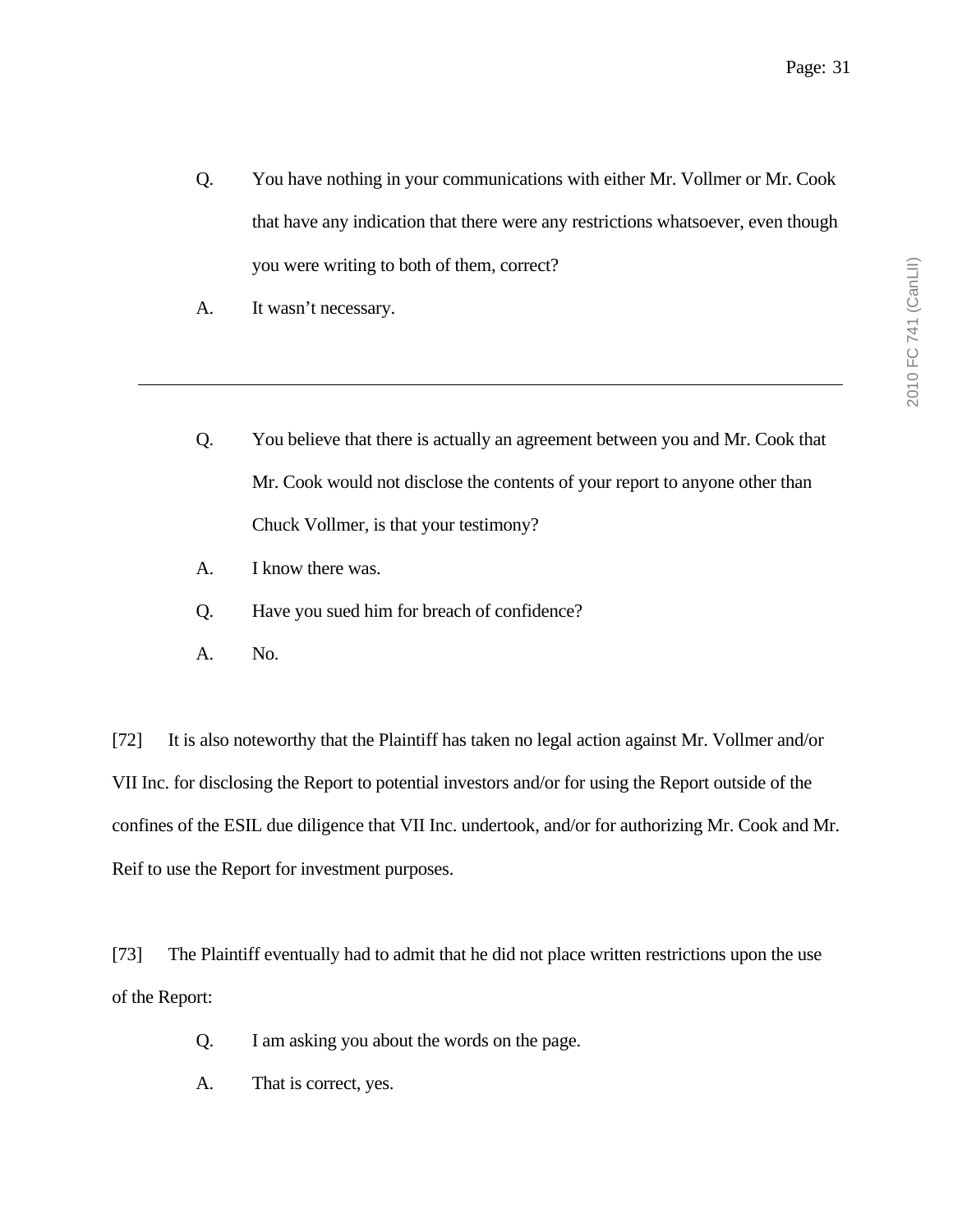- Q. There are no restrictions?
- A. You are correct.
- Q. There are no restrictions in any of the e-mails or letters that you sent about it either, is there?
- A. That is right. It wasn't necessary.

[74] So the Plaintiff concedes that he did not explicitly attempt to restrict the use of his Report when copies were delivered to Mr. Vollmer and Mr. Cook by using the usual precautions: copyright markings; confidentiality notices; restrictions on use. In the end, all he can say is that his present version of restrictive use was simply "understood" by Mr. Vollmer and by Mr. Cook, or agreed to in prior conversations which he cannot recall in any detail. Against this position, we have the evidence of Mr. Vollmer that there were no such restrictions and the Plaintiff understood perfectly well that the Report would be shopped around and that he authorized Mr. Cook and Mr. Reif to use the Report in their dealings because that is why the Report was produced. In addition, we have evidence read in by the Plaintiff that Mr. Cook says the Plaintiff authorized the changes that were made by the Report that were required to use it in other dealings. Obviously, no changes would be required if the Report was simply to be used in relation to VII Inc. In fact, it is difficult to see how if Mr. Cook was only supposed to use the Report in dealings with VII Inc. he needed a copy of the Report at all.

[75] Even on the issue of modifications to the Report, the Plaintiff's evidence is not convincing. He begins with a clear enough statement of his position:

Q. On February 23, 2004 you spoke with Brian Cook, right?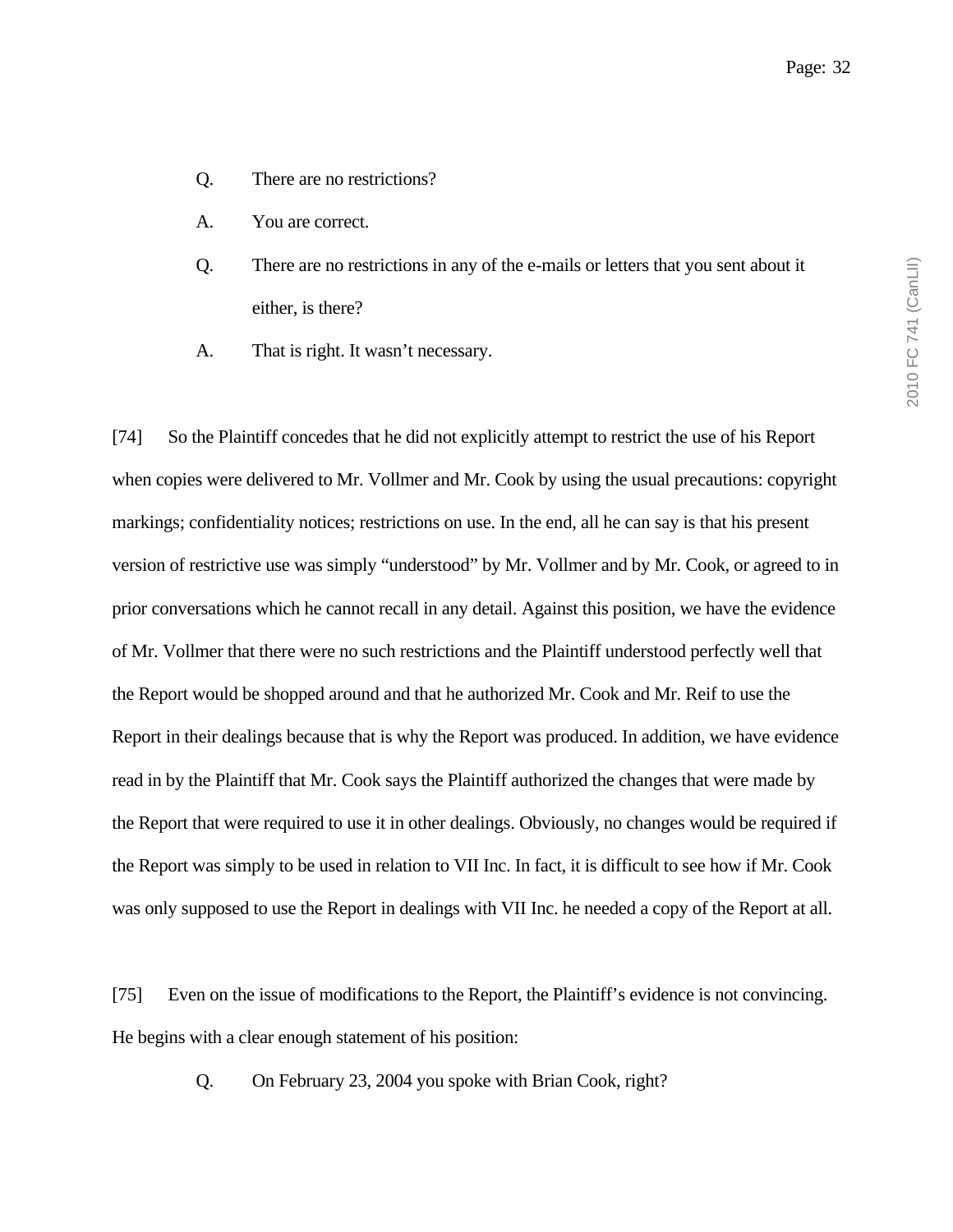- A. Brian Cook called me, yes.
- Q. He called you about the report, didn't he?
- A. Yes.
- Q. He asked you if you would modify the report?
- A. No. He called me and said he needed the report for discussions with VII Inc. and he didn't know where to find a copy of the report because his administrative assistant Collin Noonan, was out of the office.
- Q. You say that he asked you if he could modify the report, correct?
- A. Yes.
- Q. You said no, you can't modify it?
- A. That is right.
- Q. It was only because he said "I agree, I won't modify it," that you agreed to send him another copy of the report?
- A. That is correct.

[76] Mr. Cook, however, made modifications to the Report and sent them to the Plaintiff. The Plaintiff responded by e-mail in the morning of Friday, February 27 (P-7):

- Q. You say, "Will not have time to review the modifications you [Mr. Cook] made to the VII Inc. report," correct?
- A. That is right.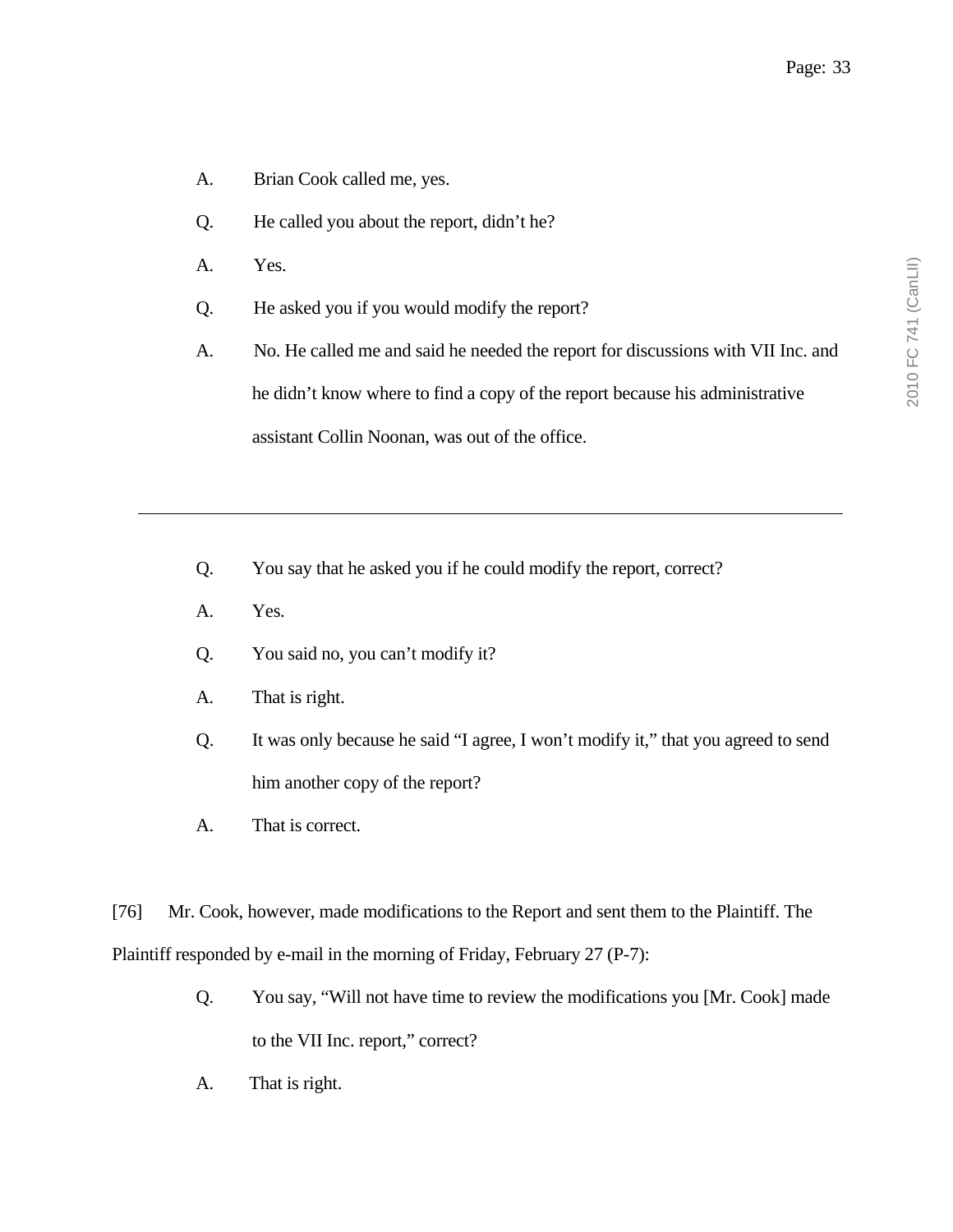- Q. You didn't say, "Holy cow, how did you make modifications to my encrypted Word version," did you?
- A. It doesn't say that in the letter.
- Q. You didn't say, "I didn't tell you you could make modifications," did you?
- A. Yes, if you read the next sentence, yes.
- Q. The next sentence says:

Just for the record, I have not given anyone authorization to use my name on any report or other materials that I did not write or modify."

Correct?

A. Yes, Mr. Wilcox, at this time, I was kind of in shock, to be quite honest with you.

[77] So the Plaintiff's evidence is that he had an agreement with Mr. Cook that if he provided Mr. Cook with a copy of the Report, Mr. Cook agreed there would be no modifications and that he had specifically forbidden any modification to the Report.

[78] And yet, Mr. Cook proceeded to make modifications to the Report and forwarded them to the Plaintiff. The Plaintiff's reaction was not to question how the modifications were made or to complain that he had expressly forbidden any modifications. He said that he did not have time to review the modifications and he pointed out that he did not want his name used "on any report or other materials that I did not write or modify."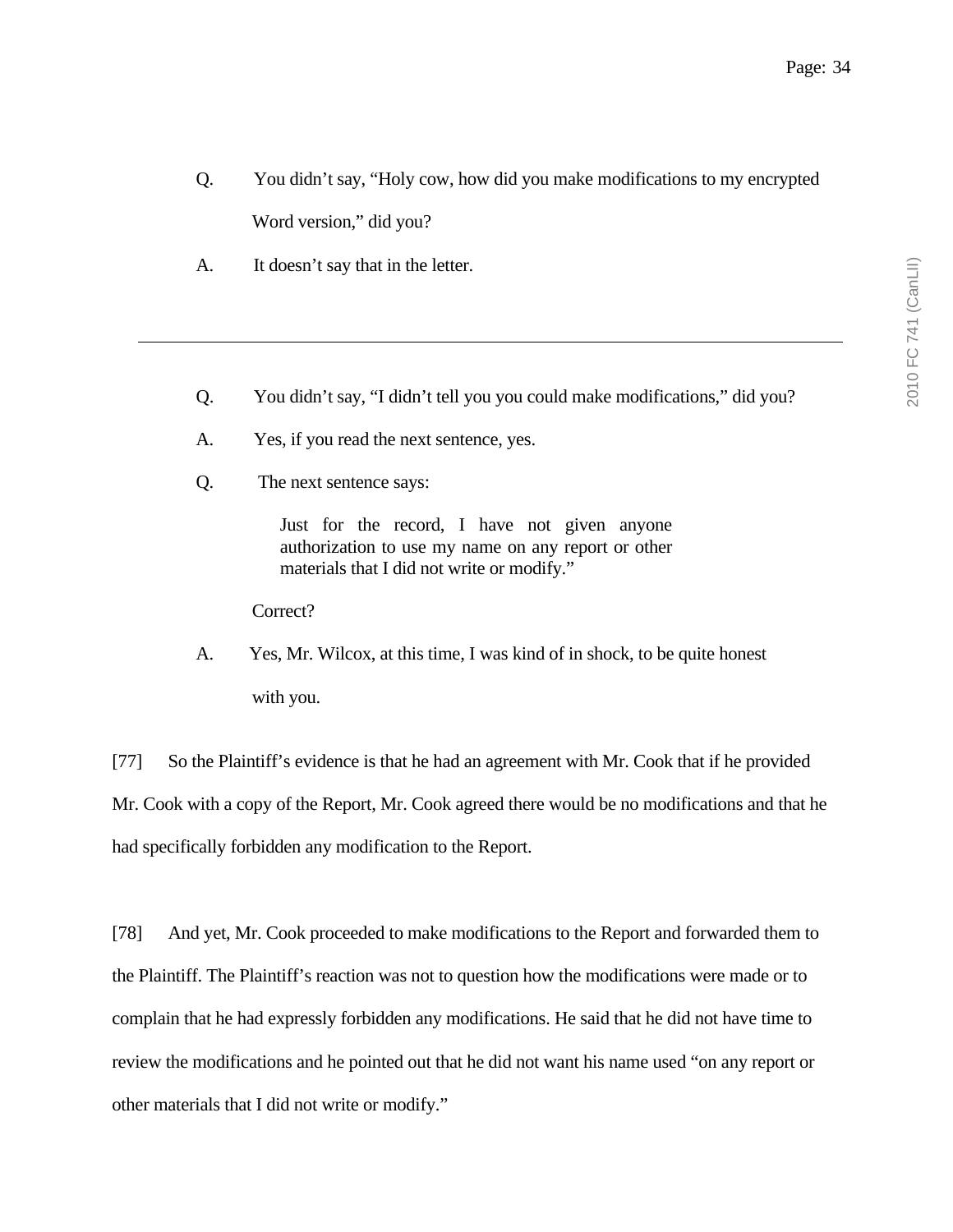[79] His explanation as to why he did not make the obvious objection to the fact that modifications had been made (and Mr. Cook obviously made no secret of this) is that he was "kind of in shock." Given the degree of explicitness with which the Plaintiff says he forbade modifications, this response is hardly consistent or believable. What it suggests is that the modifications may have been acceptable but the Plaintiff needed time to review them, and he wanted to make it clear that he had not authorized, as yet, the use of his name to any such modifications.

[80] What this also suggests is that the Plaintiff must have known full well before he provided Mr. Cook with a copy of the Report that Mr. Cook wanted to modify it and use it in dealings other than those involving VII Inc. This issue was explored during cross-examination:

- Q. Right, and that is Exhibit P-8. Can you look at that? Then you reiterate that you don't want your name associated with a modified report, correct?
- A. Yes.
- Q. Right. Your concern, as expressed in two e-mails to Mr. Cook isn't, don't make modifications, it is, "I don't want my name associated with a modified version"?
- A. Mr. Cook was free to make modifications for his own purpose. But once Mr. Cook took that modification out of his own sight and distributed it, then it became a problem.
- Q. You knew he had distributed it at this time?
- A. No, I didn't.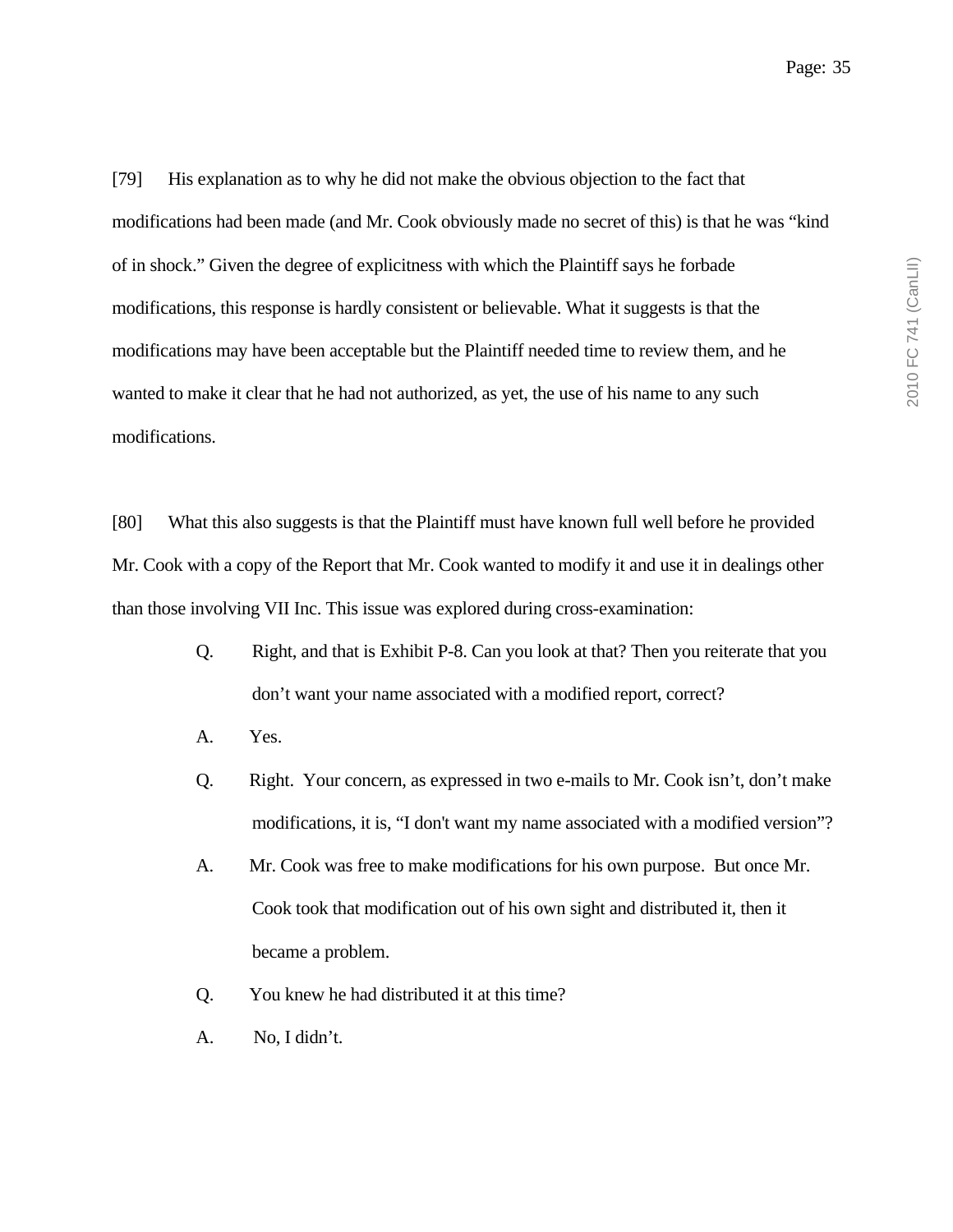- Q. Why didn't you say, "Please cease and desist from distributing a modified version"?
- A. Because, obviously, that is what he was going to be doing with it now.
- Q. He intended to distribute a modified version? That is what he told you when he called you on February 23, 2004, didn't he?
- A. No, he did not.
- Q. That is why you didn't say -- you didn't send him a version that he couldn't modify, you sent him a version that he could modify?
- A. No, it was my understanding that it was encrypted and it couldn't be changed.
- Q. Yet here, even though you have had a chance to calm down, you don't say, "How did you possibly do that? How did you modify my encrypted report?"
- A. It wasn't a lesson in understanding IT, Mr. Wilcox. It was, "Stop what you are doing."
- Q. Yes. But you didn't know he had done anything other than send you a modified version of the report under cover of an e-mail that says, "Attached is a slightly modified version of your report."
- A. That is right. Now I am giving you a heads-up that, "you seem to have modified my report. It better end there. Don't distribute it to anybody."
- Q. Don't distribute the modified version to anybody?
- A. That is right.
- Q. Right. You didn't say, "I am just reminding you you had agreed not to modify it," right?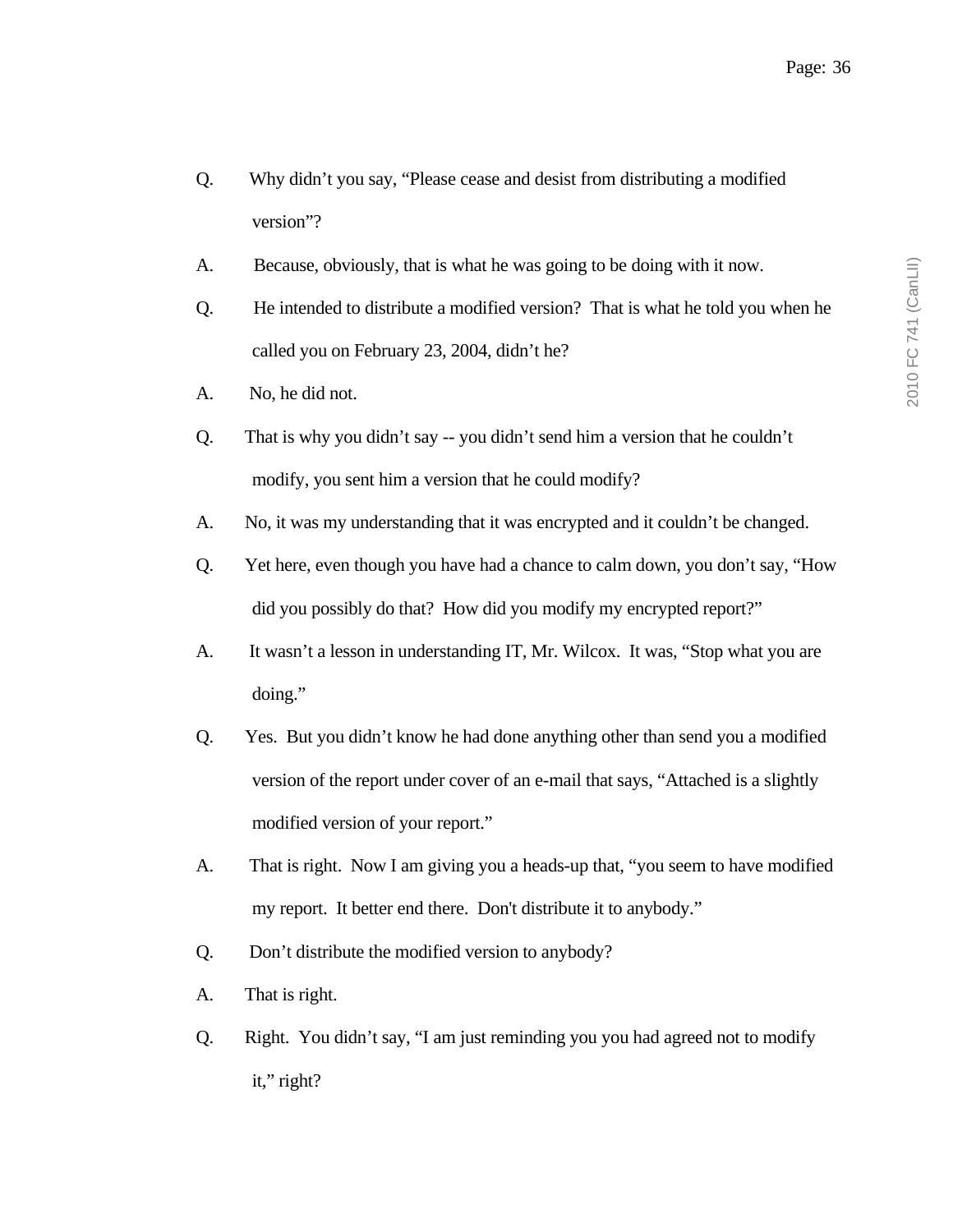- A. I wasn't interested in writing a two-page letter. I think that cease and desist is all that is really needed in there, or at that time, that was the driving force or purpose of this letter, was to stop it.
- Q. Let's look, though. On February 23, you had a conversation with Mr. Cook, right?
- A. Yes.
- Q. You say that he agreed not to modify the report despite the fact that he had indicated his intention to modify the report, correct?
- A. He had agreed not to.
- Q. Right. He had first said, "I would like to modify it," and you said no, according to you, correct?
- A. Yes.
- Q. Then he agreed not to, according to you?
- A. Yes.
- Q. You sent him a nice e-mail that said, "It sounds like you need this right away, so here it is."
- A. For discussions with my client, again.
- Q. That is not what the e-mail says. The e-mail says, "It sounds like you need it right away. Here it is." Right?
- A. Yes, but you are discounting the conversation that happened.
- Q. I am talking about the writing.
- A. Okay.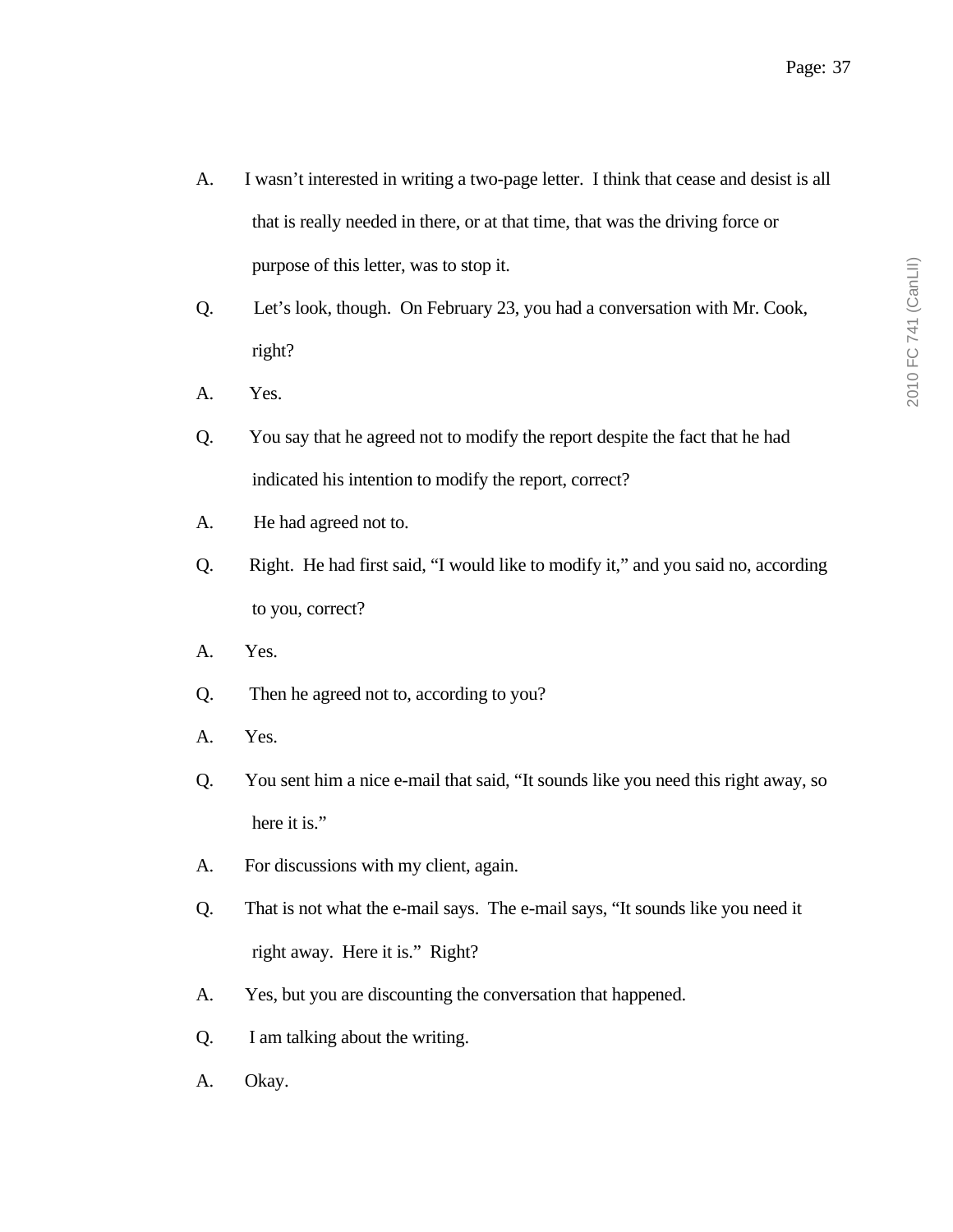- Q. At this point in time now, you have sent him it, you didn't say you have agreed not to modify it, and you send it to him, right?
- A. Yes.
- Q. He sends you back a modified version on February 23?
- A. Yes.
- Q. You say you looked at it the 26th/27th, right?
- A. Yes, I was working on my software.
- Q. At that point, even whether your 2:16 a.m. one or your 8:47 a.m. one, instead of saying, "Wait a second, Brian, we had an agreement you weren't going to modify it." You didn't say that?
- A. I didn't need to.
- Q. You didn't need to?
- A. No. That was not the purpose of this e-mail. The purpose was, "Stop what you are doing."
- Q. But you didn't know he had done anything other than send you back a modified report?
- A. Yes, and I wasn't going to let him do anything. It was clear that he wasn't going to be using this for VII Inc., at this point.
- Q. It was clear that he wanted to distribute to others when he asked you to modify it.
- A. No, I mean on this date. After I opened it, it was clear that he was not going to be using it in discussions with VII Inc –
- Q. Because he had modified it?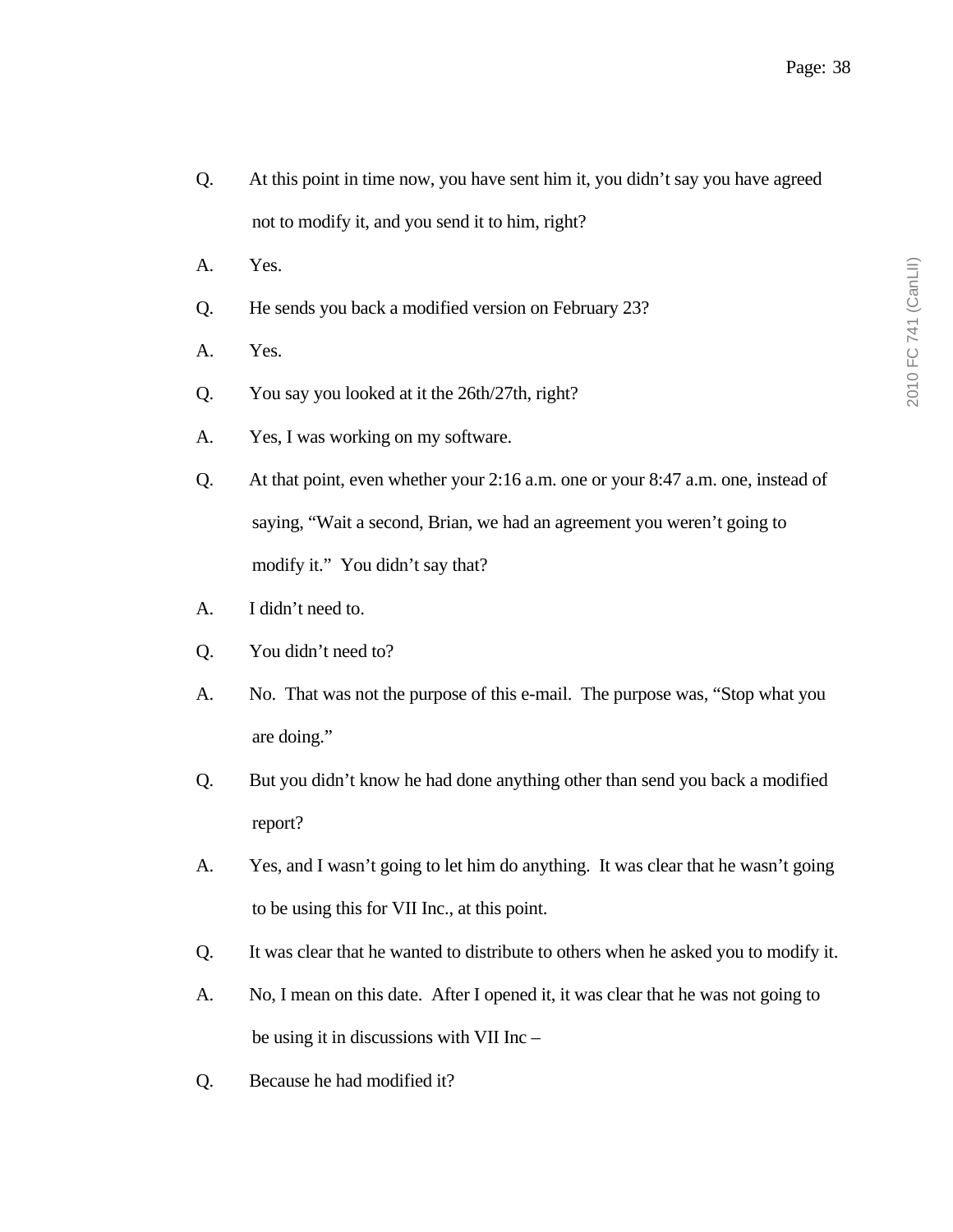- A. Yes.
- Q. Because they already had the original version, right?
- A. Yes.
- Q. So what would be the point?
- A. Yes.
- Q. That was clear to you when you saw the modified version, correct?
- A. Yes. It was at this point that I figured out that it wasn't for discussions with VII Inc.
- Q. Likewise, when he told you on February 23 that he wanted to modify it, you knew that he wanted to modify it for distribution to others, because there would be no point in him modifying it and talking to VII Inc. about it, right?
- A. That is incorrect.
- Q. What is the difference? You just said it was obvious when you saw a modified report that he wasn't going to use it for VII Inc. only. But when he told you on February 23 that he wanted to modify it, it would have been equally obvious to you that he wanted to distribute it to others?
- A. No. No, it just showed the ridiculousness of his request. That is, again, why I didn't think that he was going to modify it, because it didn't make sense, and then  $he -$
- Q. What didn't make sense?
- A. The fact that he would want to modify to use with VII Inc. when VII Inc. already had a copy, and they had already discussed it.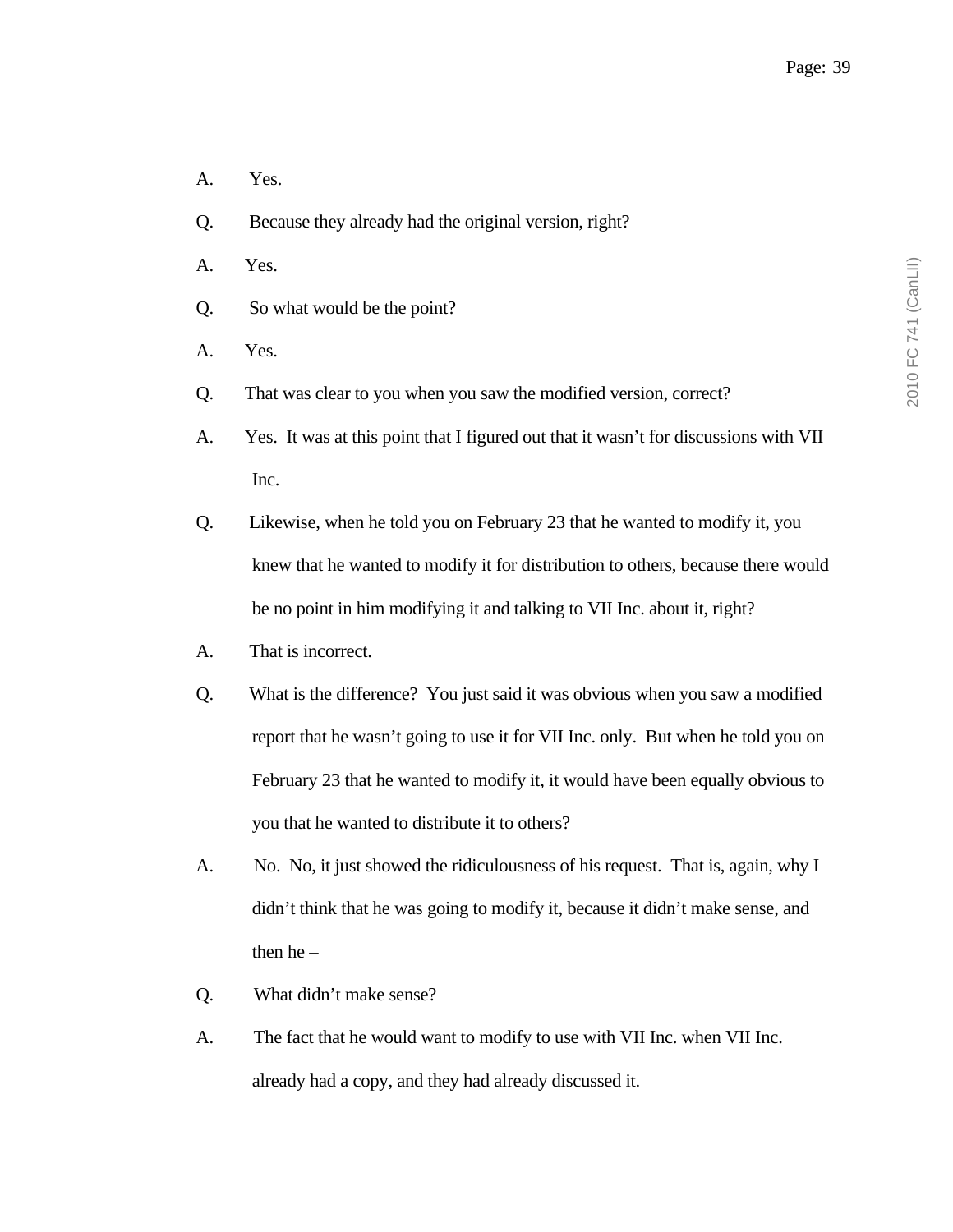- Q. Right, that is why. It made no sense because he, in fact, told you, "I want to modify it so that I can distribute to others."
- A. No, that is not what he told me.
- Q. Because it would have made no sense for him to modify it, to show to VII Inc., would it?
- A. I never realized that at the time. As I said, when he called, I was working on my software; my head was not into ESIL.
- Q. You don't actually recall the conversation?
- A. No, I recall the conversation.
- Q. You recall that he said, "I want to modify it," and then you said no, and he agreed?
- A. Yes.
- Q. But the light didn't go on?
- A. No, it didn't.
- Q. The light didn't go on, saying, "Why do you want to modify it"?
- A. The light was almost all extinguished at that time. I don't know if you have ever worked on software.

[81] In other words, if Mr. Cook wanted modifications to the Report in 2004, the Plaintiff must have known that Mr. Cook would not be using the Report in his dealings with VII Inc. and was contemplating some other use. The Plaintiff's only explanation is that this did not occur to him at the time. I cannot accept this explanation. If Mr. Cook asked for modifications, the Plaintiff must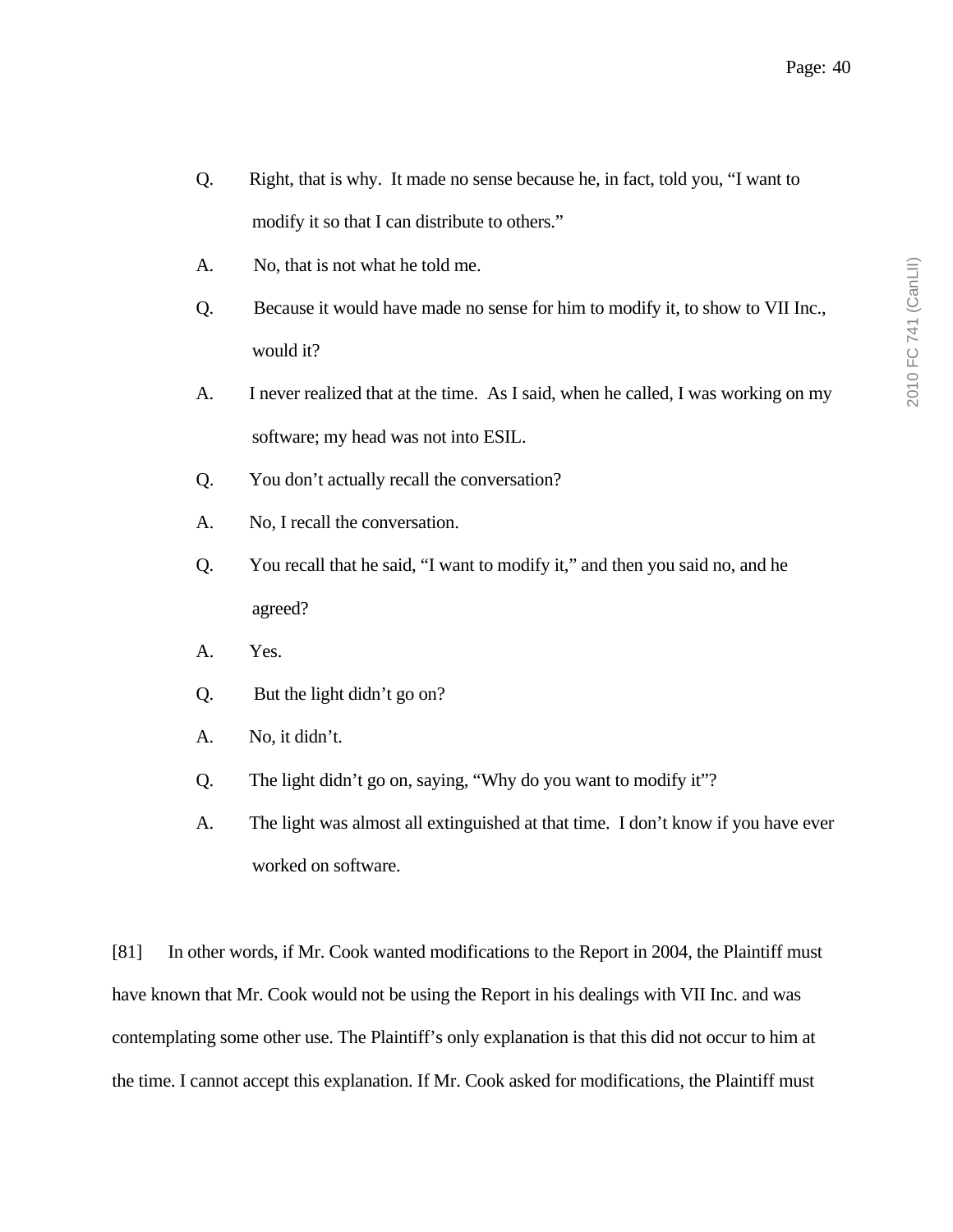have been aware that Mr. Cook and ESIL wanted to use the Report for dealings other than those involving VII Inc. and Mr. Vollmer. No other explanation makes sense.

[82] What is less clear is whether, in sending the modifications to the Plaintiff for review, Mr. Cook knew that he required the Plaintiff's consent to the changes before he could proceed to use the modified Report, or whether he was free to modify the Report and use it, provided the Plaintiff's name was removed from any modified version he did not approve.

[83] The Plaintiff has not presented evidence on this issue because he has taken the position that he forbade any modifications to the Report and only forwarded a copy of the original Report to Mr. Cook for use in dealing with VII Inc. and Mr. Vollmer. This position, in my view, cannot be reconciled with the admitted request from Mr. Cook for modifications, Mr. Cook's sending the modifications to the Plaintiff, and the Plaintiff's immediate reaction upon receiving a copy of Mr.Cook's modifications.

[84] The Plaintiff himself has placed on record Mr. Cook's evidence that the Plaintiff authorized him to make any changes to the Report that he wanted to.

[85] Hence, although the situation is not entirely clear for reasons given above, I cannot accept the Plaintiff's present version of his discussions with Mr. Cook on this matter. Also, I think I have to find on the general evidence that the Plaintiff has not proved lack of consent to either the changes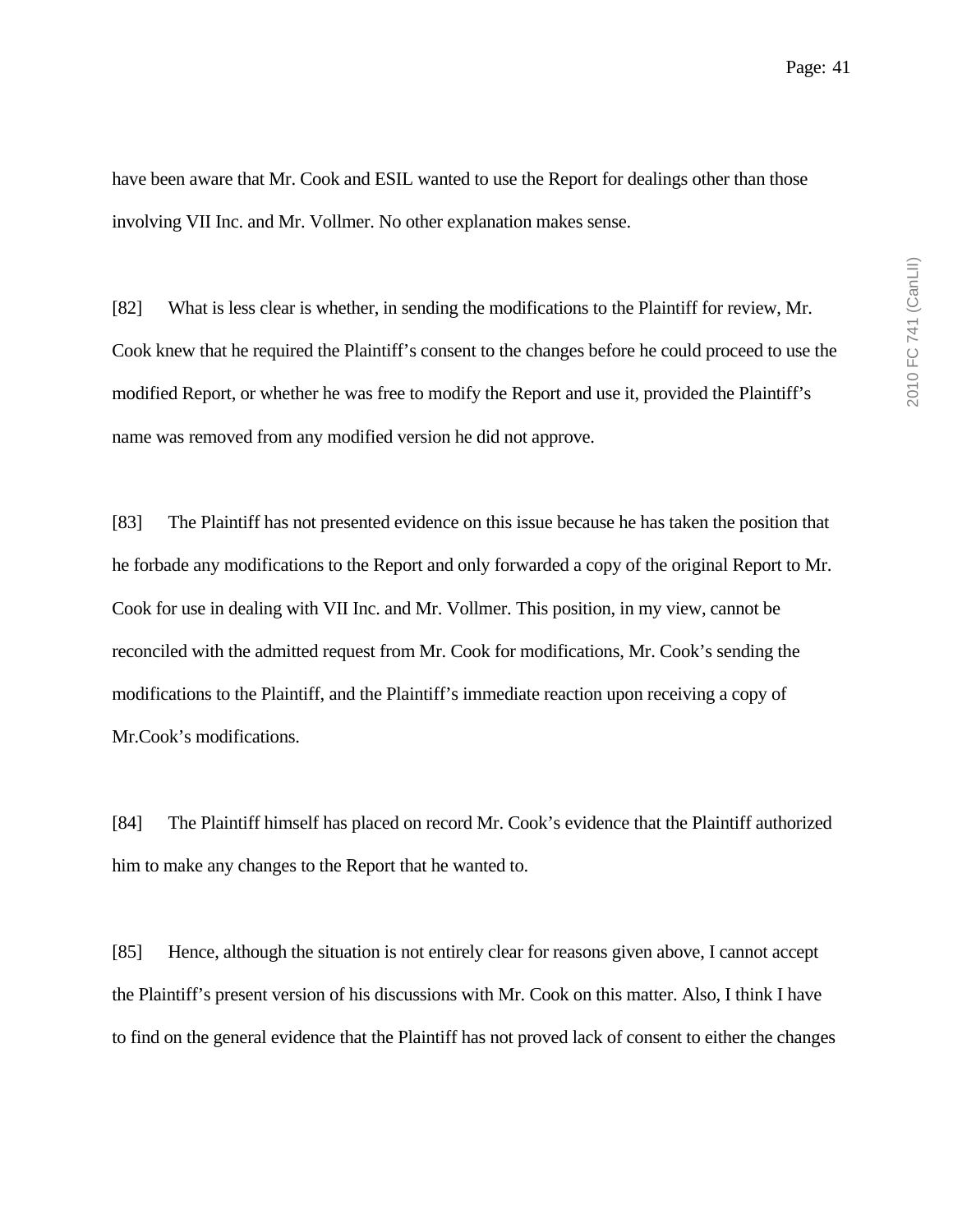made to the Report by Mr. Cook and ESIL or to the limited uses to which they put the Report when dealing with potential investors.

[86] There are other places in cross-examination where the Plaintiff resists obvious answers and conclusions and where the position he takes up is disingenuous. This occurs, for example, in the discussion surrounding Mr. Cook's letter of February 27, 2009 (P-9) and the Plaintiff's response to that letter (P-11). I have already discussed the significance of these exhibits and what they reveal about the relative positions of the parties. During cross-examination it was evident to me that the Plaintiff simply does not wish to acknowledge obvious inferences from the documents or explain why he sent back P-11. In the end, the Plaintiff's only real response to counsel's questions is that the Plaintiff "went on the advice of my attorney… ." This does not explain away the anomalies in the Plaintiff's position and, in any event, there is no suggestion that the Plaintiff's attorney was doing anything other than what the Plaintiff wanted him to do, or that the Plaintiff truly did not understand the significance of his actions. All of this tends to support the Defendants' position that the Plaintiff was fully aware of the pending portfolio sale and had to be appeased or bought off by a promise of payment if the sale closed. There is no suggestion that Mr. Cook was trying to licence the use of the Report for purposes of the sale or that Mr. Cook placed a \$225,000.00 USD value upon a licence or consent for the use of the Report.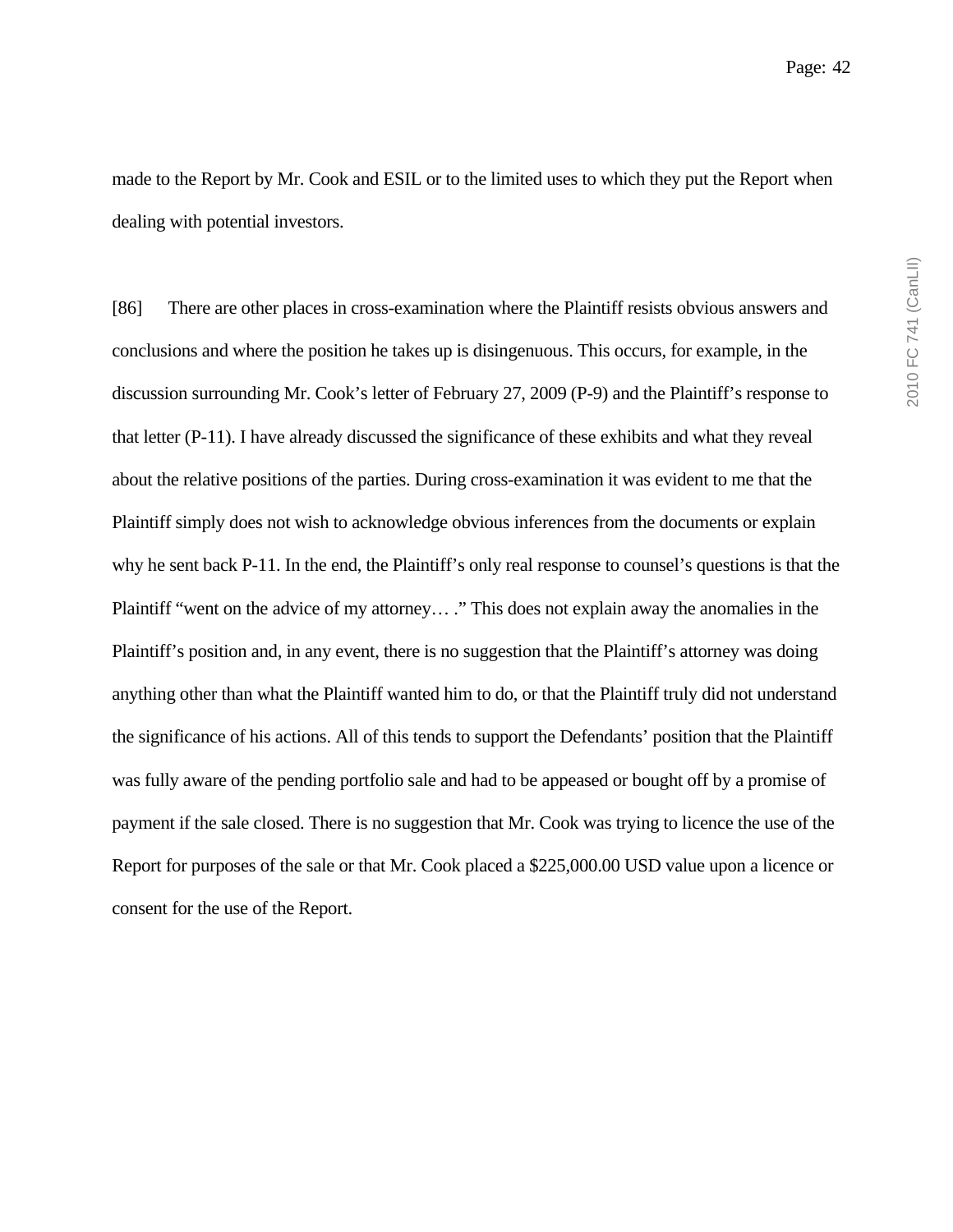#### **Re-defining Water Inc.**

[87] Re-defining Water placed a copy of the original Report on its website. It remained there for about a year. There is no evidence that, apart from Mr. Reif's downloading a copy for purposes of this lawsuit, anyone ever reviewed the Report on the website or invested in Re-defining Water, or purchased its products and/or services, as a result of the Report.

[88] However, nowhere in Mr. Vollmer's evidence is there an indication that the use made of the Report by Re-defining Water on its website to sell products and services was part of the arrangements when the Plaintiff produced the Report for Mr. Vollmer and VII Inc.. It was Mr. Cook who provided the Report to Re-defining Water for posting on its website. Mr. Cook appears to have been of the view that in paying the Plaintiff \$500 for the Report Mr. Vollmer or VII Inc. had acquired the copyright in the Report and the right to authorize to Mr. Cook and ESIL to make use of the Report in any way they pleased. There is nothing to suggest that Mr. Cook did not genuinely believe this but, as a matter of law, it clearly was not the case and there is nothing in Mr. Vollmer's evidence to suggest that, in producing the Report, either he or the Plaintiff would have contemplated that Re-defining Water would put it on its website and use it in conjunction with the sale of its products and services. The Report was produced to ship around to parties who might be interested in investing in ESIL and/or its technology.

[89] The issue is complicated because Re-defining Water appears to operate under sub-licence from ESIL and/or Mr. Cook.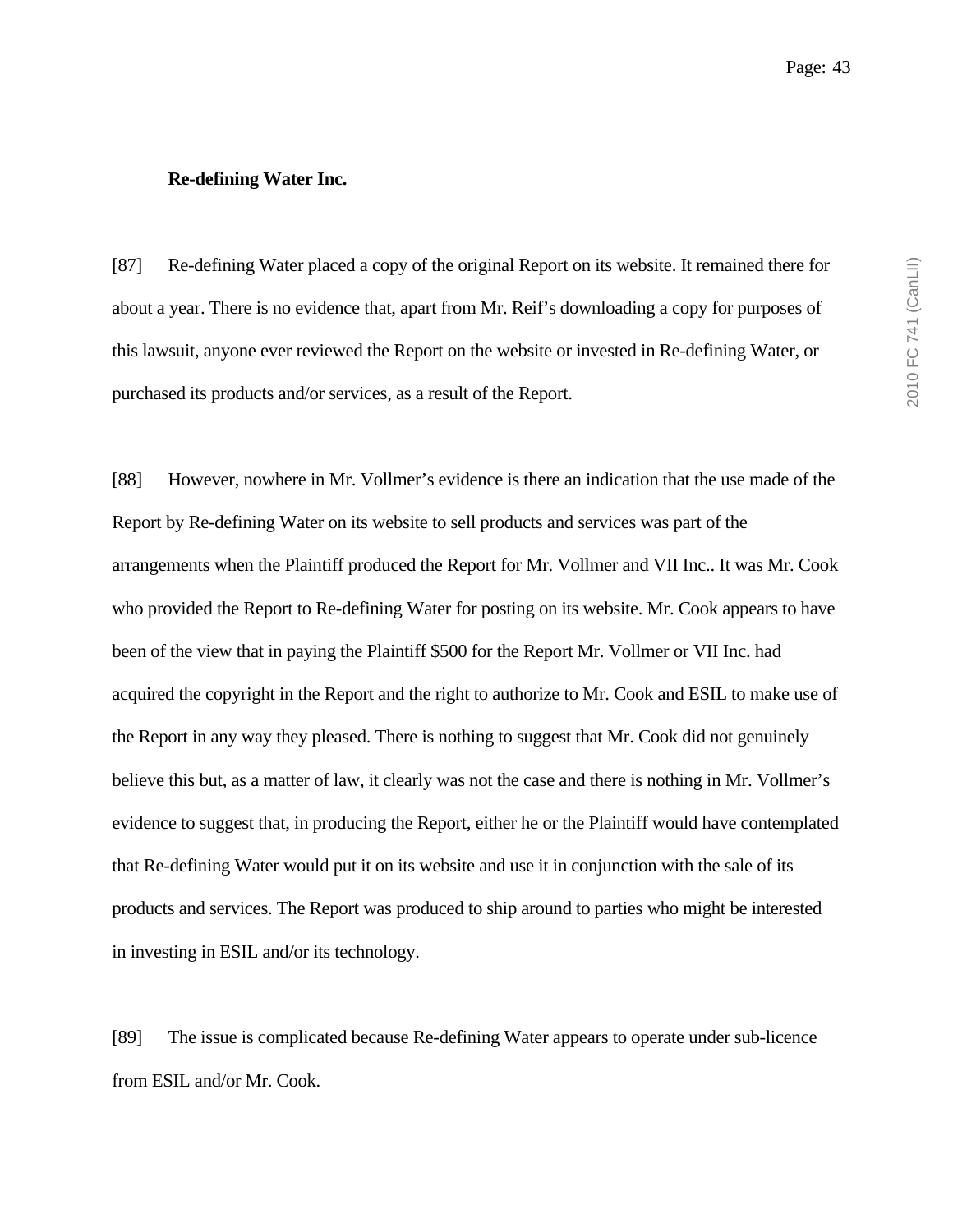[90] The Plaintiff says that Re-defining Water posted the Report on its internet website in support of its sales of bottled water and technology sub-licences. There is no evidence to suggest that this is not the case.

[91] Mr. Cook has admitted that he provided Re-defining Water with a copy of the Report to post on its website.

[92] The Plaintiff sent a cease and desist notification to Re-defining Water in February 2005 after becoming aware that the company was displaying his Report on its Internet website. However, the company only removed the Report from its website after being served with the Plaintiff's statement of claim.

[93] It seems to me that, although the Plaintiff cannot prove a connection between Re-defining Water's use of his Report and its revenues or profits, a technical infringement occurred in this instance that was encouraged, facilitated and authorized by Mr. Cook. I also think the evidence shows there was no consent (explicit or implied) from the Plaintiff for the use that Re-defining Water made of his Report on its website in relation to the sale of its products and services, or for the encouragement, facilitation or authorization that came from Mr. Cook. Mr. Cook may well have believed that he was at liberty to act in this way but I think such usage went beyond what could, reasonably speaking, have been contemplated when the Report was produced for Mr. Vollmer or when the Plaintiff himself provided Mr. Cook with a copy of the Report on February 23, 2004 (P-2).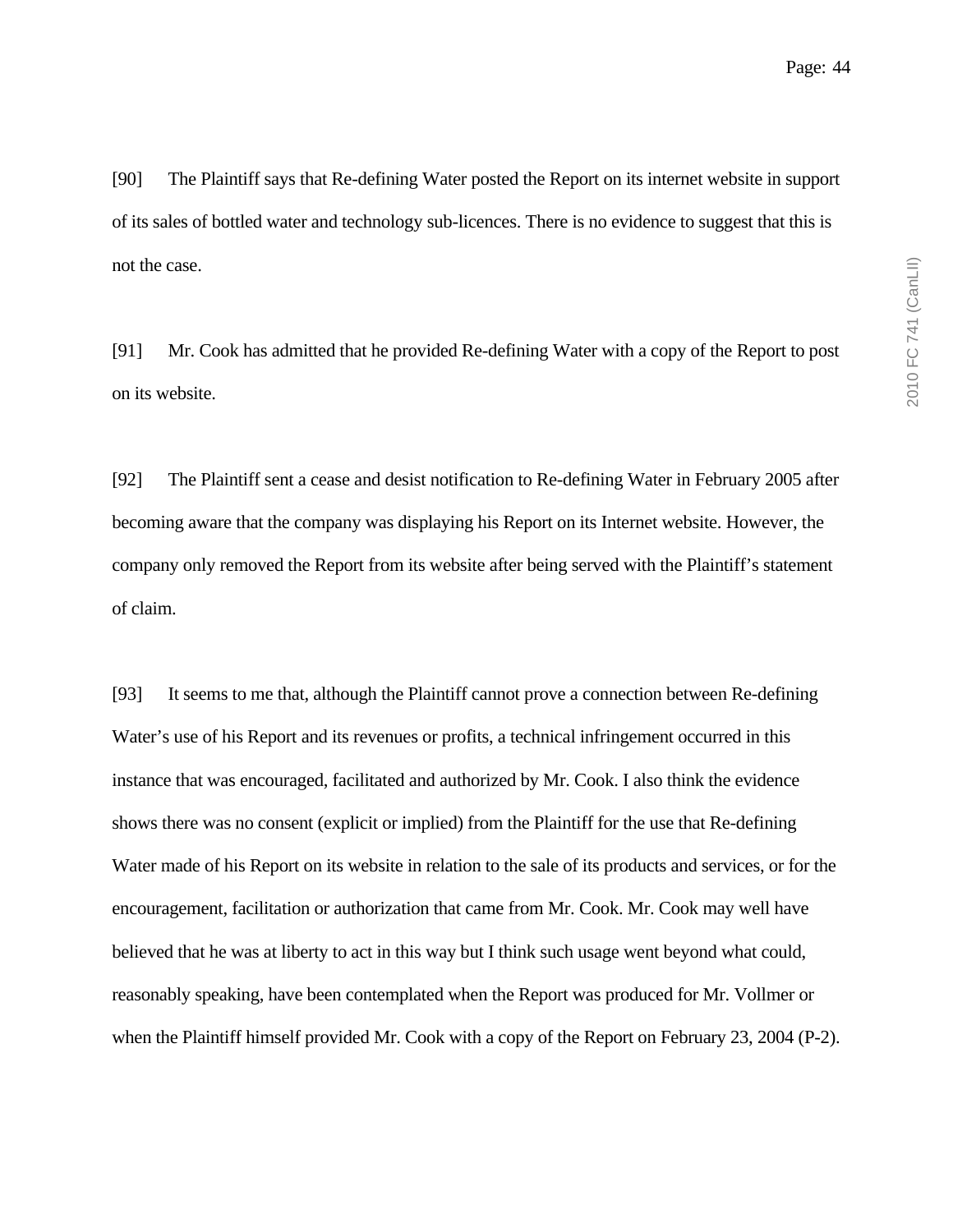## **Infringement**

[94] As the Federal Court of Appeal made clear in *Positive Attitude Safety Systems Inc. v. Albian* 

*Sands Energy Inc.* (2005), 43 C.P.R. (4<sup>th</sup>) 418 (FCA), at paragraphs 39 and 40, proof of copyright

infringement requires proof of lack of consent:

**39** However, even if one assumes that the motion judge was right to consider the question, the difficulty is that copyright is defined in terms of the absence of the consent of the owner of the copyright:

> 27. (1) It is an infringement of copyright for any person to do, without the consent of the owner of the copyright, anything that by this Act only the owner of the copyright has the right to do. [Emphasis added.] \* \* \*

> 27. (1) Constitue une violation du droit d'auteur l'accomplissement, sans le consentement du titulaire de ce droit, d'un acte qu'en vertu de la présente loi seul ce titulaire a la faculté d'accomplir. [Non souligné dans l'original.]

Consequently, proof of copyright infringement requires proof of lack of consent. It is therefore illogical to conclude that there has been infringement, subject to the effect of a purported license. It may be that a party has done something which, by the terms of the Copyright Act, R.S.C. 1985, c. C-42, only the owner of the copyright may do. But, before that conduct can be defined as infringement, the judge must find that the owner of the copyright did not consent to that conduct.

**40** As a result, the motion judge was not in a position to conclude, as he did, that the appellants infringed the respondents' copyright subject to the effect of a purported license. Until the issue of consent was dealt with, there could be no finding of infringement.

[95] It is also clear that the kind of licence that arises on the present facts does not need to be formulized in writing and can arise from the oral agreement of the parties as viewed in the general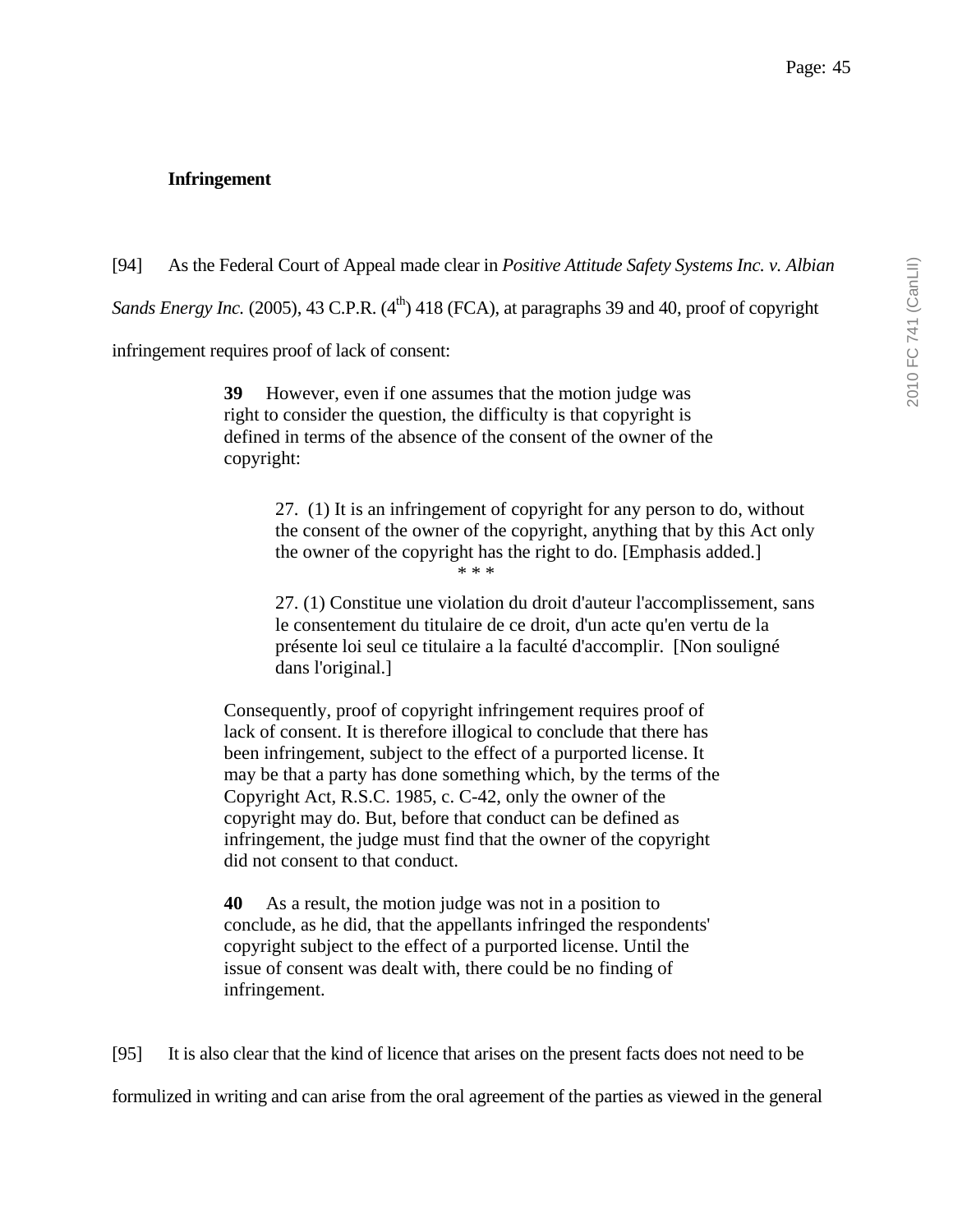# context. *Ritchie v. Sawmill Creek Gold & Country Club Ltd. et al.* (2004), 35 C.P.R. (4<sup>th</sup>) 163 (Ont.

Div. Ct.) provides the following helpful summary of the law on this issue:

**18** As a matter of law, a license that is a mere permission to do a certain thing, as opposed to a license that gives an ownership interest, need not be in writing. The Appellant hinges his argument on s. 13(4) of the *Copyright Act* which provides:

(4) Assignments and licenses. The owner of the copyright in any work may assign the right, either wholly or partially, and either generally or subject to limitations relating to territory, medium or sector or the market or other limitations relating to the scope of the assignment, and either for the whole term of the copyright or for any other part thereof, and may grant any interest in the right by license, but no assignment or grant is valid unless it is in writing signed by the owner of the right in respect of which the assignment or grant is made, or by the owner's duly authorized agent.

**19** It is significant that the licensing referred to is limited to licenses where there has been a "grant of an interest". Some licenses, such as an exclusive license, can grant a property interest. Non-exclusive licenses do not transfer a property interest but rather give permission to do certain things: see Sunny Handa, Copyright Law in Canada (Markham: Butterworths, 2002 at p. 337).

**20** The "grant of an interest" referred to in s. 13(4) is the transfer of a property right as opposed to a permission to do a certain thing. The former gives the licensee the capacity to sue in his own name for infringement, the latter provides only a defence to claims of infringement. To the extent there was any uncertainty as to the meaning of "grant of an interest" and whether this section applied to non-exclusive licenses, the issue was resolved in 1997 when the *Copyright Act* was amended to include s. 13(7):

(7) For greater certainty, it is deemed always to have been the law that a grant of an exclusive license in a copyright constitutes the grant of an interest in the copyright by license.

**21** The oral license granted to Sawmill Creek to use the photographs as it saw fit was a license operating as a permission to do certain things. This type of license does not fall within the ambit of s. 13(4). There is no requirement that such a license be in writing: see John S. McKeown, Fox Canadian Law of Copyright and Industrial Designs, 4th ed., looseleaf (Toronto: Thomson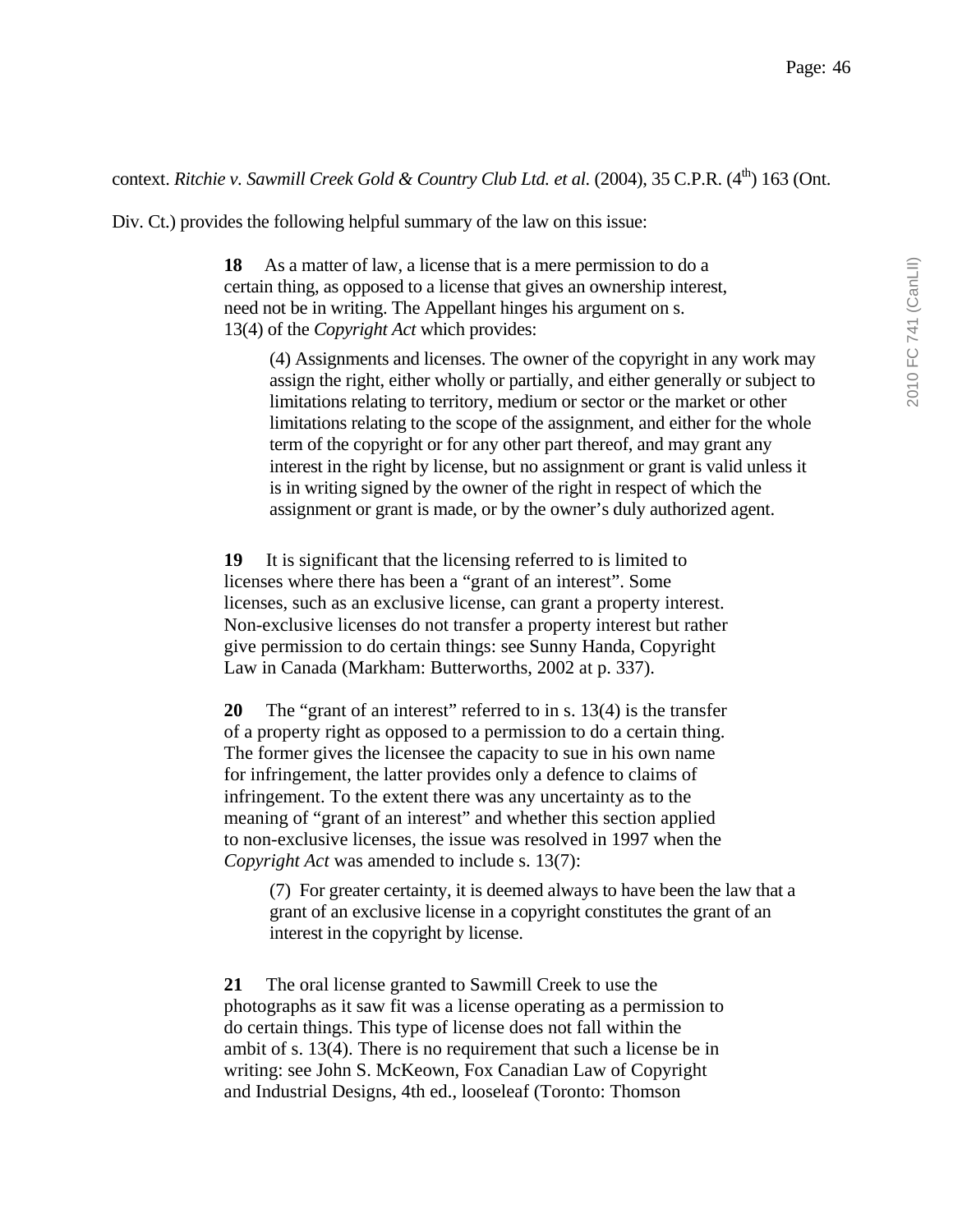Canada Ltd., 2003) at pp. 19-26; *Robertson v. Thomson Corp.*  $(2001)$ , 15 C.P.R.  $(4<sup>th</sup>)$  147 at 186 (Ont.S.C.J.).

**22** Non-exclusive licenses, such as the one granted to Sawmill Creek, may be in any form, including oral. There is no requirement that non-exclusive licenses be signed or in writing: see *Handa*, *supra*, at p. 338. The trial judge found that there was an express license between the Appellant and Sawmill Creek. The license granted by the Appellant to Sawmill Creek was a permission, which constitutes a defence to an infringement action. The trial judge made no error in law in finding that the license granted to Sawmill Creek constituted a defence to infringement.

[96] *Netupsky v. Dominion Bridge Co.*, [1972] S.C.R. 368 at pages 377-378 is also helpful on the

facts of this case:

Judicial consideration of the precise point in issue in this appeal has not been extensive. I adopt the statement of principle of the Supreme Court of New Sough Wales in Beck v. Montana Constructions Pty. Ltd. [(1963), 5 F.L.R. 298.], at p. 304-5:

> ... that the engagement for reward of a person to produce material of a nature which is capable of being the subject of copyright implies a permission or consent or licence in the person making the engagement to use the material in the manner and for the purpose in which and for which it was contemplated between the parties that it would be used at the time of the engagement.

And further:

... the payment for sketch plans includes a permission or consent to use those sketch plans for the purpose for which they were brought into existence, namely, for the purpose of building a building in substantial accordance with them and for the purpose of preparing any necessary drawings as part of the task of building the building.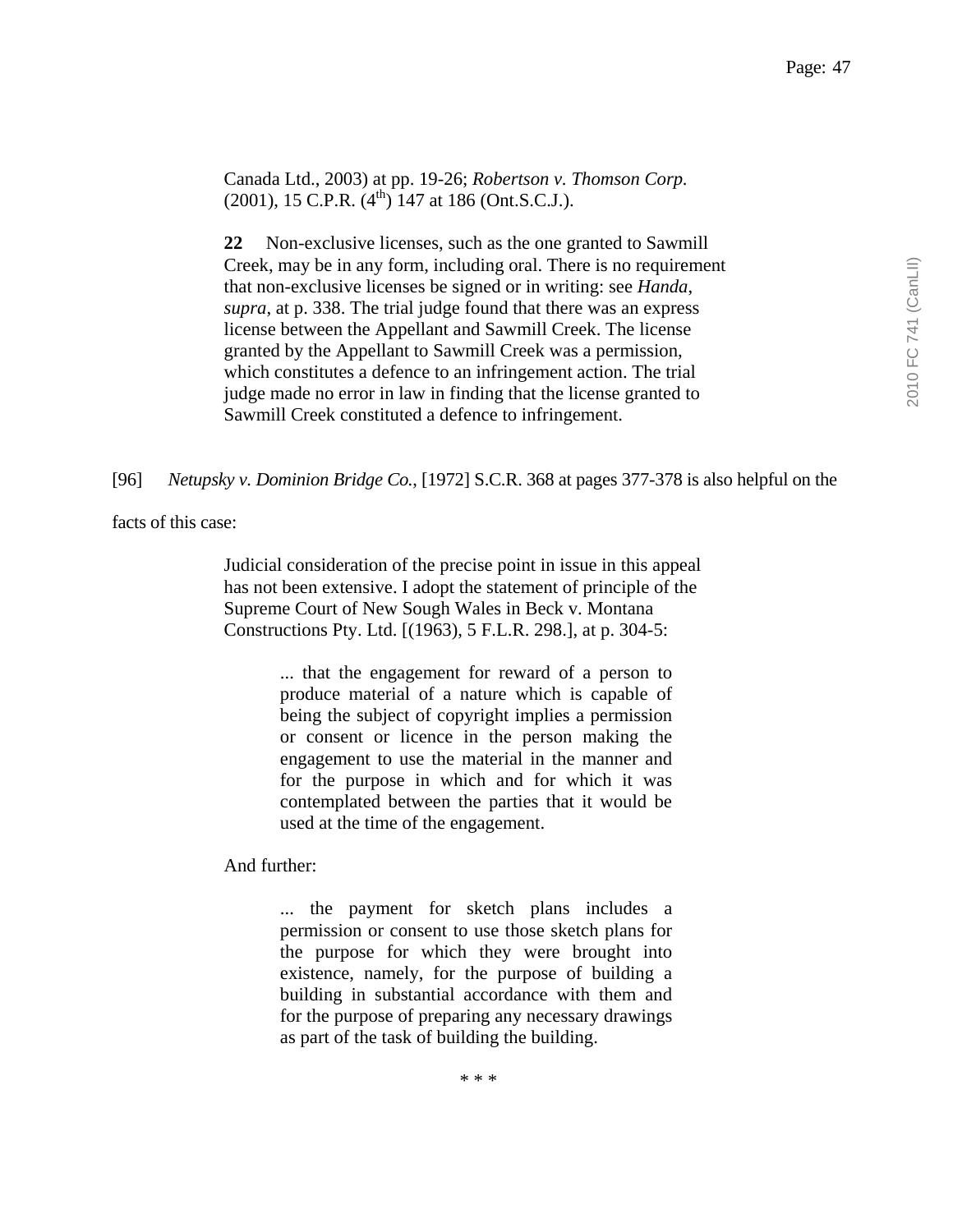There then remains the question whether there should be any implied right to transfer it and here I think that it must inevitably be implied that the owner, having commissioned the sketch plan and having obtained the right to use it for the purpose of erecting on that site a building in substantial accordance with it, should have the right to transfer that right to a new owner of the land.

 The Beck case has been followed in a recent decision of the English Court of Appeal, *Blair v. Osborne and Tomkins* [[1971] 2 W.L.R. 503.].

[97] It is clear from Mr. Vollmer's evidence that the Report was produced and paid for so that it could be used to secure investors in ESIL and the ESIL technology. No limitations were placed upon the way this was to be done at the material time when the contract for the Report was entered into. Also, the Plaintiff was willing to allow Mr. Vollmer to make changes to the Report for the purpose of attracting investors. There is evidence before the Court that the Plaintiff consented to Mr. Cook making alterations for the same purpose. This evidence was placed on the record by the Plaintiff in the form of a read-in from Mr. Cook's discovery and an unsent letter composed by Mr. Cook confirming that the Plaintiff had authorized him to make any changes to the Report that he wanted to make. The Plaintiff denies having given his consent to the changes made by Mr. Cook but, as I have discussed above, this denial is not convincing given his willingness to allow Mr. Vollmer to make changes, the Plaintiff's failure to specify any restrictions in writing and his failure to object to Mr. Cook's modifications when they were brought to his attention. The contemporaneous evidence suggests that the Plaintiff wanted time to review those modifications so that he could decide whether to take his name off the modified report. It does not show him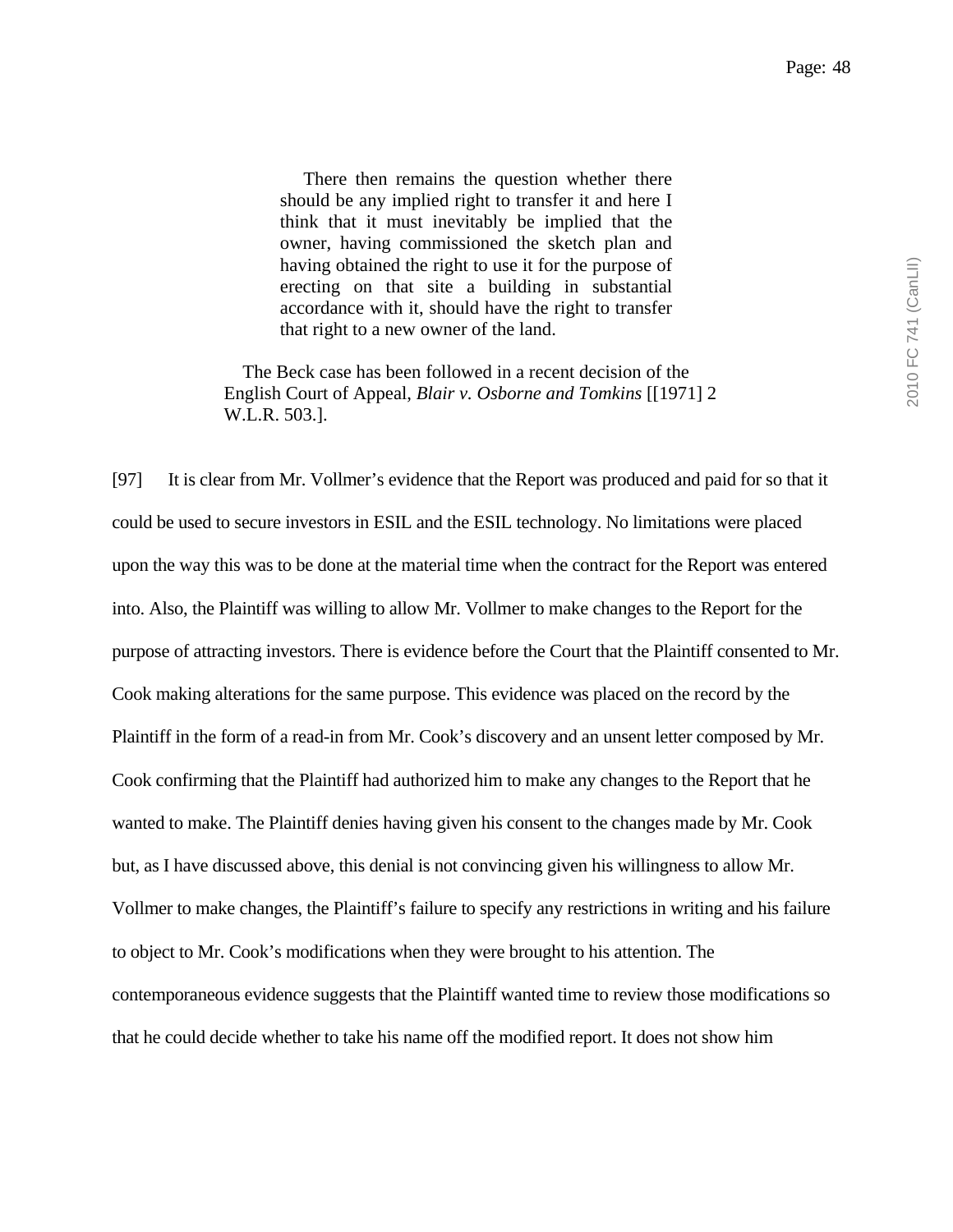objecting outright to the modifications *per se* or to Mr. Vollmer or Mr. Cook and ESIL using the Report to attract investors.

[98] Hence, I have to conclude that the Defendants had a licence, or at the very least implied consent, to use the Report in the way they used it other than the use that was made of the Report by Re-defining Water when it placed the Report on its website and attempted to use it in conjunction with the sale of its goods and services. The evidence does not suggest to me either a licence or implied consent for that particular use by Re-defining Water so that I believe the Plaintiff has proved infringement for that particular use by Re-defining Water and by Mr. Cook who authorized and instigated such use.

#### **Statutory Damages**

[99] The Plaintiff has elected to seek statutory damages under section 38.1 of the *Copyright Act* which reads as follows:

> **38.1** (1) Subject to this section, a copyright owner may elect, at any time before final judgment is rendered, to recover, instead of damages and profits referred to in subsection 35(1), an award of statutory damages for all infringements involved in the proceedings, with respect to any one work or other subjectmatter, for which any one infringer is liable individually, or for which any two or more infringers are liable jointly and

**38.1** (1) Sous réserve du présent article, le titulaire du droit d'auteur, en sa qualité de demandeur, peut, avant le jugement ou l'ordonnance qui met fin au litige, choisir de recouvrer, au lieu des dommages-intérêts et des profits visés au paragraphe 35(1), des dommages-intérêts préétablis dont le montant, d'au moins 500 \$ et d'au plus 20 000 \$, est déterminé selon ce que le tribunal estime équitable en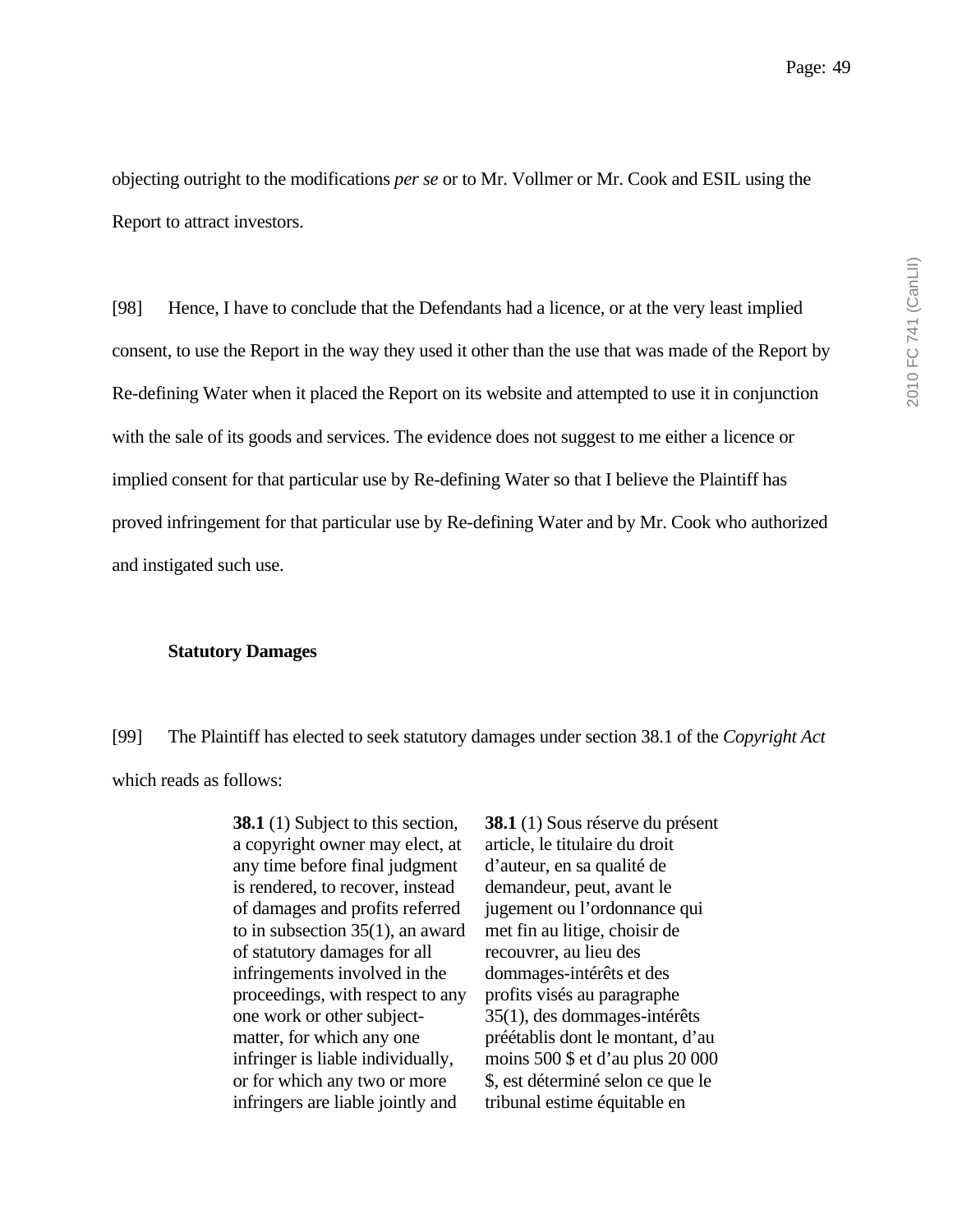| severally, in a sum of not less    | l'occurrence, pour toutes les   |
|------------------------------------|---------------------------------|
| than $$500$ or more than $$20,000$ | violations — relatives à une    |
| as the court considers just.       | oeuvre donnée ou à un autre     |
|                                    | objet donné du droit d'auteur — |
|                                    | reprochées en l'instance à un   |
|                                    | même défendeur ou à plusieurs   |
|                                    | défendeurs solidairement        |
|                                    | responsables.                   |

[100] In assessing statutory damages the Court must address the factors set out in subsection

 $38.1(5)$ :

| (5) In exercising its<br>discretion under subsections<br>$(1)$ to $(4)$ , the court shall<br>consider all relevant factors,<br>including | $(5)$ Lorsqu'il rend une<br>décision relativement aux<br>paragraphes $(1)$ à $(4)$ , le<br>tribunal tient compte<br>notamment des facteurs<br>suivants : |
|------------------------------------------------------------------------------------------------------------------------------------------|----------------------------------------------------------------------------------------------------------------------------------------------------------|
| $(a)$ the good faith or bad faith                                                                                                        | a) la bonne ou mauvaise foi du                                                                                                                           |
| of the defendant;                                                                                                                        | défendeur;                                                                                                                                               |
| $(b)$ the conduct of the parties                                                                                                         | b) le comportement des parties                                                                                                                           |
| before and during the                                                                                                                    | avant l'instance et au cours de                                                                                                                          |
| proceedings; and                                                                                                                         | celle-ci;                                                                                                                                                |
| $(c)$ the need to deter other<br>infringements of the copyright<br>in question.                                                          | c) la nécessité de créer un effet<br>dissuasif à l'égard de<br>violations éventuelles du droit<br>d'auteur en question.                                  |

[101] Even if all of the potentially infringing acts identified above took place without consent, the jurisprudence surrounding subsection 38.1(5) suggests that the present case is not one where a substantial damage award is warranted. As I have already made clear, the Plaintiff has failed to prove either infringement or a lack of consent for anything other than Re-defining Water's posting of the Report on its website. If all the uses he made of the Report were not consented to, there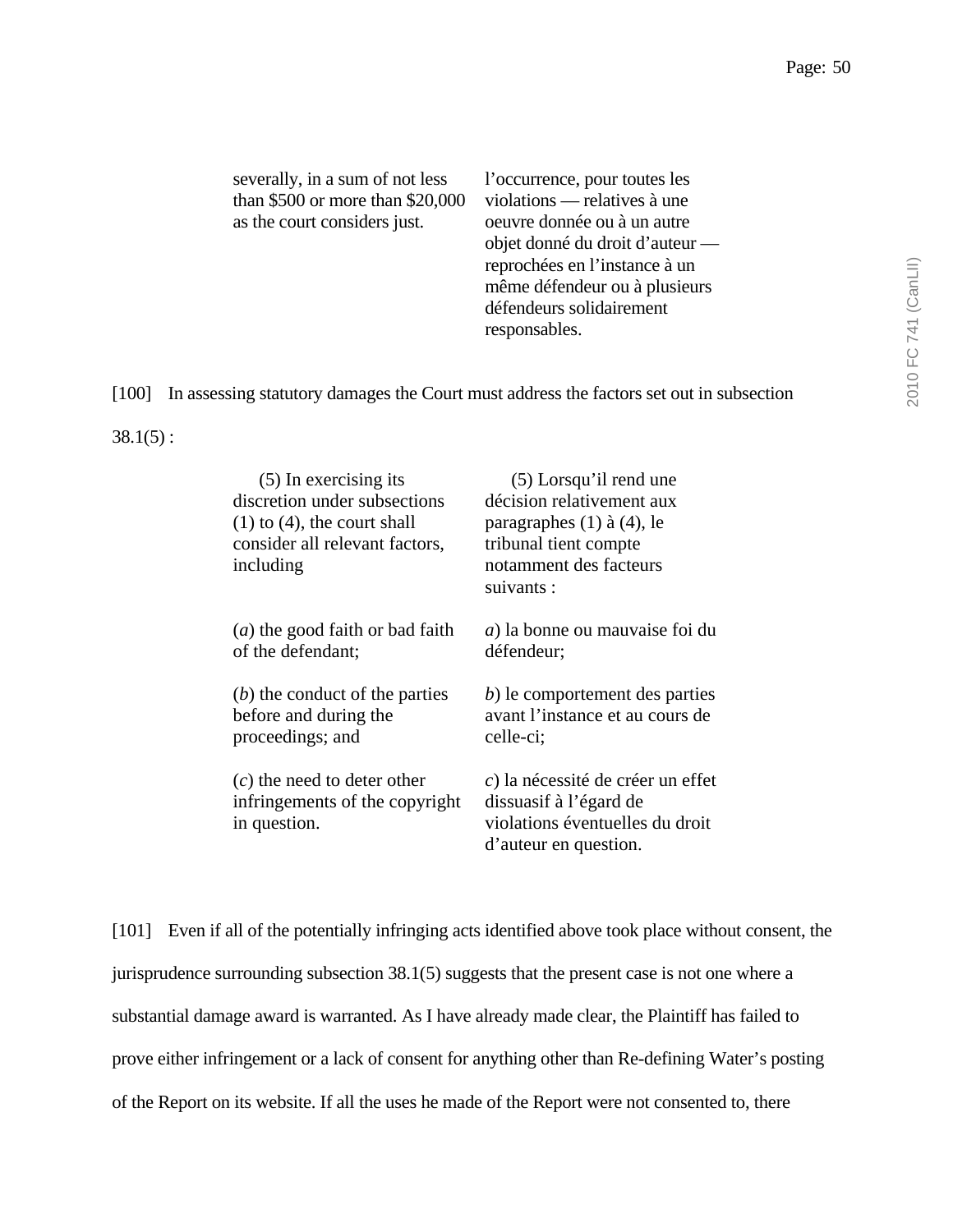appears to have been genuine confusion on the part of Mr. Cook concerning the extent to which he could use the Report and why, initially, he even denied the Plaintiff's copyright.

[102] If I examine the section 38.1(5) factors against the evidence in this case, I come to the following conclusions:

- i. Mr. Cook may have been mistaken in his belief that the Plaintiff had parted with his copyright in the Report to Mr. Vollmer or VII Inc., but there is no evidence to suggest that he held this view in bad faith. The Plaintiff has to bear some responsibility for any confusion on the part of Mr. Cook because the Plaintiff, at the material times when he provided copies of the Report to Mr. Vollmer and Mr. Cook, did not impose the usual restrictions in writing and did not take the usual precaution of using written notices;
- ii. The Defendant's denial of the Plaintiff's copyright in the pleadings is not bad faith or anything other than a conventional response the Plaintiff's opportunistic attempt to claim \$27,000,000.00 from them;
- iii. There has been no high-handed or otherwise reprehensible conduct before and during the proceedings on the part of the Defendants. They have simply defended themselves as best they can in the face of an obviously dubious claim for a substantial sum of money;
- iv. There is no evidence to suggest that the use of the Report by Re-defining Water has resulted in any damage to the Plaintiff.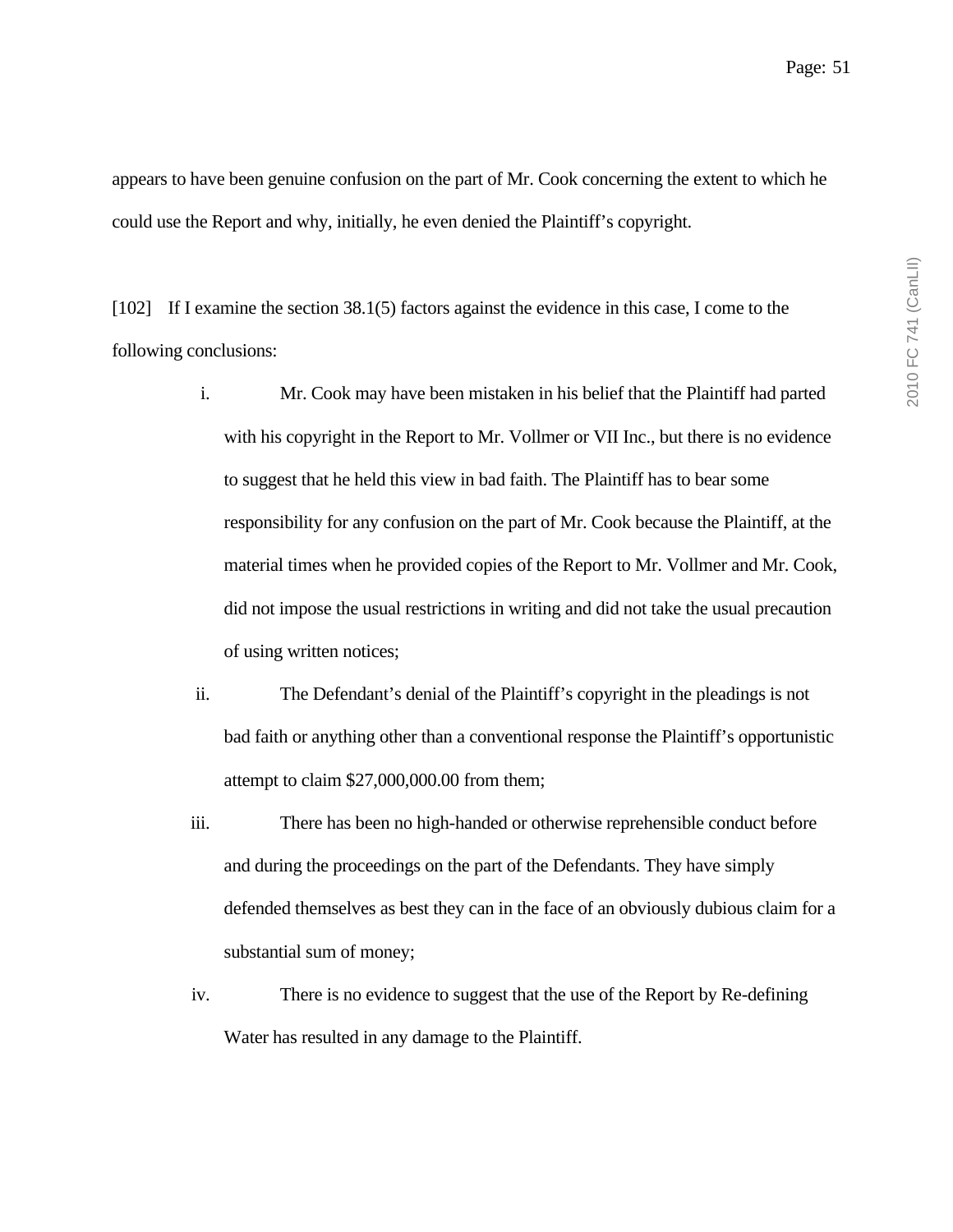[103] This is not a case where Re-defining Water has sold multiple copies of the Report or earned significant revenues or profits from the breach. Even without consent as found by the Court, the combined acts of infringement are not, on the evidence before me and taking into account the criteria specified in subsection 38.1(5) of the *Copyright Act*, sufficient to justify a substantial award of statutory damages.

[104] The Defendants have asked that I apply subsection 38.1(2) to the facts of this case and award no more than \$200 in statutory damages for any infringement that I find. This would require me to find that Mr. Cook and Re-defining Water were "not aware and had no reasonable grounds to believe" they had infringed the Plaintiff's copyright in the Report. Mr. Cook and Re-defining Water may have believed in good faith that Mr. Vollmer and VII Inc. held the copyright in the Report and had authorized them to use it in the way it was used on the website. However, I cannot see any reasonable grounds for such a belief. Mr. Vollmer did not say he had acquired the copyright, there was no licence or implied consent to use it in this way, and the Plaintiff did object to such use and sent a cease and desist letter which went unheeded. That being said, however, for reasons already given, I do not think that statutory damages can be any more than \$500 on these facts.

[105] I say this because there is no evidence here that the Plaintiff has suffered any damages or that the Defendants have made any profit as a result of the infringing act. This is simply a technical breach and does not warrant the Plaintiff receiving a substantial windfall . Statutory damages require an assessment of the reality of the case and a just result. See *Telewizja Polsat S.A. v. Radiopol Inc.*, 2006 FC 584, [2007] 1 F.C.R. 444 (T.D.), at paragraphs 37 and 41-45.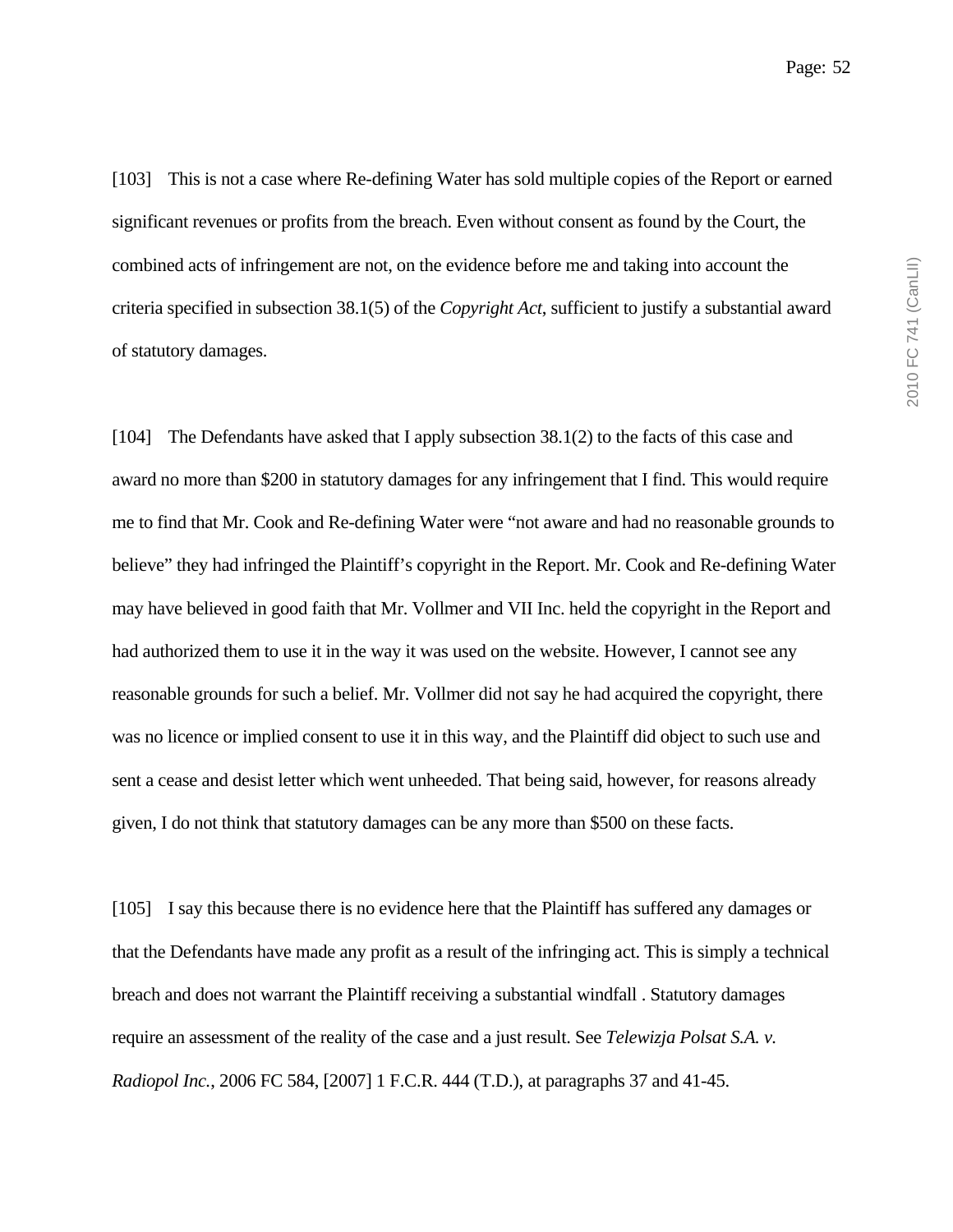[106] There is no evidence of any market for the Report and the conduct of the Defendants during the proceedings has been consistent with parties simply trying to resist the Plaintiff's inflated demands for \$27,000,000.00. The Defendants have acknowledged the Plaintiff's copyright in the Report, the Report has been removed from Re-defining Water's website, and there is no evidence of conduct that requires deterrence.

[107] Consequently, I think the Plaintiff is entitled to no more than \$500 in statutory damages and only as against Mr. Cook and Re-defining Water, jointly and severally.

#### **Punitive Damages**

[108] The Plaintiff also claims \$750,000.00 as punitive damages. He bases this upon 3 x \$250,000.00, (\$250,000 being the sum that Mr. Cook offered him on February 27, 2004 (P-9)). That offer, however, and its context have nothing to do with punitive damages.

[109] The purpose of punitive damages is to punish high-handed conduct worthy of condemnation. See *Whiten v. Pilot Insurance Co.*, 2002 SCC 18, [2002] S.C.J. No. 19. I can find no such conduct on the facts of this case.

[110] The Plaintiff has failed to prove copyright infringement except for the technical breach committed by Mr. Cook and Re-defining Water in posting the Report on the website. The Plaintiff complains about Mr. Cook denying he had copyright in the Report and Re-defining Water's failure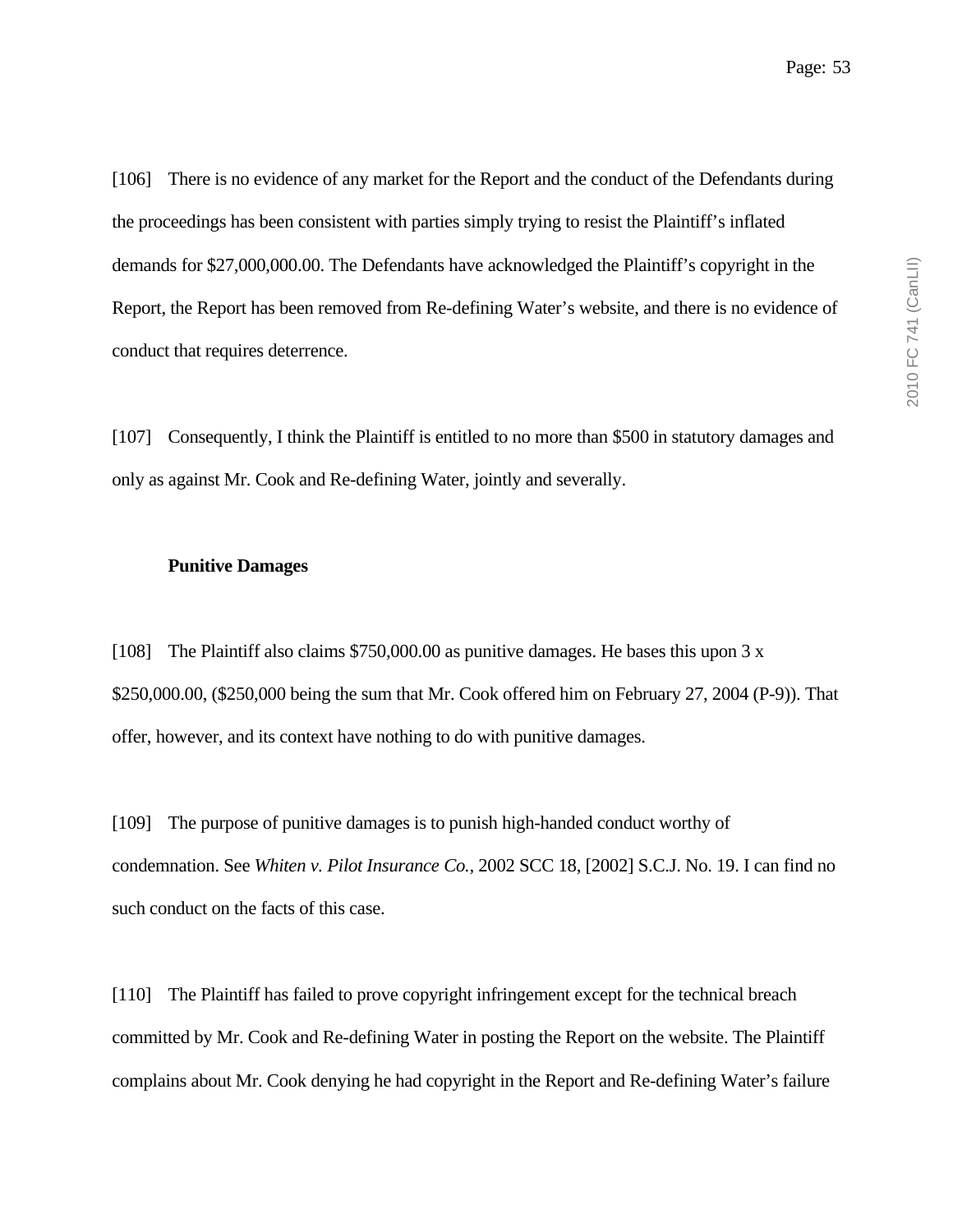to remove the Report from the website until this action was commenced. This is not the kind of outrageous conduct that attracts punitive damages. There is no evidence that Mr. Cook and/or Redefining Water did not believe in good faith at the material time that Mr. Vollmer and VII Inc. held the copyright in the Report and, once the lawsuit commenced there is nothing in the Defendants' conduct that was outrageous and high-handed given the size of the Plaintiff's claim. In addition, the Plaintiff has failed to prove that any changes made to the Report were not authorized and that they affected his honour or reputation in any way.

[111] Taking into account the high-handed and shocking conduct that is required to justify an award of punitive damages, the Plaintiff has come nowhere near justifying such an award in this case against any of the Defendants. This would also be the case even if a lack of consent, as found by the Court, did not exist. Consequently, the Court declines to award any punitive damages.

#### **Aggravated Damages**

**[112]** The Plaintiff has also raised aggravated damages but has failed to explain or justify such an award on the facts at hand. Consequently, the Court declines to award aggravated damages.

[113] While punitive damages are penal and exemplary in nature, aggravated damages aim to compensate for intangible injury. See *McKinley v. BC Tel*, 2001 SCC 38, [2001] 2 S.C.R. 161. According to the Supreme Court of Canada in *Vorvis v. Insurance Corp. of British Columbia*, [1989] 1 S.C.R. 1085, [1989] S.C.J. No. 46, aggravated damages will "frequently cover conduct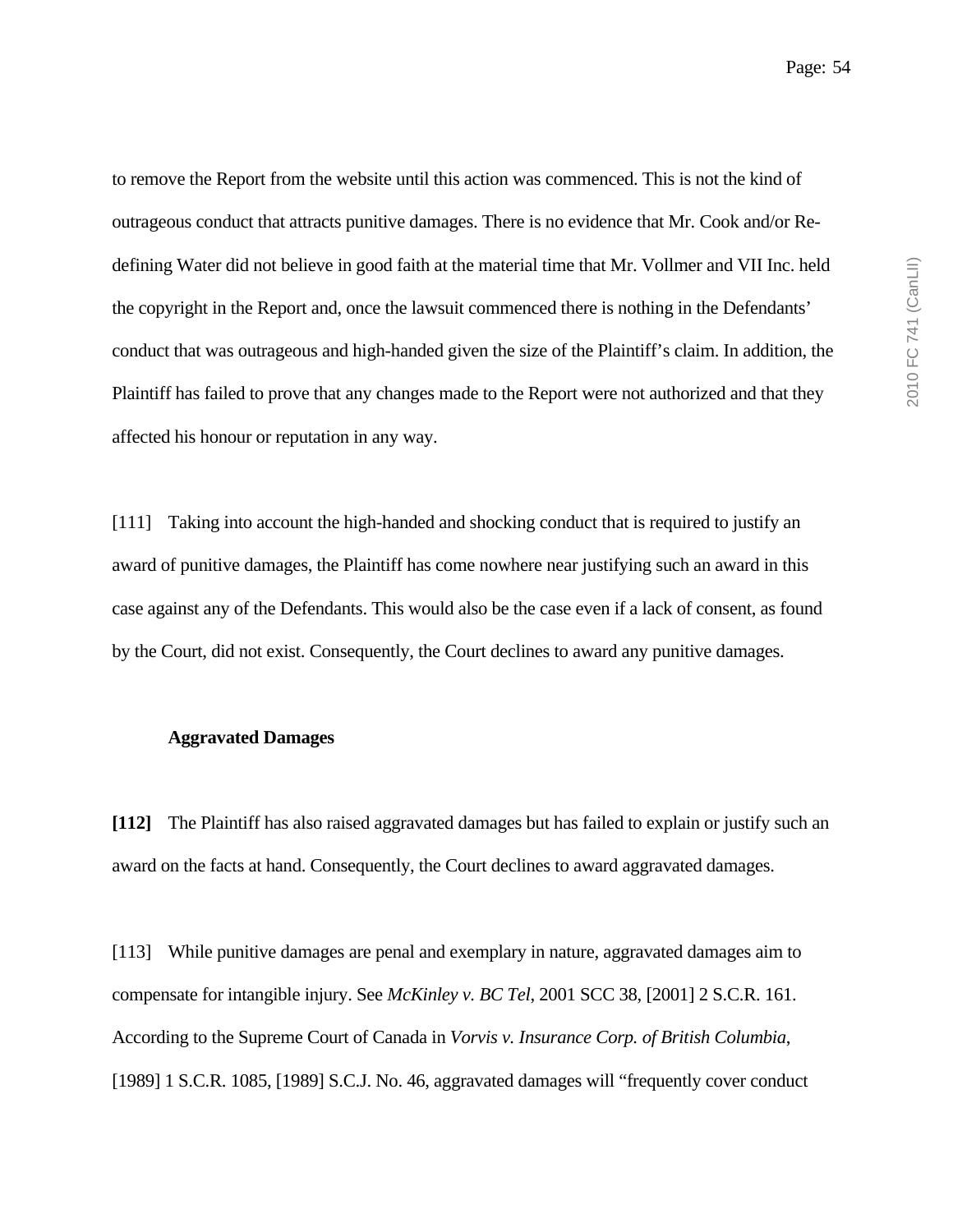which could also be the subject of punitive damages, but the role of aggravated damages remains compensatory." The Supreme Court in *Vorvis*, above, then relies on Waddams, The Law of Damages ( $2<sup>nd</sup>$  ed. 1983) at p. 562 which states that

> Aggravated damages describes an award that aims at compensation, but takes full account of the intangible injuries, such as distress and humiliation, that may have been caused by the defendant's insulting behaviour.

**[114]** Aggravated damages were also considered by the Supreme Court of Canada in *Hill v. Church of Scientology of Toronto*, [1995] 2 S.C.R. 1130, [1995] S.C.J. No. 64 at paragraph 188 (QL) where it noted that "aggravated damages may be awarded in circumstances where the defendants' conduct has been particularly high-handed or oppressive, thereby increasing the plaintiff's humiliation and anxiety." *Hill*, above, also noted that "if aggravated damages are to be awarded, there must be a finding that the defendant was motivated by actual malice, which increased the injury to the plaintiff."

**[115]** It is clear that the Plaintiff in this instance has not made out a valid claim for aggravated damages, since he has failed to show that the Defendants' conduct was motivated by malice, or was particularly high-handed.

#### **Other Relief Claimed**

**[116]** The Plaintiff has claimed a range of other relief. Much of it is now inapplicable given the way this lawsuit has evolved and the concessions and elections made by the parties.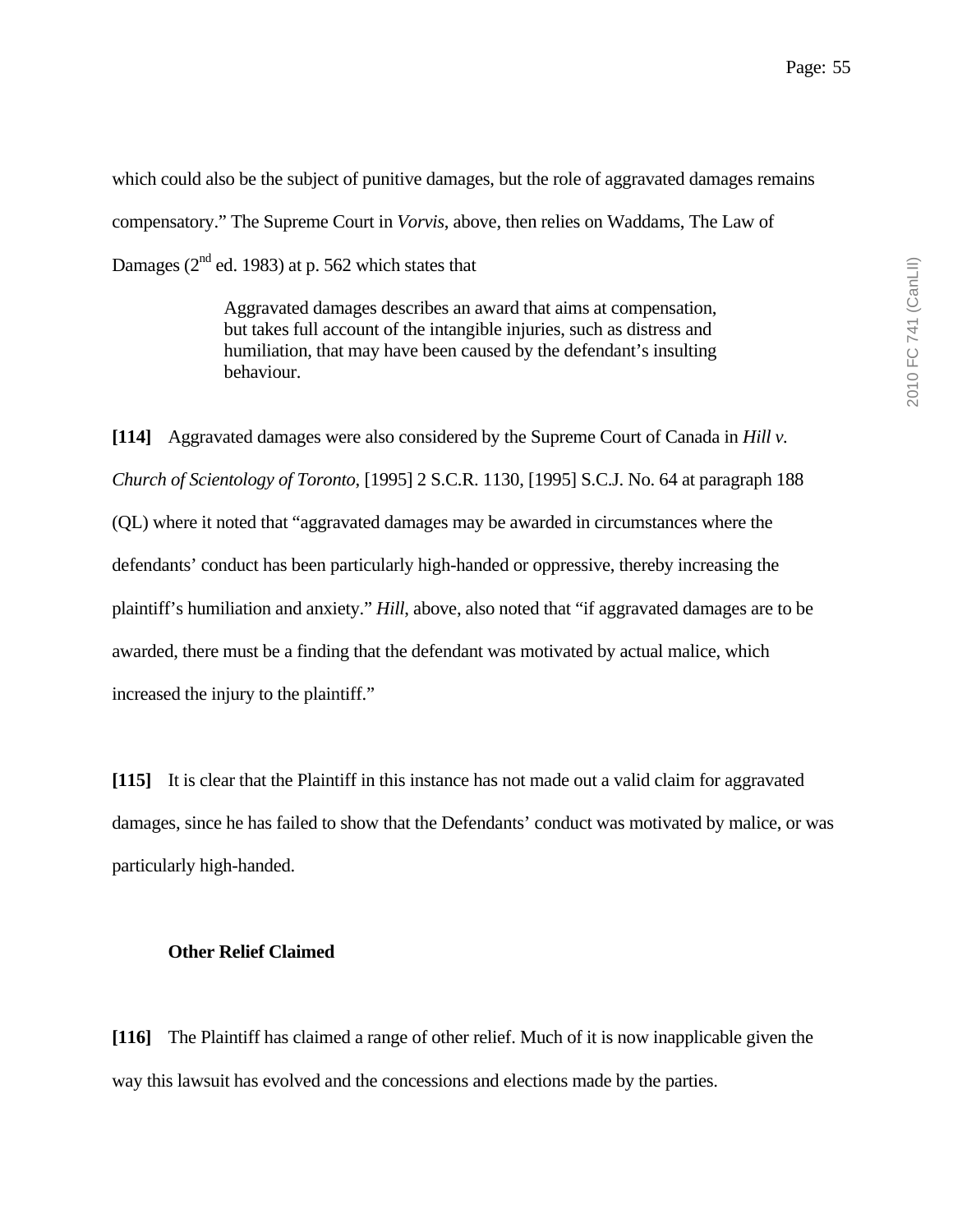**[117]** The Defendants have fully acknowledged that the Plaintiff retains any copyright and moral rights that exist in the Report. Re-defining Water has removed the Report from its website. All other activities with the Report either fall within the purpose for which it was produced or have, in any event, ceased. The Plaintiff has conceded that there is no evidence of damages to his reputation or honour. No damage or profits have been proved and the Plaintiff has, in any event, elected to seek statutory damages.

**[118]** Consequently, there is no basis upon which to grant the declaratory or injunctive relief requested by the Plaintiff. The sole appropriate remedy is statutory damages in the amount of \$500.00 against Mr. Cook and Re-defining Water Inc. jointly and severally.

**[119]** The parties shall make written submissions to the Court on the issue of costs which will be decided in a subsequent order for costs.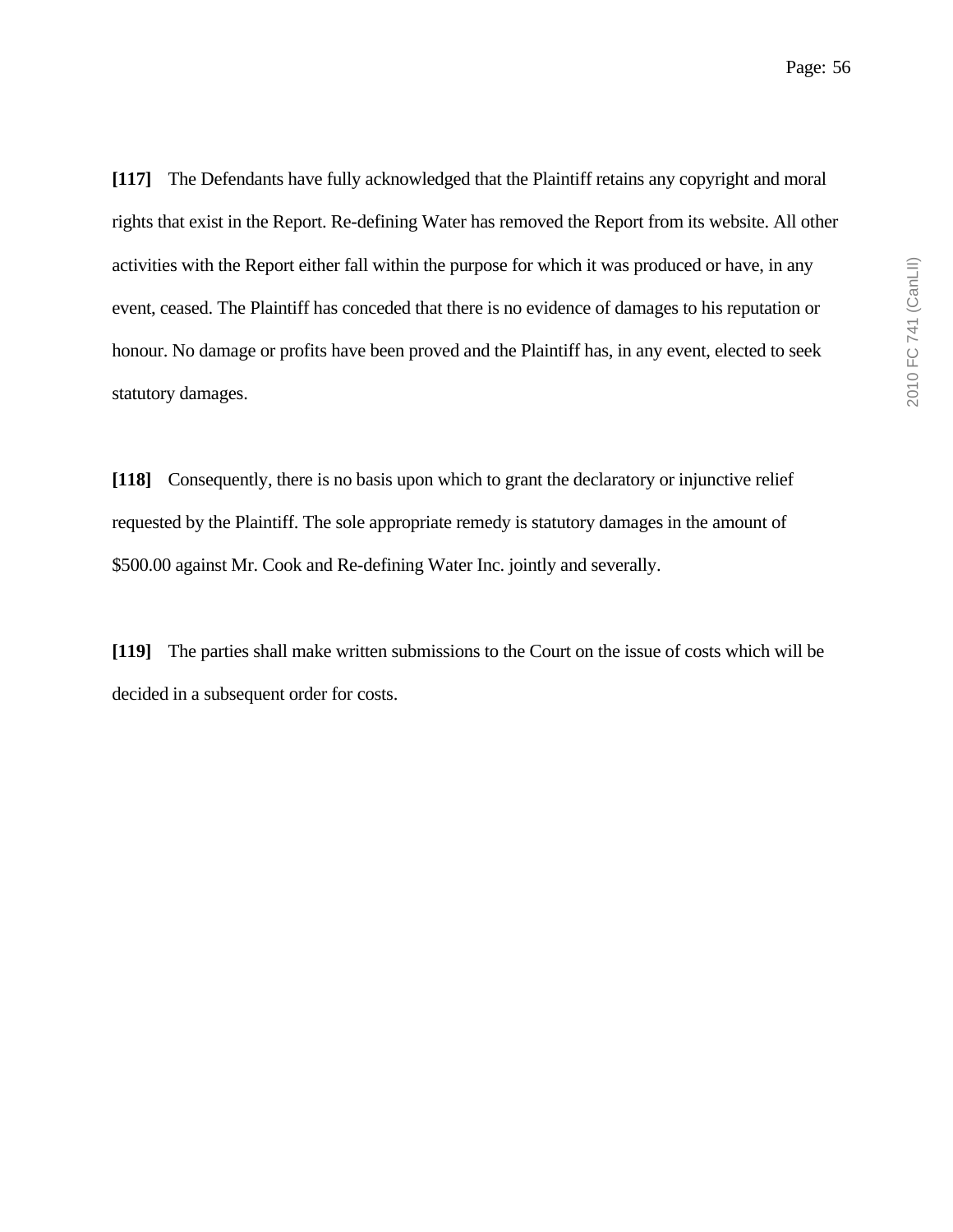# **JUDGMENT**

## **THIS COURT ORDERS AND ADJUDGES that**

- 1. The Defendants Brian Cook and Re-defining Water Inc. shall, jointly and severally, pay the Plaintiff \$500.00 (Canadian) in statutory damages together with post-judgment interest at 5 % per annum from the date of the judgment.
- 2. The Plaintiff's claim is otherwise dismissed.
- 3. The parties will make submissions on costs to the Court in writing.

"James Russell"

Judge